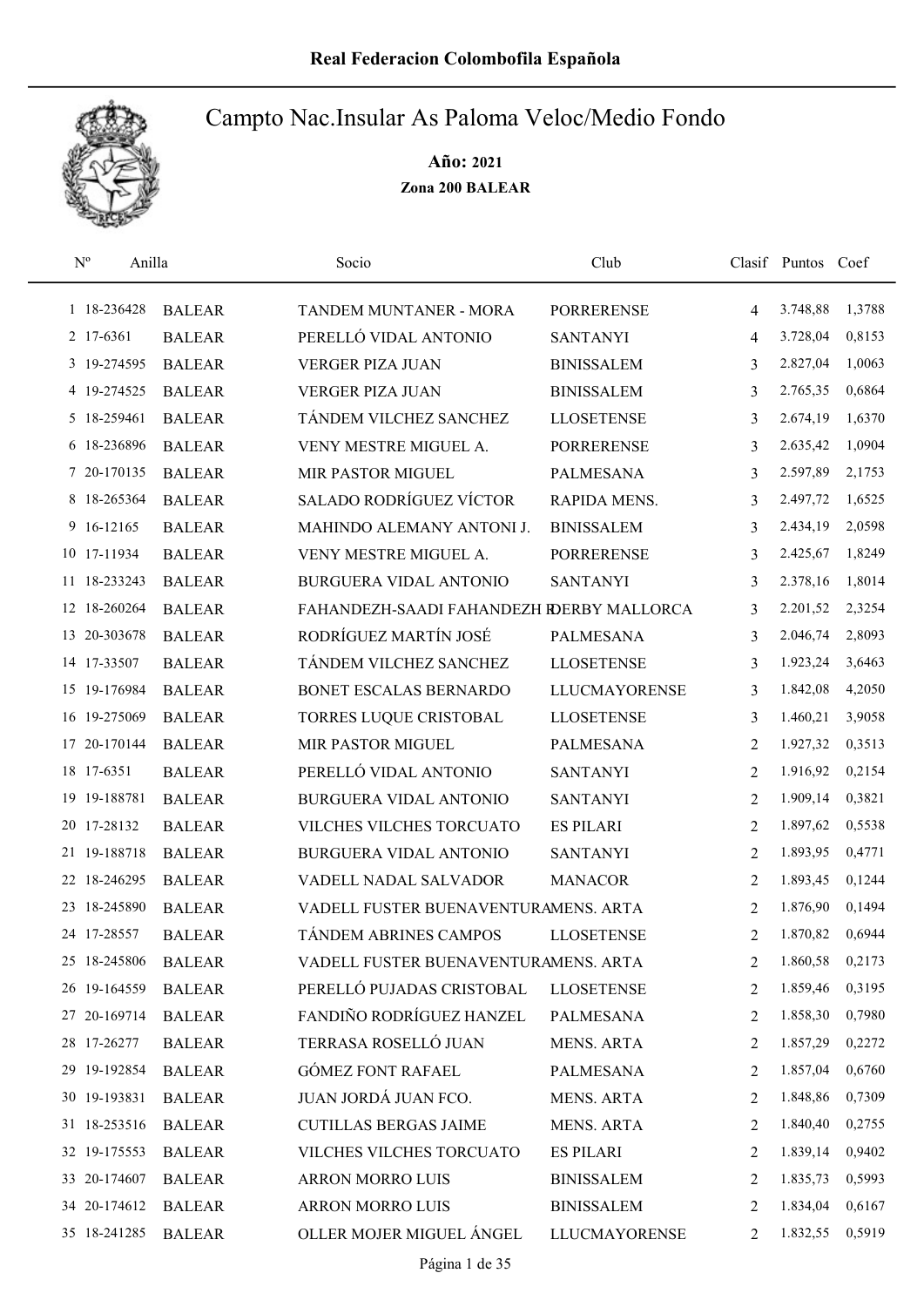

| $N^{o}$ | Anilla       |               | Socio                                  | Club                 |                | Clasif Puntos Coef |        |
|---------|--------------|---------------|----------------------------------------|----------------------|----------------|--------------------|--------|
|         | 36 19-170872 | <b>BALEAR</b> | <b>GINARD GINARD JULIÁN</b>            | <b>CAMPOS</b>        | 2              | 1.832,01           | 0,9369 |
|         | 37 19-183064 | <b>BALEAR</b> | ARBABAN GHAFOORI AMIR HESSABINISSALEM  |                      | 2              | 1.829,39           | 0,9121 |
|         | 38 18-239917 | <b>BALEAR</b> | BARCELÓ TABERNER BARTOLOMÉLUCMAYORENSE |                      | 2              | 1.814,82           | 0,8380 |
|         | 39 19-275100 | <b>BALEAR</b> | TORRES LUQUE CRISTOBAL                 | <b>LLOSETENSE</b>    | 2              | 1.811,36           | 0,8590 |
|         | 40 19-192885 | <b>BALEAR</b> | <b>GÓMEZ FONT RAFAEL</b>               | <b>PALMESANA</b>     | 2              | 1.810,85           | 0,7736 |
|         | 41 19-177197 | <b>BALEAR</b> | <b>JAUME SASTRE JUAN</b>               | <b>LLUCMAYORENSE</b> | 2              | 1.809,83           | 0,5113 |
|         | 42 16-12173  | <b>BALEAR</b> | MAHINDO ALEMANY ANTONI J.              | <b>BINISSALEM</b>    | 2              | 1.802,24           | 0,9692 |
|         | 43 19-184150 | <b>BALEAR</b> | SAURINA MORAGUES MIGUEL                | <b>BINISSALEM</b>    | 2              | 1.791,11           | 0,6927 |
|         | 44 16-20829  | <b>BALEAR</b> | MAYOL CLADERA ARNALDO                  | <b>PALMESANA</b>     | 2              | 1.786,86           | 1,1290 |
|         | 45 19-273387 | <b>BALEAR</b> | MAHINDO ALEMANY ANTONI J.              | <b>BINISSALEM</b>    | 2              | 1.782,10           | 1,0251 |
|         | 46 18-238923 | <b>BALEAR</b> | <b>GINARD LLADÓ JAIME</b>              | <b>CAMPOS</b>        | 2              | 1.780,38           | 0,6681 |
|         | 47 16-11128  | <b>BALEAR</b> | MAHINDO ALEMANY ANTONI J.              | <b>BINISSALEM</b>    | 2              | 1.778,05           | 0,8023 |
|         | 48 18-236574 | <b>BALEAR</b> | GONZÁLEZ SITJAR JOSÉ MANUEL PORRERENSE |                      | 2              | 1.773,63           | 0,6024 |
| 49      | 19-186901    | <b>BALEAR</b> | ADROVER VIDAL BARTOLOMÉ                | <b>SANTANYI</b>      | 2              | 1.767,56           | 1,1072 |
|         | 50 18-231554 | <b>BALEAR</b> | <b>BURGUERA VICENS JULIÁN</b>          | <b>SANTANYI</b>      | $\overline{2}$ | 1.765,30           | 0,6520 |
|         | 51 19-176313 | <b>BALEAR</b> | <b>SERVER RIGO JAIME</b>               | <b>LLUCMAYORENSE</b> | 2              | 1.763,13           | 1,4520 |
|         | 52 19-181504 | <b>BALEAR</b> | VICH MARTORELL IGNACIO                 | RAPIDA MENS.         | 2              | 1.759,41           | 1,0198 |
|         | 53 20-170137 | <b>BALEAR</b> | MIR PASTOR MIGUEL                      | <b>PALMESANA</b>     | 2              | 1.751,83           | 0,7150 |
|         | 54 17-11455  | <b>BALEAR</b> | TANDEM MUNTANER - MORA                 | <b>PORRERENSE</b>    | 2              | 1.744,76           | 1,1031 |
|         | 55 20-161627 | <b>BALEAR</b> | BARCELÓ SAGRERA SALVADOR               | <b>CAMPOS</b>        | 2              | 1.735,13           | 1,5131 |
|         | 56 17-20395  | <b>BALEAR</b> | TANDEM JORDI - TOLO                    | <b>MANACOR</b>       | 2              | 1.732,90           | 1,0389 |
|         | 57 17-7276   | <b>BALEAR</b> | PONS VIDAL DAMIÁN                      | <b>SANTANYI</b>      | 2              | 1.724,18           | 1,3648 |
|         | 58 19-191095 | <b>BALEAR</b> | <b>CUTILLAS BERGAS JAIME</b>           | <b>MENS. ARTA</b>    | 2              | 1.715,89           | 1,1069 |
|         | 59 19-177052 | <b>BALEAR</b> | BONET ESCALAS BERNARDO                 | <b>LLUCMAYORENSE</b> | $\overline{2}$ | 1.706,09           | 1,4431 |
|         | 60 19-181840 | <b>BALEAR</b> | SALADO RODRÍGUEZ VÍCTOR                | RAPIDA MENS.         | 2              | 1.705,18           | 1,4047 |
|         | 61 19-190116 | <b>BALEAR</b> | TORRES LUQUE CRISTOBAL                 | <b>LLOSETENSE</b>    | 2              | 1.705,15           | 1,2288 |
|         | 62 19-172051 | <b>BALEAR</b> | VIDAL JAUME DAMIÁN                     | <b>MANACOR</b>       | 2              | 1.695,58           | 1,2082 |
|         | 63 17-7007   | <b>BALEAR</b> | ADROVER VIDAL BARTOLOMÉ                | <b>SANTANYI</b>      | 2              | 1.691,27           | 0,6447 |
|         | 64 19-274575 | <b>BALEAR</b> | VERGER PIZA JUAN                       | <b>BINISSALEM</b>    | 2              | 1.689,85           | 0,7542 |
|         | 65 20-174605 | <b>BALEAR</b> | <b>ARRON MORRO LUIS</b>                | <b>BINISSALEM</b>    | 2              | 1.679,00           | 0,9584 |
|         | 66 20-157715 | <b>BALEAR</b> | VIDAL JAUME DAMIÁN                     | <b>MANACOR</b>       | 2              | 1.667,18           | 1,0580 |
|         | 67 19-181315 | <b>BALEAR</b> | MOREY BARCELÓ SEBASTIÁN                | RAPIDA MENS.         | 2              | 1.666,38           | 1,6990 |
|         | 68 20-168046 | <b>BALEAR</b> | BONET ESCALAS BERNARDO                 | <b>LLUCMAYORENSE</b> | 2              | 1.644,54           | 1,6846 |
|         | 69 19-178410 | <b>BALEAR</b> | VENY MESTRE MIGUEL A.                  | <b>PORRERENSE</b>    | 2              | 1.643,57           | 0,7587 |
|         | 70 20-169579 | <b>BALEAR</b> | <b>GÓMEZ FONT RAFAEL</b>               | PALMESANA            | 2              | 1.640,21           | 2,1514 |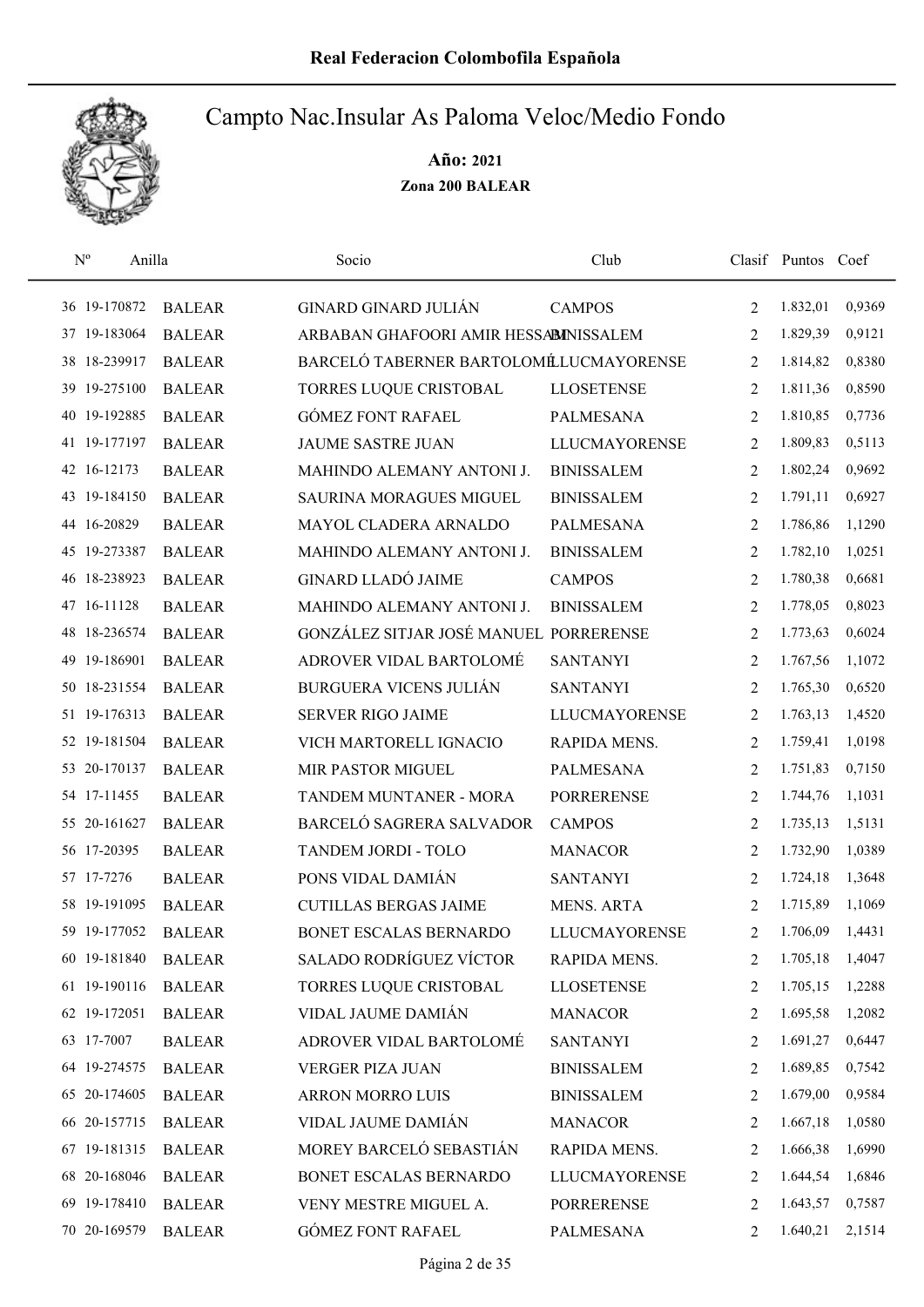

| $\mathbf{N}^{\mathrm{o}}$ | Anilla                     | Socio                                | Club                 |                | Clasif Puntos Coef |        |
|---------------------------|----------------------------|--------------------------------------|----------------------|----------------|--------------------|--------|
| 71 19-172754              | <b>BALEAR</b>              | SERVERA SERVERA JUAN                 | <b>MANACOR</b>       | 2              | 1.636,55           | 1,0442 |
| 72 18-255404              | <b>BALEAR</b>              | CASTOR SASTRE BERNARDO               | <b>LLOSETENSE</b>    | $\overline{2}$ | 1.610,73           | 1,4895 |
| 73 19-186919              | <b>BALEAR</b>              | ADROVER VIDAL BARTOLOMÉ              | <b>SANTANYI</b>      | 2              | 1.599,93           | 1,3490 |
| 74 18-248623              | <b>BALEAR</b>              | SERVERA SERVERA JUAN                 | <b>MANACOR</b>       | 2              | 1.599,52           | 1,4831 |
| 75 17-18243               | <b>BALEAR</b>              | MARTÍ VALLES GUILLERMO               | <b>BINISSALEM</b>    | 2              | 1.594,71           | 1,5730 |
| 76 20-167947              | <b>BALEAR</b>              | OLLER MOJER MIGUEL ÁNGEL             | <b>LLUCMAYORENSE</b> | 2              | 1.594,40           | 1,8965 |
| 77 20-168371              | <b>BALEAR</b>              | TÁNDEM MUNAR - LL. TOMAS             | <b>LLUCMAYORENSE</b> | 2              | 1.587,61           | 1,7699 |
| 78 19-175243              | <b>BALEAR</b>              | <b>SASTRE SANNA PABLO</b>            | <b>ES PILARI</b>     | 2              | 1.559,16           | 1,3917 |
| 79 20-169516              | <b>BALEAR</b>              | <b>GÓMEZ FONT RAFAEL</b>             | <b>PALMESANA</b>     | 2              | 1.557,42           | 1,9357 |
| 80 19-189157              | <b>BALEAR</b>              | <b>BURGUERA VICENS JULIÁN</b>        | <b>SANTANYI</b>      | 2              | 1.541,60           | 0,8939 |
| 81 18-240830              | <b>BALEAR</b>              | MAYOL CLADERA ARNALDO                | <b>PALMESANA</b>     | 2              | 1.509,31           | 2,1352 |
| 82 15-48918               | <b>BALEAR</b>              | PONS VIDAL DAMIÁN                    | <b>SANTANYI</b>      | 2              | 1.501,98           | 1,8577 |
| 83 20-173842              | <b>BALEAR</b>              | <b>VERGER PIZA JUAN</b>              | <b>BINISSALEM</b>    | $\overline{2}$ | 1.460,11           | 2,0669 |
| 84 19-184153              | <b>BALEAR</b>              | <b>SAURINA MORAGUES MIGUEL</b>       | <b>BINISSALEM</b>    | $\overline{2}$ | 1.458,85           | 0,9300 |
| 85 20-303673              | <b>BALEAR</b>              | RODRÍGUEZ MARTÍN JOSÉ                | <b>PALMESANA</b>     | $\overline{2}$ | 1.451,72           | 2,0419 |
| 86 18-239119              | <b>BALEAR</b>              | PROHENS MAS BARTOLOMÉ                | <b>CAMPOS</b>        | 2              | 1.444,43           | 1,0443 |
| 87 19-189861              | <b>BALEAR</b>              | MUNTANER ORELL JOSÉ                  | A. POLLESINA         | 2              | 1.441,23           | 1,8932 |
| 88 19-182590              | <b>BALEAR</b>              | <b>LLABRES DEYA LUCAS</b>            | <b>BINISSALEM</b>    | 2              | 1.416,54           | 1,9527 |
| 89.                       | 18-232967<br><b>BALEAR</b> | ADROVER VIDAL BARTOLOMÉ              | <b>SANTANYI</b>      | 2              | 1.403,46           | 1,9494 |
| 90 18-236130              | <b>BALEAR</b>              | <b>SOLER MESTRE PEDRO</b>            | <b>PORRERENSE</b>    | 2              | 1.395,63           | 2,6808 |
| 91 19-164499              | <b>BALEAR</b>              | PERELLÓ PUJADAS CRISTOBAL            | <b>LLOSETENSE</b>    | 2              | 1.386,44           | 1,0965 |
| 92 19-182201              | <b>BALEAR</b>              | AMENGUAL BENNASAR LLORENÇ BINISSALEM |                      | 2              | 1.362,75           | 2,4334 |
| 93 19-189961              | <b>BALEAR</b>              | MUNTANER ORELL JOSÉ                  | A. POLLESINA         | 2              | 1.357,65           | 2,0721 |
| 94 19-164485              | <b>BALEAR</b>              | PERELLÓ PUJADAS CRISTOBAL            | <b>LLOSETENSE</b>    | $\overline{2}$ | 1.335,15           | 1,3515 |
| 95 20-173317              | <b>BALEAR</b>              | OLIVER FIOL ANTONIO RAMÓN            | PALMESANA            | 2              | 1.328,10           | 2,0445 |
| 96 17-26367               | <b>BALEAR</b>              | TERRASA ROSELLÓ JUAN                 | MENS. ARTA           | 2              | 1.308,96           | 1,4217 |
| 97 19-176779              | <b>BALEAR</b>              | PROHENS SALOM ANDRÉS                 | <b>LLUCMAYORENSE</b> | 2              | 1.302,23           | 2,7382 |
| 98 18-261017              | <b>BALEAR</b>              | <b>VIVES GRAS MARCOS</b>             | LA DEPORTIVA         | 2              | 1.282,47           | 1,4961 |
| 99 20-164440              | <b>BALEAR</b>              | JAUME OLIVER ANTONIA                 | <b>ES PILARI</b>     | 2              | 1.276,94           | 2,8347 |
| 100 19-164757             | <b>BALEAR</b>              | CASTOR SASTRE BERNARDO               | <b>LLOSETENSE</b>    | 2              | 1.274,83           | 1,8544 |
| 101 17-19572              | <b>BALEAR</b>              | JUAN JORDÁ JUAN FCO.                 | MENS. ARTA           | 2              | 1.274,57           | 2,1331 |
| 102 19-182219             | <b>BALEAR</b>              | AMENGUAL BENNASAR LLORENÇ BINISSALEM |                      | 2              | 1.240,23           | 1,6839 |
| 103 19-188831             | <b>BALEAR</b>              | SERRA BONET ANTONIO                  | <b>SANTANYI</b>      | 2              | 1.239,96           | 2,0102 |
| 104 20-183411             | <b>BALEAR</b>              | <b>BLANCH ALCINA ANTONI</b>          | <b>SANTANYI</b>      | 2              | 1.236,48 2,8752    |        |
| 105 18-232969             | <b>BALEAR</b>              | ADROVER VIDAL BARTOLOMÉ              | SANTANYI             | 2              | 1.224,58           | 1,2586 |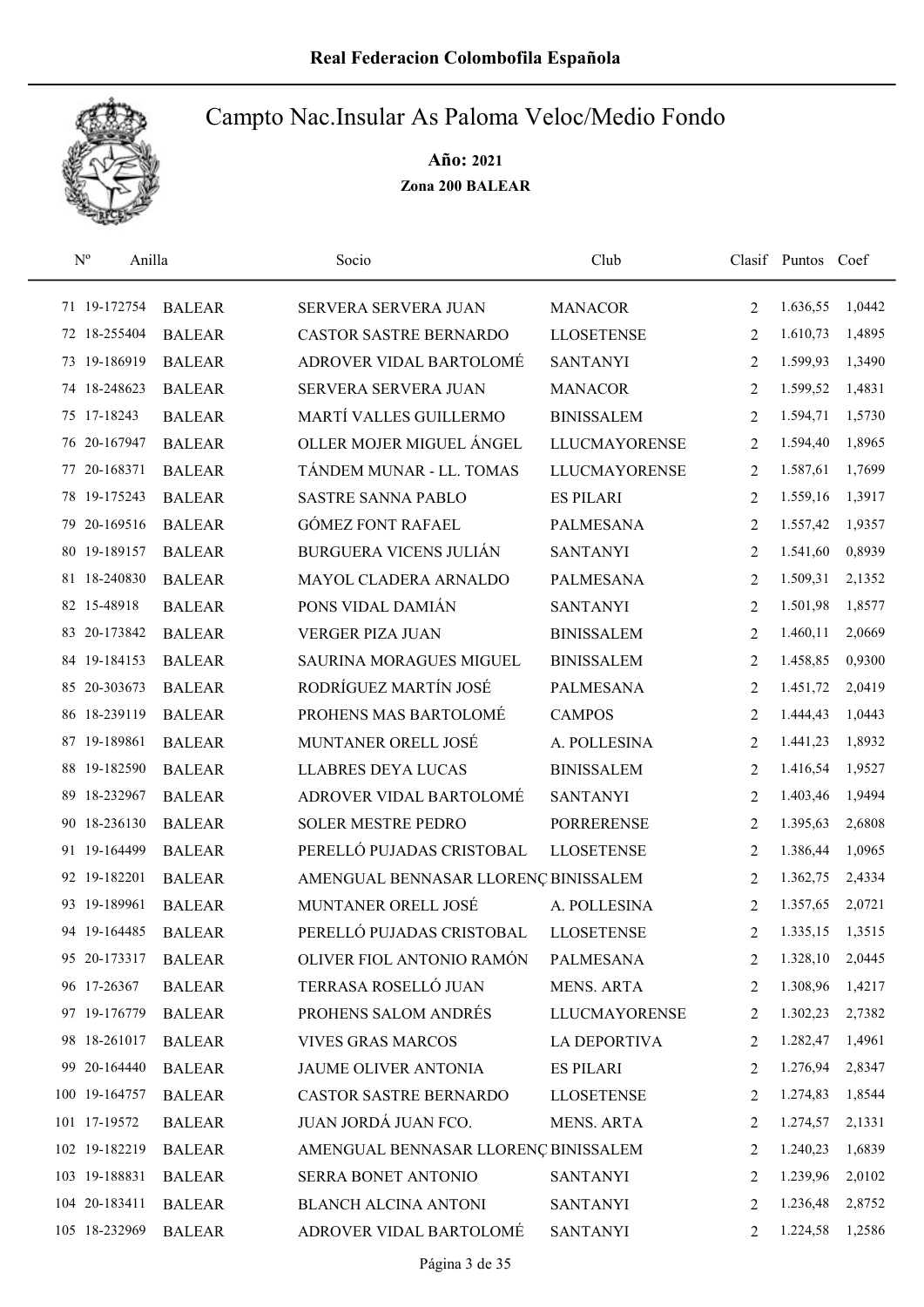

| $\rm N^o$     | Anilla |                       | Socio                                  | Club                 |              | Clasif Puntos Coef |        |
|---------------|--------|-----------------------|----------------------------------------|----------------------|--------------|--------------------|--------|
| 106 18-235598 |        | <b>BALEAR</b>         | MOREY BARCELÓ SEBASTIÁN                | RAPIDA MENS.         | 2            | 1.193,00           | 1,6705 |
| 107 19-177128 |        | <b>BALEAR</b>         | <b>JAUME SASTRE JUAN</b>               | <b>LLUCMAYORENSE</b> | 2            | 1.144,98           | 2,8369 |
| 108 17-7647   |        | <b>BALEAR</b>         | <b>BURGUERA VIDAL ANTONIO</b>          | <b>SANTANYI</b>      | 2            | 1.140,42           | 2,8708 |
| 109 16-29283  |        | <b>BALEAR</b>         | VENY MESTRE MIGUEL A.                  | <b>PORRERENSE</b>    | 2            | 1.085,37           | 3,4999 |
| 110 17-35394  |        | <b>BALEAR</b>         | <b>GINARD GINARD JULIÁN</b>            | <b>CAMPOS</b>        | 2            | 1.084,47           | 3,0936 |
| 111 18-241271 |        | <b>BALEAR</b>         | OLLER MOJER MIGUEL ÁNGEL               | <b>LLUCMAYORENSE</b> | 2            | 988,15             | 2,5515 |
| 112 20-183392 |        | <b>BALEAR</b>         | <b>BLANCH ALCINA ANTONI</b>            | <b>SANTANYI</b>      | 2            | 899,21             | 1,9990 |
| 113 20-169844 |        | <b>BALEAR</b>         | OLIVER FIOL ANTONIO RAMÓN              | <b>PALMESANA</b>     | 2            | 879,37             | 3,5197 |
| 114 18-245721 |        | <b>BALEAR</b>         | MARTÍ VALLES GUILLERMO                 | <b>BINISSALEM</b>    | 2            | 811,37             | 3,7955 |
| 115 17-33439  |        | <b>BALEAR</b>         | TÁNDEM VILCHEZ SANCHEZ                 | <b>LLOSETENSE</b>    | 2            | 773,16             | 2,9674 |
| 116 20-169582 |        | <b>BALEAR</b>         | <b>GÓMEZ FONT RAFAEL</b>               | <b>PALMESANA</b>     | 2            | 741,32             | 3,0679 |
| 117 18-241014 |        | <b>BALEAR</b>         | TÁNDEM MUNAR - LL. TOMAS               | <b>LLUCMAYORENSE</b> | 2            | 676,97             | 3,4489 |
| 118 17-13052  |        | <b>BALEAR</b>         | PROHENS MAS BARTOLOMÉ                  | <b>CAMPOS</b>        | 2            | 617,53             | 4,1452 |
| 119 18-243793 |        | <b>BALEAR</b>         | ARBABAN GHAFOORI AMIR HESSABINISSALEM  |                      | 2            | 615,74             | 3,4976 |
| 120 19-175367 |        | <b>BALEAR</b>         | <b>BOSCH MIR JUAN</b>                  | <b>ES PILARI</b>     | 2            | 599,54             | 3,6150 |
| 121 18-257899 |        | <b>BALEAR</b>         | TANDEM MUNTANER - MORA                 | <b>PORRERENSE</b>    | 2            | 589,17             | 3,0400 |
| 122 17-12807  |        | <b>BALEAR</b>         | PROHENS VICENS BARTOLOMÉ               | <b>CAMPOS</b>        | 2            | 567,22             | 3,4459 |
| 123 20-161184 |        | <b>BALEAR</b>         | <b>BARCELÓ GARCÍAS JAIME</b>           | <b>CAMPOS</b>        | 2            | 441,89             | 3,5563 |
| 124 18-255415 |        | <b>BALEAR</b>         | CASTOR SASTRE BERNARDO                 | <b>LLOSETENSE</b>    | $\mathbf{1}$ | 1.000,00           | 0,0034 |
| 125 20-155956 |        | <b>BALEAR</b>         | ACEDO ORTEGA ENRIQUE                   | <b>MANACOR</b>       | 1            | 1.000,00           | 0,0036 |
| 126 19-182129 |        | <b>BALEAR</b>         | <b>BIBILONI JAUME ANTONIO</b>          | <b>BINISSALEM</b>    | 1            | 1.000,00           | 0,0058 |
| 127 18-238825 |        | <b>BALEAR</b>         | <b>GINARD LLADÓ JAIME</b>              | <b>CAMPOS</b>        | 1            | 1.000,00           | 0,0077 |
| 128 20-168348 |        | <b>BALEAR</b>         | TÁNDEM MUNAR - LL. TOMAS               | <b>LLUCMAYORENSE</b> | 1            | 1.000,00           | 0,0082 |
| 129 17-28612  |        | <b>BALEAR</b>         | TÁNDEM ABRINES CAMPOS                  | <b>LLOSETENSE</b>    | 1            | 1.000,00           | 0,0109 |
| 130 18-234480 |        | <b>BALEAR</b>         | SALADO RODRÍGUEZ VÍCTOR                | RAPIDA MENS.         | 1            | 1.000,00           | 0,0153 |
| 131 19-190042 |        | <b>BALEAR</b>         | TORRES LUQUE CRISTOBAL                 | <b>LLOSETENSE</b>    | 1            | 1.000,00           | 0,0182 |
| 132 19-181361 |        | <b>BALEAR</b>         | MOREY BARCELÓ SEBASTIÁN                | RAPIDA MENS.         | 1            | 1.000,00           | 0,0307 |
| 133 19-178956 |        | <b>BALEAR</b>         | FERRER RAMIS GUILLÉN                   | <b>BINISSALEM</b>    | 1            | 1.000,00           | 0,0385 |
| 134 19-181326 |        | <b>BALEAR</b>         | MOREY BARCELÓ SEBASTIÁN                | RAPIDA MENS.         | 1            | 1.000,00           | 0,0511 |
|               |        | 135 17-2027232 BALEAR | FIDALGO BESTARD MIGUEL                 | RAPIDA MENS.         | $\mathbf{1}$ | 1.000,00           | 0,1144 |
| 136 18-236897 |        | <b>BALEAR</b>         | VENY MESTRE MIGUEL A.                  | <b>PORRERENSE</b>    | 1            | 999,78             | 0,0311 |
| 137 19-173506 |        | <b>BALEAR</b>         | BLANQUER DOMENGE GUILLERMOMANACOR      |                      | 1            | 998,42             | 0,0159 |
| 138 19-182894 |        | <b>BALEAR</b>         | ADROVER LÓPEZ JUAN CARLOS              | <b>PALMESANA</b>     | 1            | 992,71             | 0,0272 |
| 139 19-180307 |        | <b>BALEAR</b>         | LORENTE VÁZQUEZ ANDRÉS                 | RAPIDA MENS.         | 1            | 991,06             | 0,0315 |
| 140 19-179039 |        | <b>BALEAR</b>         | GONZÁLEZ SITJAR JOSÉ MANUEL PORRERENSE |                      | 1            | 988,22             | 0,0330 |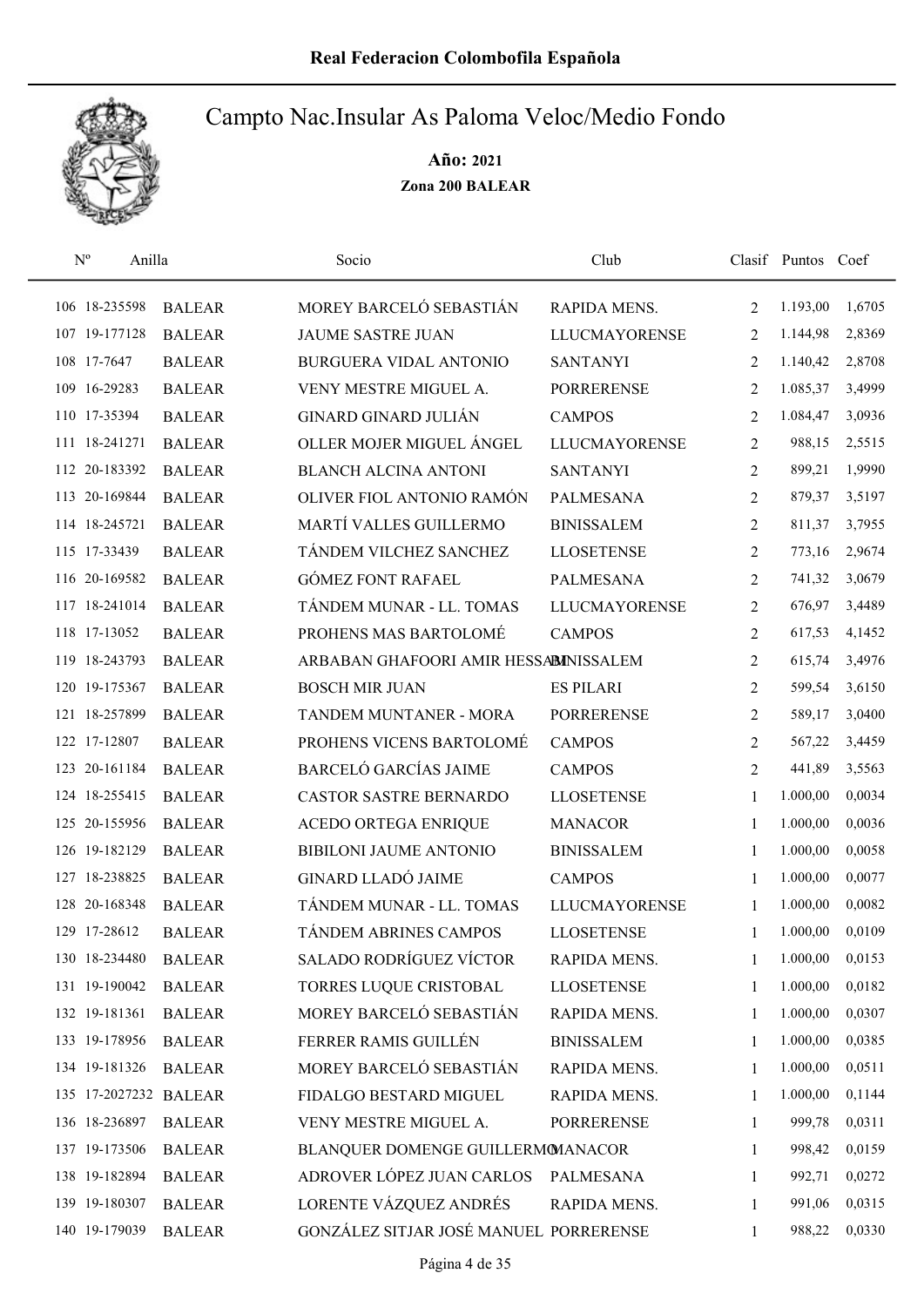

| $\mathbf{N}^{\text{o}}$ | Anilla        | Socio                                | Club                 |              | Clasif Puntos Coef |        |
|-------------------------|---------------|--------------------------------------|----------------------|--------------|--------------------|--------|
| 141 17-20871            | <b>BALEAR</b> | VADELL FUSTER BUENAVENTURAMENS. ARTA |                      | 1            | 987,58             | 0,0108 |
| 142 18-255848           | <b>BALEAR</b> | PERELLÓ PUJADAS CRISTOBAL            | <b>LLOSETENSE</b>    | 1            | 985,07             | 0,0545 |
| 143 20-184984           | <b>BALEAR</b> | LORENTE VÁZQUEZ ANDRÉS               | RAPIDA MENS.         | $\mathbf{1}$ | 984,70             | 0,0433 |
| 144 19-180868           | <b>BALEAR</b> | SALADO RODRÍGUEZ VÍCTOR              | RAPIDA MENS.         | 1            | 983,24             | 0,1275 |
| 145 20-155947           | <b>BALEAR</b> | <b>ACEDO ORTEGA ENRIQUE</b>          | <b>MANACOR</b>       | 1            | 982,31             | 0,0339 |
| 146 19-177259           | <b>BALEAR</b> | OLLER MOJER MIGUEL ÁNGEL             | <b>LLUCMAYORENSE</b> | $\mathbf{1}$ | 981,90             | 0,0517 |
| 147 18-241281           | <b>BALEAR</b> | OLLER MOJER MIGUEL ÁNGEL             | <b>LLUCMAYORENSE</b> | 1            | 981,34             | 0,0591 |
| 148 20-162895           | <b>BALEAR</b> | <b>SERVERA BORDOY JOSÉ</b>           | A. POLLESINA         | 1            | 980,77             | 0,0595 |
| 149 19-172960           | <b>BALEAR</b> | TANDEM JORDI - TOLO                  | <b>MANACOR</b>       | 1            | 980,73             | 0,0439 |
| 150 19-179882           | <b>BALEAR</b> | LLADÓ BONET JOSÉ                     | <b>LA DEPORTIVA</b>  | 1            | 980,23             | 0,0768 |
| 151 20-169312           | <b>BALEAR</b> | ADRÓVER FORNES CARLOS                | <b>PALMESANA</b>     | 1            | 979,79             | 0,1603 |
| 152 18-247106           | <b>BALEAR</b> | BLANQUER DOMENGE GUILLERMOMANACOR    |                      | 1            | 979,11             | 0,0520 |
| 153 19-189620           | <b>BALEAR</b> | <b>SALAS LLADÓ MIGUEL</b>            | A. POLLESINA         | 1            | 978,68             | 0,0626 |
| 154 19-182579           | <b>BALEAR</b> | <b>LLABRES DEYA LUCAS</b>            | <b>BINISSALEM</b>    | 1            | 978,38             | 0,0701 |
| 155 16-12451            | <b>BALEAR</b> | MAHINDO ALEMANY ANTONI J.            | <b>BINISSALEM</b>    | $\mathbf{1}$ | 978,38             | 0,0870 |
| 156 19-164498           | <b>BALEAR</b> | PERELLÓ PUJADAS CRISTOBAL            | <b>LLOSETENSE</b>    | 1            | 978,22             | 0,0935 |
| 157 18-260920           | <b>BALEAR</b> | JAUME OLIVER ANTONIA                 | <b>ES PILARI</b>     | 1            | 977,53             | 0,1666 |
| 158 19-184704           | <b>BALEAR</b> | MARTÍ VALLES GUILLERMO               | <b>BINISSALEM</b>    | 1            | 977,34             | 0,1034 |
| 159 19-184732           | <b>BALEAR</b> | MARTÍ VALLES GUILLERMO               | <b>BINISSALEM</b>    | 1            | 977,06             | 0,1273 |
| 160 19-274540           | <b>BALEAR</b> | <b>VERGER PIZA JUAN</b>              | <b>BINISSALEM</b>    | 1            | 976,90             | 0,0777 |
| 161 20-170529           | <b>BALEAR</b> | MARTÍNEZ POZO JANSEL M.              | <b>PALMESANA</b>     | 1            | 976,85             | 0,1798 |
| 162 20-173547           | <b>BALEAR</b> | GUARDIOLA MASCARÓ JOAQUÍN            | <b>BINISSALEM</b>    | 1            | 976,83             | 0,0617 |
| 163 20-187584           | <b>BALEAR</b> | FLUXA MULET GUILLERMO                | <b>LLOSETENSE</b>    | 1            | 976,59             | 0,0802 |
| 164 16-12869            | <b>BALEAR</b> | SÁNCHEZ PERELLÓ JOSÉ G.              | <b>LLOSETENSE</b>    | 1            | 976,32             | 0,0840 |
| 165 20-169830           | <b>BALEAR</b> | OLIVER FIOL ANTONIO RAMÓN            | PALMESANA            | 1            | 975,91             | 0,0662 |
| 166 20-173802           | <b>BALEAR</b> | VERGER PIZA JUAN                     | <b>BINISSALEM</b>    | 1            | 974,03             | 0,0162 |
| 167 20-168560           | <b>BALEAR</b> | BONET ESCALAS BERNARDO               | <b>LLUCMAYORENSE</b> | 1            | 973,85             | 0,0924 |
| 168 17-33427            | <b>BALEAR</b> | TÁNDEM VILCHEZ SANCHEZ               | <b>LLOSETENSE</b>    | 1            | 973,00             | 0,2013 |
| 169 15-45290            | <b>BALEAR</b> | SORELL SALVA GABRIEL                 | <b>ES PILARI</b>     | 1            | 971,56             | 0,1135 |
| 170 19-175464           | <b>BALEAR</b> | SORELL SALVA GABRIEL                 | <b>ES PILARI</b>     | 1            | 971,22             | 0,1173 |
| 171 20-173323           | <b>BALEAR</b> | OLIVER FIOL ANTONIO RAMÓN            | PALMESANA            | 1            | 970,65             | 0,1657 |
| 172 20-171368           | <b>BALEAR</b> | QUETGLAS GAMUNDI PEDRO               | <b>INQUENSE</b>      | 1            | 969,41             | 0,1703 |
| 173 19-192110           | <b>BALEAR</b> | MIR PASTOR MIGUEL                    | PALMESANA            | 1            | 969,13             | 0,2530 |
| 174 18-232459           | <b>BALEAR</b> | PONS VIDAL DAMIÁN                    | <b>SANTANYI</b>      | 1            | 968,30             | 0,1684 |
| 175 18-253439           | <b>BALEAR</b> | <b>CUTILLAS BERGAS JAIME</b>         | MENS. ARTA           | 1            | 967,31             | 0,0544 |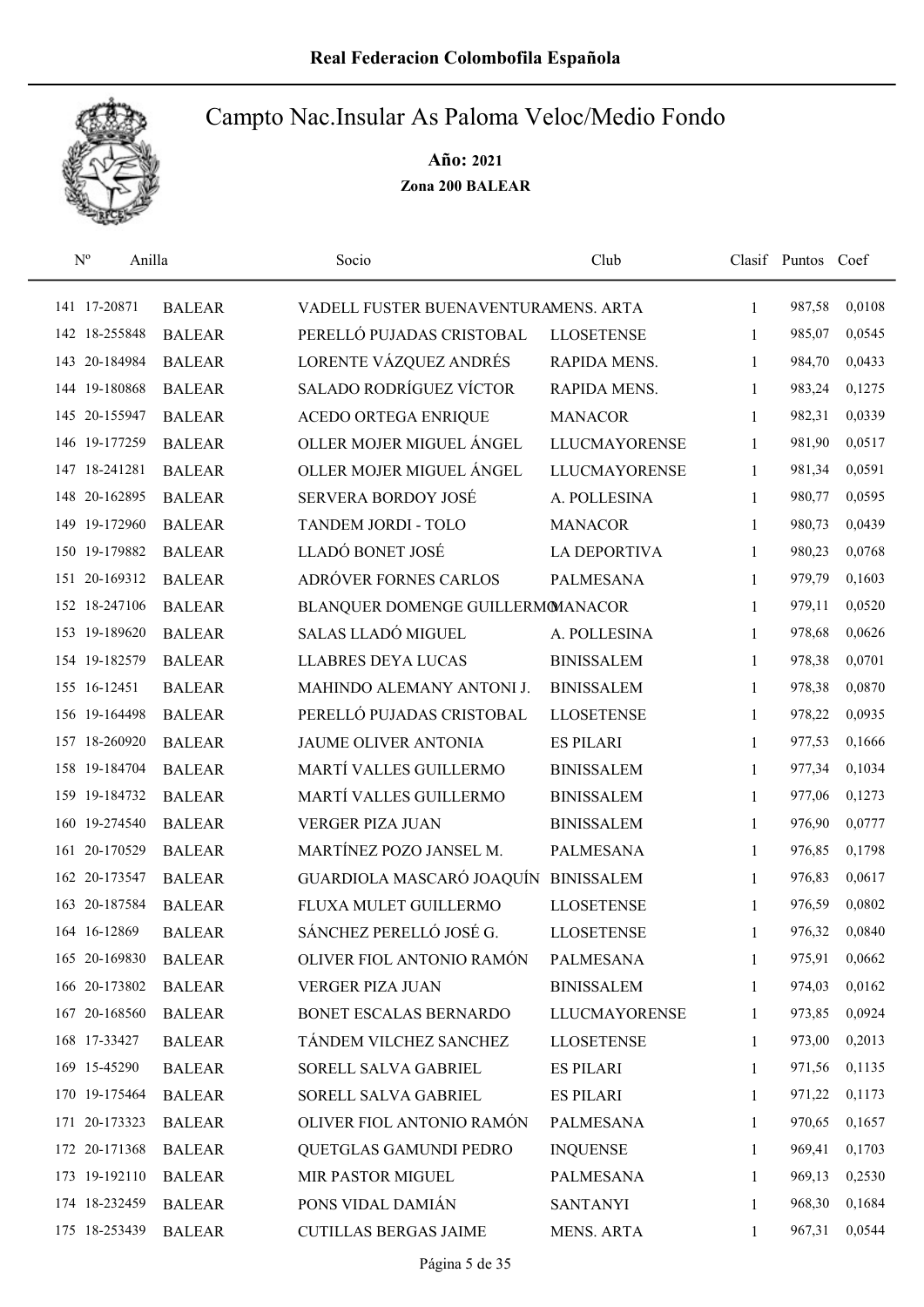

| $\mathrm{N}^{\rm o}$ | Anilla        | Socio                                | Club              |              | Clasif Puntos | Coef   |
|----------------------|---------------|--------------------------------------|-------------------|--------------|---------------|--------|
| 176 19-178190        | <b>BALEAR</b> | <b>SOLER MESTRE PEDRO</b>            | <b>PORRERENSE</b> | $\mathbf{1}$ | 966,89        | 0,1019 |
| 177 19-273151        | <b>BALEAR</b> | MAHINDO ALEMANY ANTONI J.            | <b>BINISSALEM</b> | 1            | 966,72        | 0,2056 |
| 178 19-183787        | <b>BALEAR</b> | TERRASSA COSTA MATEO                 | <b>BINISSALEM</b> | $\mathbf{1}$ | 966,52        | 0,2177 |
| 179 17-35520         | <b>BALEAR</b> | SÁNCHEZ PERELLÓ JOSÉ G.              | <b>LLOSETENSE</b> | 1            | 966,46        | 0,1242 |
| 180 18-238333        | <b>BALEAR</b> | SASTRE GONZÁLEZ ÁNGEL                | <b>CAMPOS</b>     | $\mathbf{1}$ | 966,25        | 0,1892 |
| 20-156798<br>181     | <b>BALEAR</b> | VADELL NADAL SALVADOR                | <b>MANACOR</b>    | $\mathbf{1}$ | 965,02        | 0,0611 |
| 182 18-248141        | <b>BALEAR</b> | TRUYOLS SANSÓ SEBASTIÁN              | <b>MANACOR</b>    | $\mathbf{1}$ | 964,97        | 0,0674 |
| 183 12-33740         | <b>BALEAR</b> | <b>SALVA FERRA PABLO</b>             | RAPIDA MENS.      | 1            | 964,07        | 0,3478 |
| 184 20-172298        | <b>BALEAR</b> | TERRASSA COSTA MATEO                 | <b>BINISSALEM</b> | 1            | 963,92        | 0,2339 |
| 185 19-176861        | <b>BALEAR</b> | MAYOL CLADERA ARNALDO                | <b>PALMESANA</b>  | 1            | 963,62        | 0,3563 |
| 186 19-189242        | <b>BALEAR</b> | <b>BURGUERA FERRER JULIÁN</b>        | <b>SANTANYI</b>   | 1            | 963,26        | 0,1234 |
| 187 17-2391          | <b>BALEAR</b> | <b>LLABRES DEYA LUCAS</b>            | <b>BINISSALEM</b> | $\mathbf{1}$ | 962,46        | 0,2487 |
| 188 20-184129        | <b>BALEAR</b> | MOREY BARCELÓ SEBASTIÁN              | RAPIDA MENS.      | 1            | 962,28        | 0,3660 |
| 20-169758<br>189     | <b>BALEAR</b> | FANDIÑO RODRÍGUEZ HANZEL             | <b>PALMESANA</b>  | 1            | 962,16        | 0,1038 |
| 190 19-182563        | <b>BALEAR</b> | <b>LLABRES DEYA LUCAS</b>            | <b>BINISSALEM</b> | $\mathbf{1}$ | 961,78        | 0,2567 |
| 191 18-255156        | <b>BALEAR</b> | TÁNDEM ABRINES CAMPOS                | <b>LLOSETENSE</b> | $\mathbf{1}$ | 961,20        | 0,2753 |
| 192 18-235897        | <b>BALEAR</b> | VICH MARTORELL IGNACIO               | RAPIDA MENS.      | 1            | 961,17        | 0,1496 |
| 193 19-182250        | <b>BALEAR</b> | AMENGUAL BENNASAR LLORENÇ BINISSALEM |                   | $\mathbf{1}$ | 961,05        | 0,2869 |
| 194 20-171551        | <b>BALEAR</b> | QUETGLAS GAMUNDI SEBASTIÁN INQUENSE  |                   | $\mathbf{1}$ | 960,06        | 0,2886 |
| 195 18-231576        | <b>BALEAR</b> | <b>BURGUERA VICENS JULIÁN</b>        | <b>SANTANYI</b>   | $\mathbf{1}$ | 959,95        | 0,1344 |
| 196 14-229524        | <b>BALEAR</b> | <b>SOLER MESTRE PEDRO</b>            | <b>PORRERENSE</b> | 1            | 959,90        | 0,1300 |
| 197 19-193828        | <b>BALEAR</b> | JUAN JORDÁ JUAN FCO.                 | <b>MENS. ARTA</b> | 1            | 959,43        | 0,0752 |
| 198 20-186900        | <b>BALEAR</b> | GORNALS FERRER MIGUEL A.             | <b>PORRERENSE</b> | 1            | 958,88        | 0,2544 |
| 199 19-191012        | <b>BALEAR</b> | <b>CUTILLAS BERGAS JAIME</b>         | <b>MENS. ARTA</b> | 1            | 955,41        | 0,1330 |
| 200 20-303668        | <b>BALEAR</b> | RODRÍGUEZ MARTÍN JOSÉ                | <b>PALMESANA</b>  | 1            | 955,32        | 0,3920 |
| 201 20-171395        | <b>BALEAR</b> | QUETGLAS GAMUNDI PEDRO               | <b>INQUENSE</b>   | 1            | 955,15        | 0,0558 |
| 202 20-188480        | <b>BALEAR</b> | <b>DANUT PRELIPCEAN</b>              | <b>LLOSETENSE</b> | 1            | 954,50        | 0,1495 |
| 203 18-245834        | <b>BALEAR</b> | VADELL FUSTER BUENAVENTURAMENS. ARTA |                   | 1            | 953,73        | 0,1380 |
| 204 19-181817        | <b>BALEAR</b> | <b>SALADO RODRÍGUEZ VÍCTOR</b>       | RAPIDA MENS.      | 1            | 953,57        | 0,1408 |
| 205 20-167715        | <b>BALEAR</b> | <b>SALADO RODRÍGUEZ VÍCTOR</b>       | RAPIDA MENS.      | 1            | 953,40        | 0,1469 |
| 206 18-236184        | <b>BALEAR</b> | <b>SOLER MESTRE PEDRO</b>            | <b>PORRERENSE</b> | 1            | 953,06        | 0,0971 |
| 207 16-40603         | <b>BALEAR</b> | TANDEM JORDI - TOLO                  | <b>MANACOR</b>    | 1            | 951,88        | 0,0963 |
| 208 18-255112        | <b>BALEAR</b> | TÁNDEM ABRINES CAMPOS                | <b>LLOSETENSE</b> | 1            | 951,30        | 0,3540 |
| 209 19-187314        | <b>BALEAR</b> | <b>GIL PALACIO H. MARINA</b>         | PALMESANA         | 1            | 950,33        | 0,4456 |
| 210 19-173606        | <b>BALEAR</b> | BLANQUER DOMENGE GUILLERMOMANACOR    |                   | 1            | 950,00        | 0,1057 |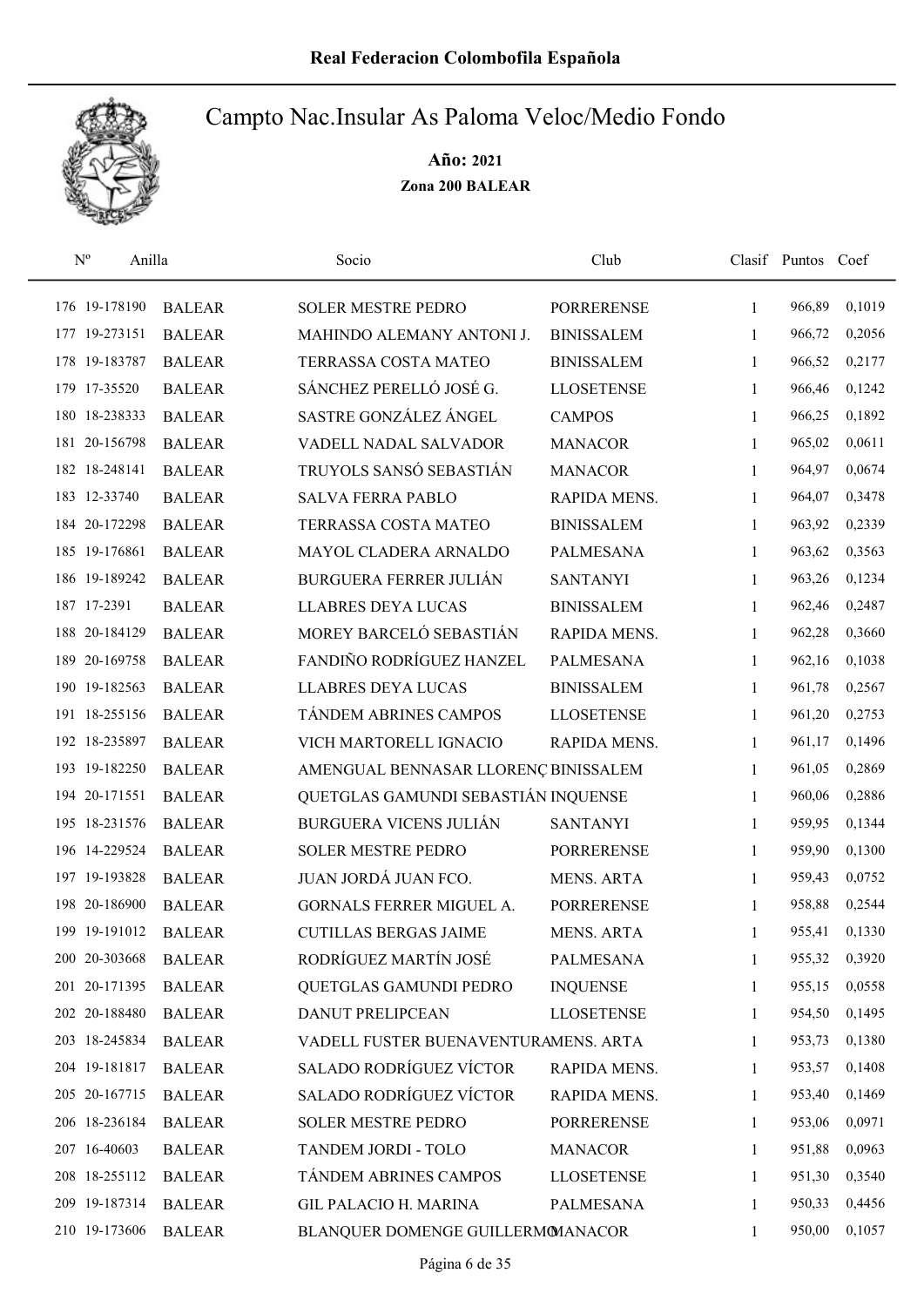

| $\rm N^o$     | Anilla |               | Socio                                  | Club                 |              | Clasif Puntos Coef |        |
|---------------|--------|---------------|----------------------------------------|----------------------|--------------|--------------------|--------|
| 211 19-181845 |        | <b>BALEAR</b> | <b>SALADO RODRÍGUEZ VÍCTOR</b>         | RAPIDA MENS.         | 1            | 949,69             | 0,3120 |
| 212 20-174188 |        | <b>BALEAR</b> | <b>ARRON MORRO LUIS</b>                | <b>BINISSALEM</b>    | 1            | 949,35             | 0,1603 |
| 213 19-184142 |        | <b>BALEAR</b> | <b>SAURINA MORAGUES MIGUEL</b>         | <b>BINISSALEM</b>    | 1            | 947,85             | 0,3964 |
| 214 19-172293 |        | <b>BALEAR</b> | BLANQUER DOMENGE GUILLERMOMANACOR      |                      | 1            | 947,77             | 0,1110 |
| 215 18-260470 |        | <b>BALEAR</b> | <b>BERNAT FIOL JOSÉ LUIS</b>           | <b>LA DEPORTIVA</b>  | 1            | 947,74             | 0,3069 |
| 216 18-245713 |        | <b>BALEAR</b> | MARTÍ VALLES GUILLERMO                 | <b>BINISSALEM</b>    | $\mathbf{1}$ | 947,04             | 0,1690 |
| 217 19-190993 |        | <b>BALEAR</b> | <b>CUTILLAS BERGAS JAIME</b>           | <b>MENS. ARTA</b>    | 1            | 946,39             | 0,3363 |
| 218 19-177075 |        | <b>BALEAR</b> | BONET ESCALAS BERNARDO                 | <b>LLUCMAYORENSE</b> | 1            | 945,98             | 0,3322 |
| 219 20-173592 |        | <b>BALEAR</b> | GUARDIOLA MASCARÓ JOAQUÍN              | <b>BINISSALEM</b>    | 1            | 945,43             | 0,0903 |
| 220 20-170568 |        | <b>BALEAR</b> | MARTÍNEZ POZO JANSEL M.                | <b>PALMESANA</b>     | 1            | 944,96             | 0,3515 |
| 221 19-175521 |        | <b>BALEAR</b> | VILCHES VILCHES TORCUATO               | <b>ES PILARI</b>     | 1            | 944,80             | 0,3576 |
| 222 17-20288  |        | <b>BALEAR</b> | TANDEM JORDI - TOLO                    | <b>MANACOR</b>       | 1            | 944,28             | 0,1267 |
| 223 19-179898 |        | <b>BALEAR</b> | LLADÓ BONET JOSÉ                       | <b>LA DEPORTIVA</b>  | 1            | 943,49             | 0,3790 |
| 224 19-188864 |        | <b>BALEAR</b> | <b>SERRA BONET ANTONIO</b>             | <b>SANTANYI</b>      | 1            | 943,05             | 0,3230 |
| 225 19-191851 |        | <b>BALEAR</b> | ROSELLÓ BRUNET JAIME                   | <b>MENS. ARTA</b>    | 1            | 942,65             | 0,1349 |
| 226 20-157702 |        | <b>BALEAR</b> | VIDAL JAUME DAMIÁN                     | <b>MANACOR</b>       | 1            | 941,85             | 0,3878 |
| 227 16-37513  |        | <b>BALEAR</b> | <b>SALADO RODRÍGUEZ VÍCTOR</b>         | RAPIDA MENS.         | 1            | 941,18             | 0,3859 |
| 228 19-187698 |        | <b>BALEAR</b> | <b>BLANCH ALCINA ANTONI</b>            | <b>SANTANYI</b>      | $\mathbf{1}$ | 939,44             | 0,4157 |
| 229 18-237134 |        | <b>BALEAR</b> | MONSERRAT RAFAL JULIÁN                 | <b>LLUCMAYORENSE</b> | $\mathbf{1}$ | 939,22             | 0,3800 |
| 230 11-69679  |        | <b>BALEAR</b> | JUAN JORDÁ JUAN FCO.                   | <b>MENS. ARTA</b>    | $\mathbf{1}$ | 938,93             | 0,1609 |
| 231 19-187434 |        | <b>BALEAR</b> | TANDEM MUNTANER - MORA                 | <b>PORRERENSE</b>    | $\mathbf{1}$ | 938,13             | 0,4520 |
| 232 17-28563  |        | <b>BALEAR</b> | TÁNDEM ABRINES CAMPOS                  | <b>LLOSETENSE</b>    | 1            | 937,19             | 0,1861 |
| 233 18-236509 |        | <b>BALEAR</b> | GONZÁLEZ SITJAR JOSÉ MANUEL PORRERENSE |                      | 1            | 937,08             | 0,0343 |
| 234 19-178692 |        | <b>BALEAR</b> | NADAL PERELLÓ GABRIEL                  | <b>PORRERENSE</b>    | 1            | 936,63             | 0,0368 |
| 235 20-187831 |        | <b>BALEAR</b> | <b>CUADRADO TENOR FCO. JOSÉ</b>        | <b>LLOSETENSE</b>    | 1            | 935,47             | 0,1814 |
| 236 11-76520  |        | <b>BALEAR</b> | JAUME OLIVER ANTONIA                   | <b>ES PILARI</b>     | 1            | 934,70             | 0,2035 |
| 237 19-177269 |        | <b>BALEAR</b> | OLLER MOJER MIGUEL ÁNGEL               | LLUCMAYORENSE        | 1            | 934,58             | 0,4072 |
| 238 20-164263 |        | <b>BALEAR</b> | MONTILLA MORENO FRANCISCO AES PILARI   |                      | 1            | 934,35             | 0,4079 |
| 239 18-226233 |        | <b>BALEAR</b> | QUETGLAS GAMUNDI SEBASTIÁN INQUENSE    |                      | 1            | 933,90             | 0,1886 |
| 240 14-29621  |        | <b>BALEAR</b> | LEBRÓN LINARES JOSÉ                    | <b>MANACOR</b>       | 1            | 933,14             | 0,0480 |
| 241 18-253613 |        | <b>BALEAR</b> | LEBRÓN LINARES JOSÉ                    | <b>MANACOR</b>       | 1            | 932,86             | 0,0517 |
| 242 20-180578 |        | <b>BALEAR</b> | <b>GINARD NICOLAU PEDRO</b>            | <b>MENS. ARTA</b>    | 1            | 932,78             | 0,0528 |
| 243 18-232385 |        | <b>BALEAR</b> | PONS VIDAL DAMIÁN                      | <b>SANTANYI</b>      | 1            | 932,75             | 0,3912 |
| 244 20-164355 |        | <b>BALEAR</b> | <b>BOSCH MIR JUAN</b>                  | <b>ES PILARI</b>     | 1            | 932,09             | 0,2989 |
| 245 19-183850 |        | <b>BALEAR</b> | FERRER RAMIS GUILLÉN                   | <b>BINISSALEM</b>    | 1            | 931,81             | 0,1979 |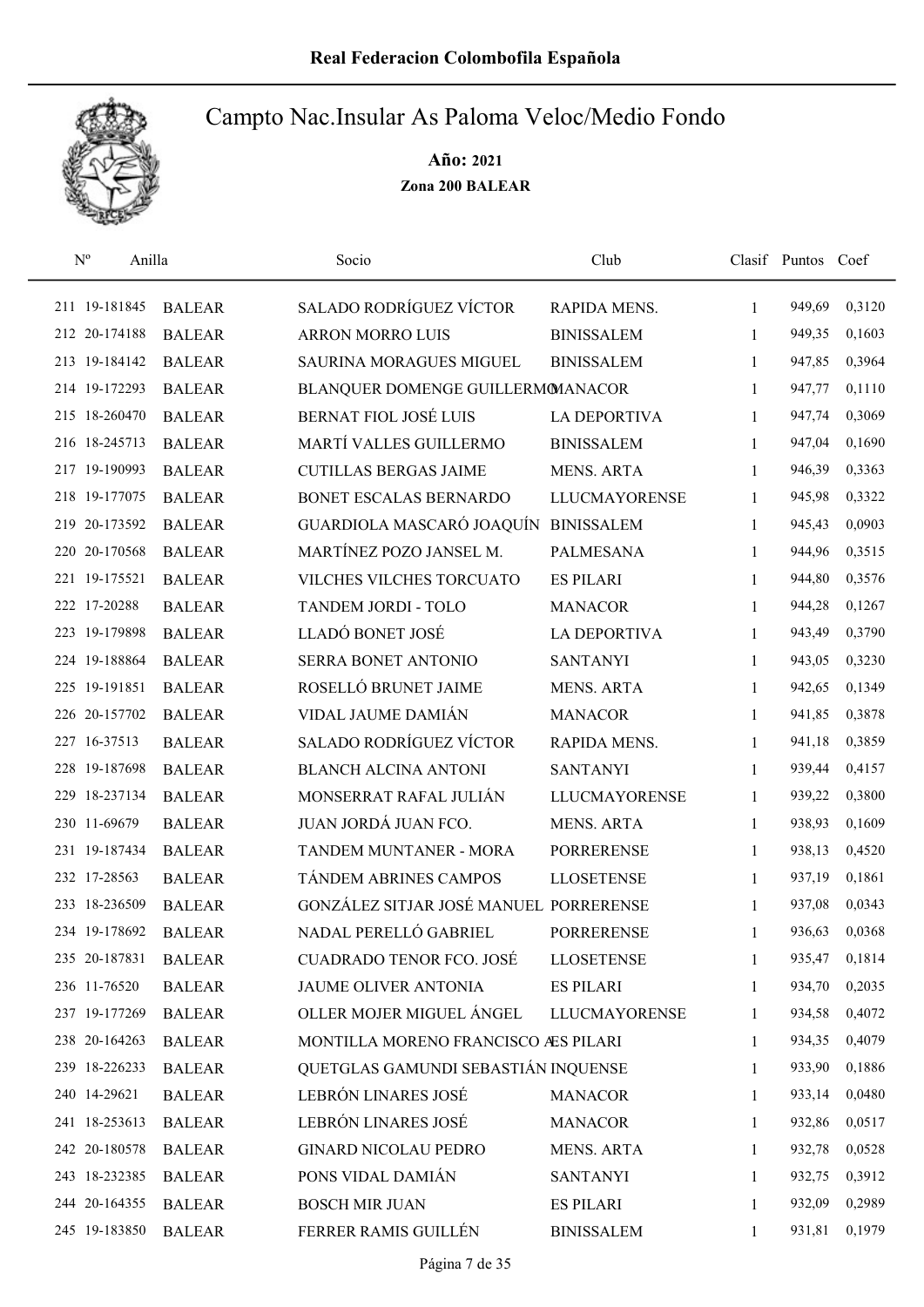

| $\mathbf{N}^{\text{o}}$ | Anilla        | Socio                                | Club                |              | Clasif Puntos | Coef   |
|-------------------------|---------------|--------------------------------------|---------------------|--------------|---------------|--------|
| 246 18-227169           | <b>BALEAR</b> | MUÑOZ GUTIÉRREZ MANUEL               | PALMESANA           | 1            | 931,46        | 0,3208 |
| 247 18-261473           | <b>BALEAR</b> | MONTSERRAT PUJOL JUAN                | <b>LA DEPORTIVA</b> | 1            | 931,45        | 0,3221 |
| 248 19-192765           | <b>BALEAR</b> | MAYOL CLADERA ARNALDO                | <b>PALMESANA</b>    | $\mathbf{1}$ | 930,95        | 0,2140 |
| 249 16-40717            | <b>BALEAR</b> | TANDEM JORDI - TOLO                  | <b>MANACOR</b>      | 1            | 930,86        | 0,4293 |
| 250 19-275368           | <b>BALEAR</b> | OLIVER FIOL ANTONIO RAMÓN            | <b>PALMESANA</b>    | 1            | 929,23        | 0,1591 |
| 251 20-185068           | <b>BALEAR</b> | <b>SALVA FERRA PABLO</b>             | RAPIDA MENS.        | $\mathbf{1}$ | 928,42        | 0,6023 |
| 252 20-164385           | <b>BALEAR</b> | <b>BOSCH MIR JUAN</b>                | <b>ES PILARI</b>    | $\mathbf{1}$ | 928,41        | 0,4449 |
| 253 19-189292           | <b>BALEAR</b> | PERELLÓ VIDAL LORENZO                | <b>SANTANYI</b>     | $\mathbf{1}$ | 927,96        | 0,4224 |
| 254 19-164531           | <b>BALEAR</b> | PERELLÓ PUJADAS CRISTOBAL            | <b>LLOSETENSE</b>   | $\mathbf{1}$ | 927,78        | 0,1537 |
| 255 17-28139            | <b>BALEAR</b> | VILCHES VILCHES TORCUATO             | <b>ES PILARI</b>    | 1            | 927,60        | 0,4592 |
| 256 17-19710            | <b>BALEAR</b> | VIDAL JAUME DAMIÁN                   | <b>MANACOR</b>      | 1            | 927,51        | 0,2363 |
| 257 19-189076           | <b>BALEAR</b> | <b>BURGUERA FERRER JULIÁN</b>        | <b>SANTANYI</b>     | 1            | 927,17        | 0,4302 |
| 258 20-172886           | <b>BALEAR</b> | <b>BUADES SAMPER JOSÉ</b>            | <b>BINISSALEM</b>   | 1            | 926,55        | 0,2467 |
| 259 18-236728           | <b>BALEAR</b> | ARBONA FORNERS ANTONIO               | <b>BINISSALEM</b>   | 1            | 926,15        | 0,0693 |
| 260 16-12425            | <b>BALEAR</b> | MAHINDO ALEMANY ANTONI J.            | <b>BINISSALEM</b>   | 1            | 926,10        | 0,5219 |
| 261 18-233289           | <b>BALEAR</b> | PERELLÓ VIDAL ANTONIO                | <b>SANTANYI</b>     | 1            | 926,04        | 0,0808 |
| 262 16-12227            | <b>BALEAR</b> | MAHINDO ALEMANY ANTONI J.            | <b>BINISSALEM</b>   | $\mathbf{1}$ | 926,02        | 0,1879 |
| 263 18-236738           | <b>BALEAR</b> | ARBONA FORNERS ANTONIO               | <b>BINISSALEM</b>   | $\mathbf{1}$ | 925,87        | 0,2622 |
| 264 18-231893           | <b>BALEAR</b> | PERELLÓ VIDAL LORENZO                | <b>SANTANYI</b>     | 1            | 925,77        | 0,0854 |
| 265 18-246291           | <b>BALEAR</b> | VADELL NADAL SALVADOR                | <b>MANACOR</b>      | $\mathbf{1}$ | 925,42        | 0,0686 |
| 266 18-244889           | <b>BALEAR</b> | AMENGUAL BENNASAR LLORENÇ BINISSALEM |                     | $\mathbf{1}$ | 925,32        | 0,1640 |
| 267 16-29494            | <b>BALEAR</b> | ARBONA FORNERS ANTONIO               | <b>BINISSALEM</b>   | 1            | 925,27        | 0,2734 |
| 268 19-172683           | <b>BALEAR</b> | VADELL NADAL SALVADOR                | <b>MANACOR</b>      | 1            | 925,23        | 0,0722 |
| 269 18-260499           | <b>BALEAR</b> | <b>BERNAT FIOL JOSÉ LUIS</b>         | <b>LA DEPORTIVA</b> | 1            | 924,58        | 0,4546 |
| 270 20-157910           | <b>BALEAR</b> | LEBRÓN LINARES JOSÉ                  | <b>MANACOR</b>      | 1            | 924,55        | 0,0849 |
| 271 18-234942           | <b>BALEAR</b> | ROTGER SÁNCHEZ MARCOS                | RAPIDA MENS.        | 1            | 924,38        | 0,2150 |
| 272 19-171088           | <b>BALEAR</b> | LEBRÓN LINARES JOSÉ                  | <b>MANACOR</b>      | 1            | 924,15        | 0,4743 |
| 273 17-28154            | <b>BALEAR</b> | VILCHES VILCHES TORCUATO             | <b>ES PILARI</b>    | 1            | 923,73        | 0,4876 |
| 274 19-177609           | <b>BALEAR</b> | <b>CUTILLAS BERGAS JAIME</b>         | <b>MENS. ARTA</b>   | 1            | 923,70        | 0,2520 |
| 275 18-231771           | <b>BALEAR</b> | PERELLÓ VIDAL ANTONIO                | <b>SANTANYI</b>     | $\mathbf{1}$ | 923,64        | 0,4450 |
| 276 18-237617           | <b>BALEAR</b> | FERRER RAMIS GUILLÉN                 | <b>BINISSALEM</b>   | 1            | 923,17        | 0,1748 |
| 277 20-185806           | <b>BALEAR</b> | <b>SALADO RODRÍGUEZ VÍCTOR</b>       | RAPIDA MENS.        | 1            | 923,06        | 0,3735 |
| 278 19-189044           | <b>BALEAR</b> | ADROVER VIDAL BARTOLOMÉ              | <b>SANTANYI</b>     | 1            | 923,04        | 0,4496 |
| 279 17-3270             | <b>BALEAR</b> | <b>BARREIRO SEVILLA JOSE LUIS</b>    | <b>PALMESANA</b>    | 1            | 922,94        | 0,4986 |
| 280 16-40583            | <b>BALEAR</b> | TANDEM JORDI - TOLO                  | <b>MANACOR</b>      | 1            | 922,78        | 0,4715 |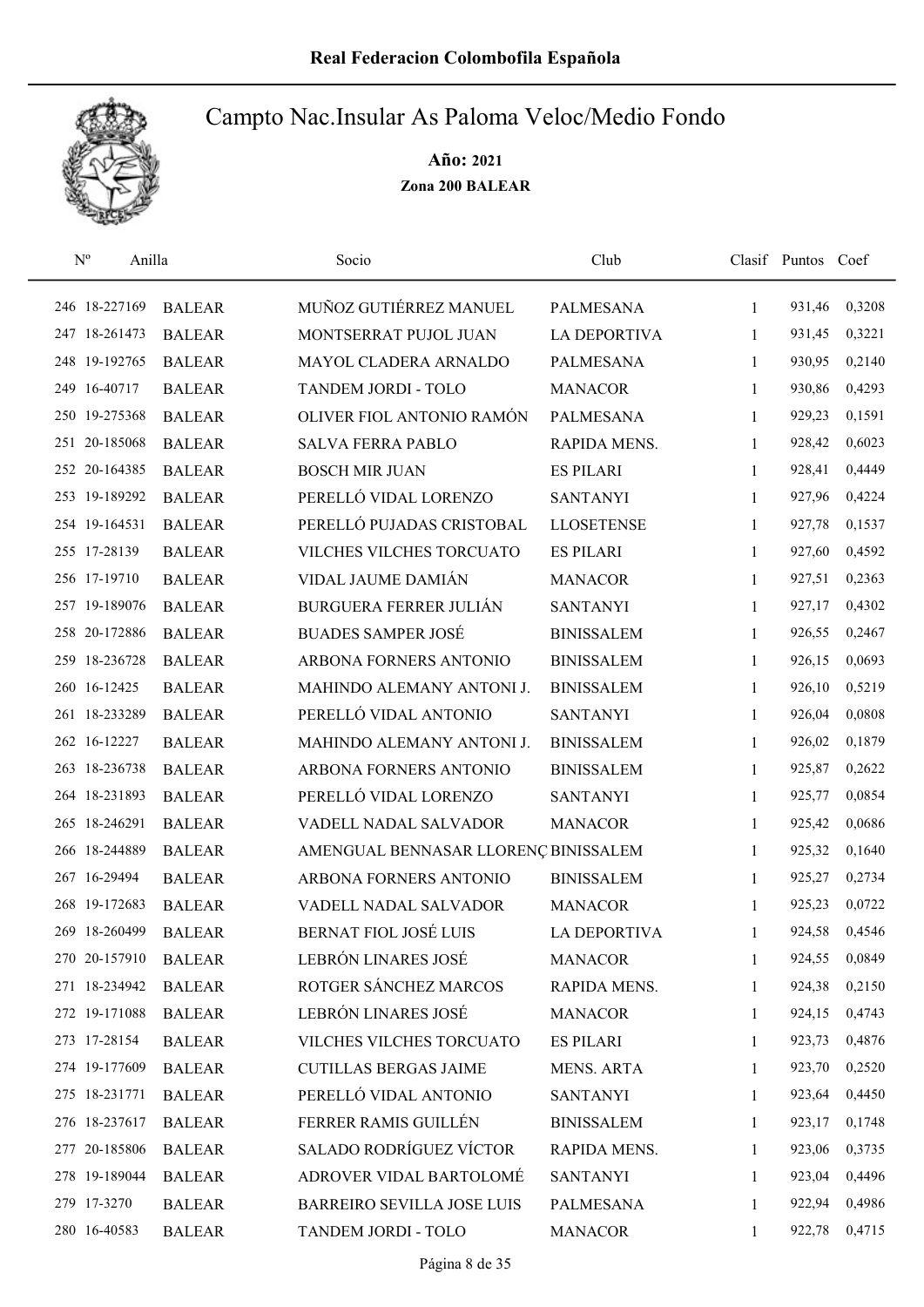

| $N^{o}$<br>Anilla |               | Socio                                     | Club                |              | Clasif Puntos Coef |        |
|-------------------|---------------|-------------------------------------------|---------------------|--------------|--------------------|--------|
| 281 18-260270     | <b>BALEAR</b> | FAHANDEZH-SAADI FAHANDEZH RDERBY MALLORCA |                     | 1            | 922,23             | 0,2075 |
| 282 20-157315     | <b>BALEAR</b> | TRUYOLS SANSÓ SEBASTIÁN                   | <b>MANACOR</b>      | 1            | 922,17             | 0,2798 |
| 283 17-1156       | <b>BALEAR</b> | QUETGLAS GAMUNDI PEDRO                    | <b>INQUENSE</b>     | $\mathbf{1}$ | 921,60             | 0,2175 |
| 284 19-192797     | <b>BALEAR</b> | MAYOL CLADERA ARNALDO                     | <b>PALMESANA</b>    | $\mathbf{1}$ | 921,22             | 0,5069 |
| 285 20-188491     | <b>BALEAR</b> | <b>DANUT PRELIPCEAN</b>                   | <b>LLOSETENSE</b>   | 1            | 920,79             | 0,1862 |
| 286 16-41715      | <b>BALEAR</b> | CRUELLAS ROSELLÓ JULIÁN                   | <b>MANACOR</b>      | 1            | 920,78             | 0,2966 |
| 287 19-187419     | <b>BALEAR</b> | ARBABAN GHAFOORI AMIR HESSABINISSALEM     |                     | $\mathbf{1}$ | 919,82             | 0,5838 |
| 288 20-187426     | <b>BALEAR</b> | PERELLÓ PUJADAS CRISTOBAL                 | <b>LLOSETENSE</b>   | 1            | 919,72             | 0,5766 |
| 289 20-169533     | <b>BALEAR</b> | <b>GÓMEZ FONT RAFAEL</b>                  | <b>PALMESANA</b>    | 1            | 919,69             | 0,5235 |
| 290 19-175490     | <b>BALEAR</b> | SORELL SALVA GABRIEL                      | <b>ES PILARI</b>    | 1            | 919,06             | 0,5175 |
| 291 19-160731     | <b>BALEAR</b> | PAYERAS OLIVER PEDRO A.                   | <b>INQUENSE</b>     | 1            | 918,64             | 0,1979 |
| 292 20-174247     | <b>BALEAR</b> | FERNANDEZ FERNANDEZ DAVID                 | <b>BINISSALEM</b>   | 1            | 918,56             | 0,2242 |
| 293 17-35383      | <b>BALEAR</b> | <b>GINARD GINARD JULIÁN</b>               | <b>CAMPOS</b>       | 1            | 918,17             | 0,5073 |
| 294 17-33402      | <b>BALEAR</b> | TÁNDEM VILCHEZ SANCHEZ                    | <b>LLOSETENSE</b>   | 1            | 918,06             | 0,6710 |
| 295 19-184678     | <b>BALEAR</b> | MARTÍ VALLES GUILLERMO                    | <b>BINISSALEM</b>   | 1            | 918,05             | 0,2131 |
| 296 20-304717     | <b>BALEAR</b> | ADRÓVER FORNES CARLOS                     | <b>PALMESANA</b>    | 1            | 917,71             | 0,6833 |
| 297 20-169263     | <b>BALEAR</b> | ADRÓVER FORNES CARLOS                     | <b>PALMESANA</b>    | 1            | 917,52             | 0,6917 |
| 298 18-237635     | <b>BALEAR</b> | FERRER RAMIS GUILLÉN                      | <b>BINISSALEM</b>   | $\mathbf{1}$ | 917,33             | 0,2091 |
| 299 18-228687     | <b>BALEAR</b> | MAYOL CLADERA ARNALDO                     | <b>PALMESANA</b>    | $\mathbf{1}$ | 917,01             | 0,5314 |
| 300 20-184526     | <b>BALEAR</b> | <b>BALLESTER AMER ANTONIO</b>             | RAPIDA MENS.        | $\mathbf{1}$ | 916,64             | 0,5339 |
| 301 19-183523     | <b>BALEAR</b> | FERNANDEZ FERNANDEZ DAVID                 | <b>BINISSALEM</b>   | 1            | 916,59             | 0,2280 |
| 302 18-260402     | <b>BALEAR</b> | <b>BERNAT FIOL JOSÉ LUIS</b>              | <b>LA DEPORTIVA</b> | 1            | 915,80             | 0,5167 |
| 303 20-183917     | <b>BALEAR</b> | <b>MAS BLANCO MATEO</b>                   | RAPIDA MENS.        | 1            | 915,72             | 0,2367 |
| 304 19-179720     | <b>BALEAR</b> | <b>VIVES VILA TONI</b>                    | <b>LA DEPORTIVA</b> | 1            | 915,63             | 0,2426 |
| 305 20-188081     | <b>BALEAR</b> | SÁNCHEZ PERELLÓ JOSÉ G.                   | <b>LLOSETENSE</b>   | 1            | 915,50             | 0,2438 |
| 306 19-181295     | <b>BALEAR</b> | ROTGER SÁNCHEZ MARCOS                     | RAPIDA MENS.        | 1            | 915,11             | 0,2339 |
| 307 16-18313      | <b>BALEAR</b> | <b>SALADO RODRÍGUEZ VÍCTOR</b>            | RAPIDA MENS.        | 1            | 915,08             | 0,7142 |
| 308 18-255840     | <b>BALEAR</b> | PERELLÓ PUJADAS CRISTOBAL                 | <b>LLOSETENSE</b>   | 1            | 914,84             | 0,2152 |
| 309 18-239519     | <b>BALEAR</b> | <b>GARCÍAS MEZQUIDA ANTONIO</b>           | <b>CAMPOS</b>       | $\mathbf{1}$ | 914,60             | 0,5274 |
| 310 20-169054     | <b>BALEAR</b> | <b>GIL PALACIO H. MARINA</b>              | <b>PALMESANA</b>    | $\mathbf{1}$ | 914,57             | 0,2367 |
| 311 19-164515     | <b>BALEAR</b> | PERELLÓ PUJADAS CRISTOBAL                 | <b>LLOSETENSE</b>   | 1            | 914,30             | 0,2525 |
| 312 17-35551      | <b>BALEAR</b> | VILCHES VILCHES TORCUATO                  | <b>ES PILARI</b>    | 1            | 913,93             | 0,7193 |
| 313 19-181265     | <b>BALEAR</b> | ROTGER SÁNCHEZ MARCOS                     | RAPIDA MENS.        | $\mathbf{1}$ | 913,69             | 0,7260 |
| 314 19-178876     | <b>BALEAR</b> | GORNALS FERRER MIGUEL A.                  | <b>PORRERENSE</b>   | 1            | 912,85             | 0,0962 |
| 315 19-179487     | <b>BALEAR</b> | <b>VIVES VILA TONI</b>                    | <b>LA DEPORTIVA</b> | 1            | 912,65             | 0,2772 |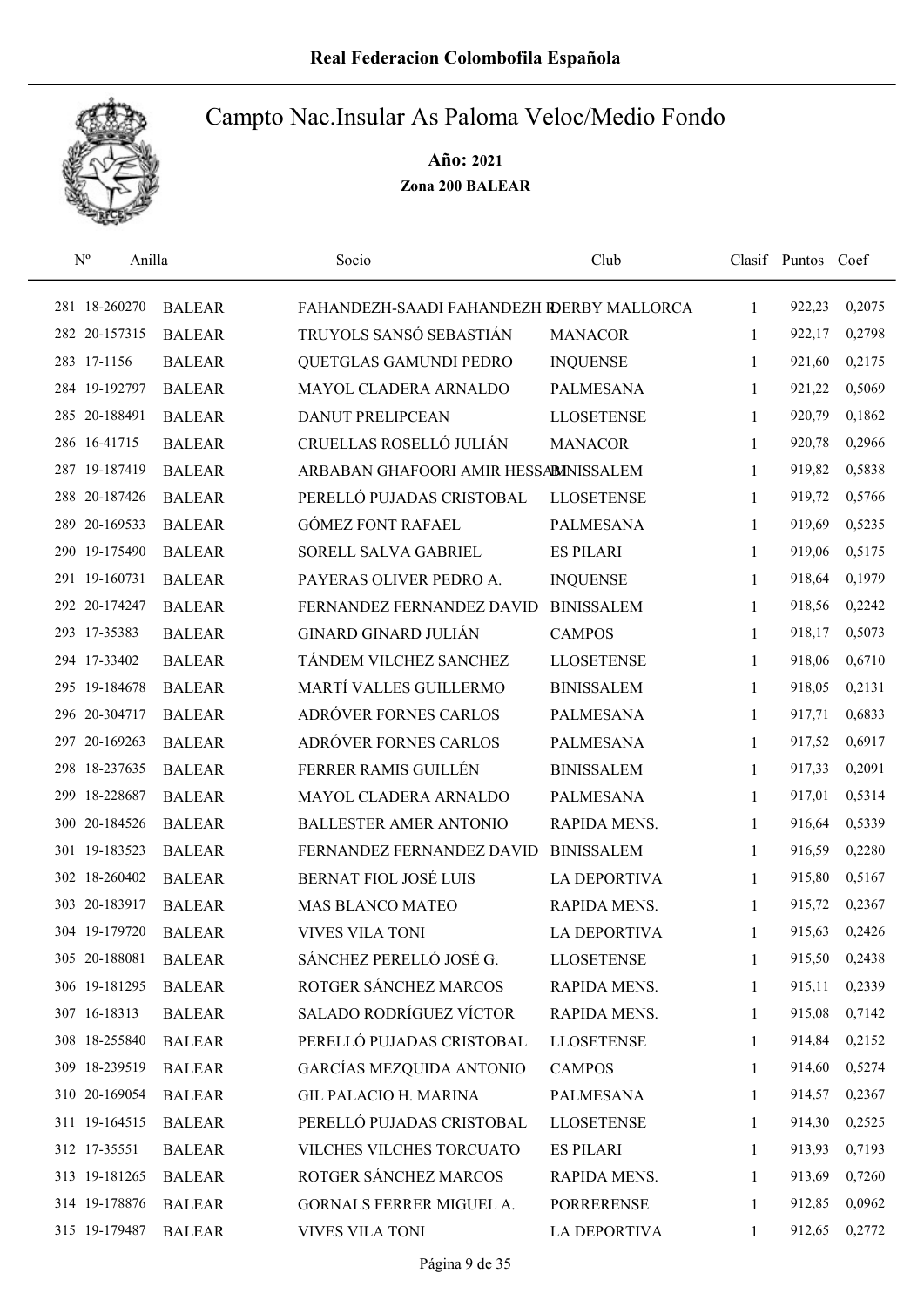

| $N^{o}$       | Anilla        | Socio                                 | Club                 |              | Clasif Puntos Coef |        |
|---------------|---------------|---------------------------------------|----------------------|--------------|--------------------|--------|
| 316 14-42260  | <b>BALEAR</b> | ROTGER SÁNCHEZ MARCOS                 | RAPIDA MENS.         | 1            | 912,48             | 0,5479 |
| 317 20-156769 | <b>BALEAR</b> | VADELL NADAL SALVADOR                 | <b>MANACOR</b>       | 1            | 912,46             | 0,3261 |
| 318 18-233364 | <b>BALEAR</b> | FANDIÑO RODRÍGUEZ HANZEL              | <b>PALMESANA</b>     | 1            | 911,29             | 0,5600 |
| 319 18-243666 | <b>BALEAR</b> | ARBABAN GHAFOORI AMIR HESSABINISSALEM |                      | 1            | 911,15             | 0,2388 |
| 320 20-169735 | <b>BALEAR</b> | FANDIÑO RODRÍGUEZ HANZEL              | <b>PALMESANA</b>     | 1            | 910,97             | 0,5641 |
| 321 18-243651 | <b>BALEAR</b> | ARBABAN GHAFOORI AMIR HESSABINISSALEM |                      | 1            | 910,84             | 0,2396 |
| 322 18-238611 | <b>BALEAR</b> | <b>GARCÍAS MEZQUIDA ANTONIO</b>       | <b>CAMPOS</b>        | $\mathbf{1}$ | 910,21             | 0,5667 |
| 323 20-164602 | <b>BALEAR</b> | SORELL SALVA GABRIEL                  | <b>ES PILARI</b>     | $\mathbf{1}$ | 910,13             | 0,7549 |
| 324 20-183506 | <b>BALEAR</b> | PERELLÓ VIDAL ANTONIO                 | <b>SANTANYI</b>      | 1            | 910,10             | 0,4425 |
| 325 17-10832  | <b>BALEAR</b> | GORNALS FERRER MIGUEL A.              | <b>PORRERENSE</b>    | 1            | 909,44             | 0,3776 |
| 326 19-180991 | <b>BALEAR</b> | <b>SALVA FERRA PABLO</b>              | RAPIDA MENS.         | 1            | 907,86             | 0,4887 |
| 327 19-183148 | <b>BALEAR</b> | <b>ARRON MORRO LUIS</b>               | <b>BINISSALEM</b>    | 1            | 907,37             | 0,2470 |
| 328 19-177137 | <b>BALEAR</b> | <b>JAUME SASTRE JUAN</b>              | <b>LLUCMAYORENSE</b> | 1            | 906,80             | 0,6292 |
| 329 19-170467 | <b>BALEAR</b> | <b>GINARD LLADÓ JAIME</b>             | <b>CAMPOS</b>        | 1            | 906,75             | 0,5962 |
| 330 19-190996 | <b>BALEAR</b> | <b>CUTILLAS BERGAS JAIME</b>          | <b>MENS. ARTA</b>    | 1            | 906,43             | 0,5833 |
| 331 20-170156 | <b>BALEAR</b> | MIR PASTOR MIGUEL                     | <b>PALMESANA</b>     | 1            | 906,30             | 0,5827 |
| 332 20-188504 | <b>BALEAR</b> | <b>DANUT PRELIPCEAN</b>               | <b>LLOSETENSE</b>    | 1            | 906,19             | 0,2939 |
| 333 19-191456 | <b>BALEAR</b> | <b>GINARD NICOLAU PEDRO</b>           | <b>MENS. ARTA</b>    | 1            | 905,86             | 0,2230 |
| 334 19-182855 | <b>BALEAR</b> | ADROVER LÓPEZ JUAN CARLOS             | <b>PALMESANA</b>     | 1            | 905,63             | 0,2568 |
| 335 19-183745 | <b>BALEAR</b> | TERRASSA COLOMAR GUILLERMOBINISSALEM  |                      | $\mathbf{1}$ | 905,43             | 0,3368 |
| 336 19-177240 | <b>BALEAR</b> | OLLER MOJER MIGUEL ÁNGEL              | <b>LLUCMAYORENSE</b> | $\mathbf{1}$ | 905,41             | 0,6516 |
| 337 18-235566 | <b>BALEAR</b> | MOREY BARCELÓ SEBASTIÁN               | RAPIDA MENS.         | 1            | 905,25             | 0,5949 |
| 338 20-183580 | <b>BALEAR</b> | PERELLÓ VIDAL ANTONIO                 | <b>SANTANYI</b>      | 1            | 905,24             | 0,4577 |
| 339 19-164337 | <b>BALEAR</b> | TÁNDEM VILCHEZ SANCHEZ                | <b>LLOSETENSE</b>    | 1            | 905,06             | 0,5987 |
| 340 18-253459 | <b>BALEAR</b> | <b>CUTILLAS BERGAS JAIME</b>          | <b>MENS. ARTA</b>    | 1            | 904,68             | 0,6108 |
| 341 18-235827 | <b>BALEAR</b> | MOREY BARCELÓ SEBASTIÁN               | RAPIDA MENS.         | 1            | 904,46             | 0,7832 |
| 342 17-33438  | <b>BALEAR</b> | TÁNDEM VILCHEZ SANCHEZ                | <b>LLOSETENSE</b>    | 1            | 904,35             | 0,6028 |
| 343 19-179453 | <b>BALEAR</b> | <b>VIVES GRAS MARCOS</b>              | LA DEPORTIVA         | 1            | 901,01             | 0,3581 |
| 344 18-265101 | <b>BALEAR</b> | MONTSERRAT PUJOL JUAN                 | LA DEPORTIVA         | 1            | 901,00             | 0,5227 |
| 345 20-162359 | <b>BALEAR</b> | SASTRE GONZÁLEZ ÁNGEL                 | <b>CAMPOS</b>        | 1            | 900,63             | 0,4790 |
| 346 20-187589 | <b>BALEAR</b> | FLUXA MULET GUILLERMO                 | <b>LLOSETENSE</b>    | 1            | 900,36             | 0,2826 |
| 347 19-179886 | <b>BALEAR</b> | LLADÓ BONET JOSÉ                      | <b>LA DEPORTIVA</b>  | 1            | 900,12             | 0,5424 |
| 348 18-246781 | <b>BALEAR</b> | TANDEM JORDI - TOLO                   | <b>MANACOR</b>       | 1            | 900,01             | 0,1042 |
| 349 20-164356 | <b>BALEAR</b> | <b>BOSCH MIR JUAN</b>                 | <b>ES PILARI</b>     | 1            | 899,62             | 0,7804 |
| 350 19-193622 | <b>BALEAR</b> | <b>CUADRADO TENOR FCO. JOSÉ</b>       | <b>LLOSETENSE</b>    | 1            | 899,47             | 0,2581 |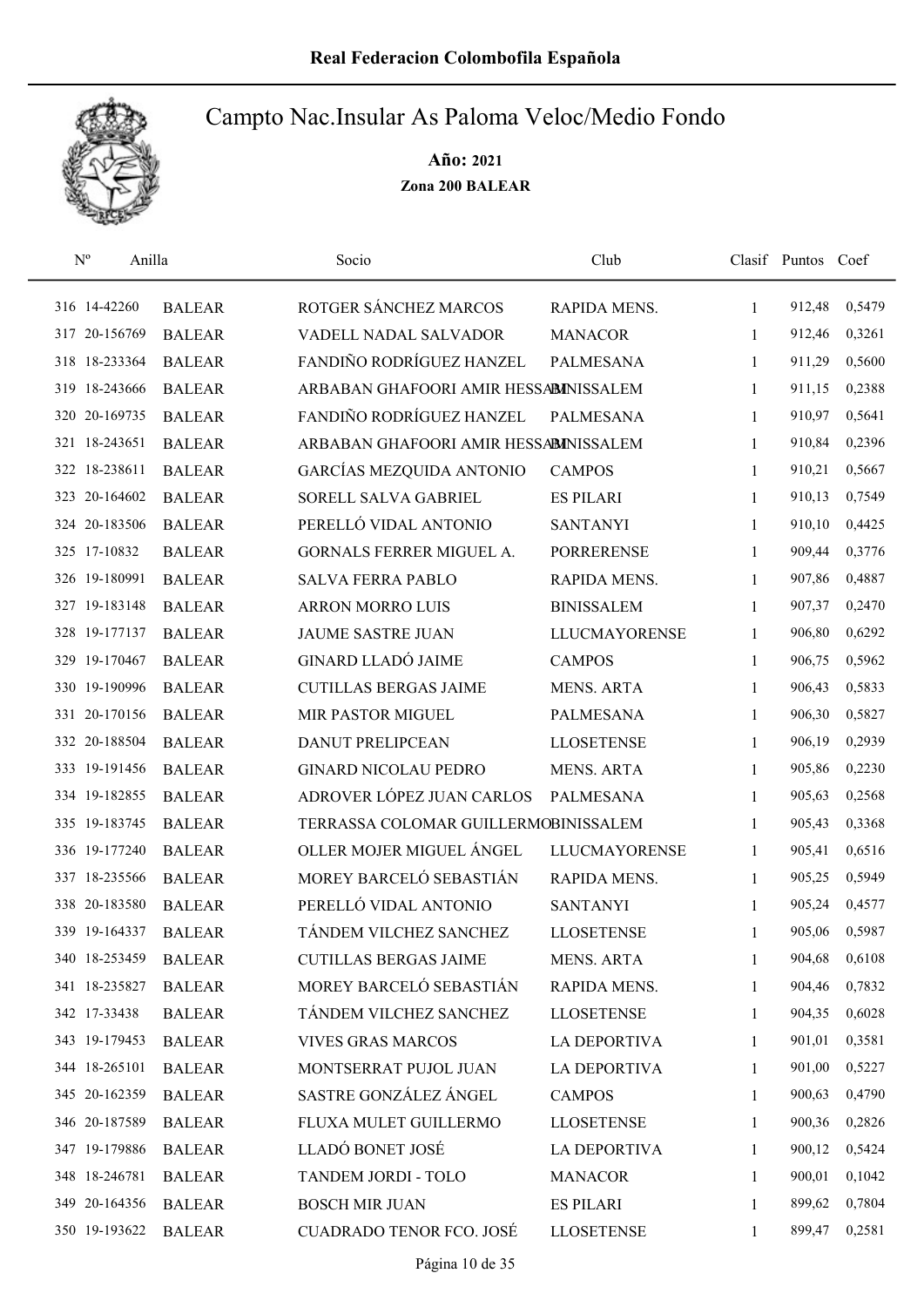

| $\mathbf{N}^{\text{o}}$ | Anilla        | Socio                               | Club                 |              | Clasif Puntos Coef |        |
|-------------------------|---------------|-------------------------------------|----------------------|--------------|--------------------|--------|
| 351 19-178108           | <b>BALEAR</b> | <b>SOLER MESTRE PEDRO</b>           | <b>PORRERENSE</b>    | 1            | 899,33             | 0,1131 |
| 352 20-184523           | <b>BALEAR</b> | <b>BALLESTER AMER ANTONIO</b>       | RAPIDA MENS.         | 1            | 898,81             | 0,6310 |
| 353 18-258791           | <b>BALEAR</b> | <b>CUADRADO TENOR FCO. JOSÉ</b>     | <b>LLOSETENSE</b>    | 1            | 898,67             | 0,3468 |
| 354 19-181202           | <b>BALEAR</b> | <b>SALADO RODRÍGUEZ VÍCTOR</b>      | RAPIDA MENS.         | 1            | 898,34             | 0,6486 |
| 355 19-182881           | <b>BALEAR</b> | ADROVER LÓPEZ JUAN CARLOS           | <b>PALMESANA</b>     | $\mathbf{1}$ | 898,15             | 0,2743 |
| 356 17-32417            | <b>BALEAR</b> | RIBOT RAMIS ANTONIO                 | <b>ES PILARI</b>     | $\mathbf{1}$ | 898,05             | 0,2984 |
| 357 19-192534           | <b>BALEAR</b> | MUÑOZ GUTIÉRREZ MANUEL              | <b>PALMESANA</b>     | 1            | 897,87             | 0,5675 |
| 358 20-187646           | <b>BALEAR</b> | TORRES LUQUE CRISTOBAL              | <b>LLOSETENSE</b>    | 1            | 897,80             | 0,3512 |
| 359 19-188301           | <b>BALEAR</b> | PONS VIDAL DAMIÁN                   | <b>SANTANYI</b>      | 1            | 897,06             | 0,4754 |
| 360 19-180042           | <b>BALEAR</b> | <b>BALLESTER AMER ANTONIO</b>       | RAPIDA MENS.         | 1            | 897,06             | 0,6431 |
| 361 20-164229           | <b>BALEAR</b> | <b>SASTRE SANNA PABLO</b>           | <b>ES PILARI</b>     | 1            | 896,91             | 0,2994 |
| 362 19-164785           | <b>BALEAR</b> | <b>CASTOR SASTRE BERNARDO</b>       | <b>LLOSETENSE</b>    | 1            | 896,83             | 0,2472 |
| 363 20-164246           | <b>BALEAR</b> | <b>SASTRE SANNA PABLO</b>           | <b>ES PILARI</b>     | 1            | 896,80             | 0,3032 |
| 364 20-177063           | <b>BALEAR</b> | TÁNDEM MUNAR - LL. TOMAS            | <b>LLUCMAYORENSE</b> | 1            | 896,73             | 0,5235 |
| 365 20-177591           | <b>BALEAR</b> | LLADÓ BONET JOSÉ                    | <b>LA DEPORTIVA</b>  | 1            | 896,61             | 0,6591 |
| 366 20-169063           | <b>BALEAR</b> | <b>GIL PALACIO H. MARINA</b>        | <b>PALMESANA</b>     | 1            | 896,50             | 0,3043 |
| 367 16-39216            | <b>BALEAR</b> | QUETGLAS GAMUNDI SEBASTIÁN INQUENSE |                      | 1            | 896,14             | 0,3064 |
| 368 18-232568           | <b>BALEAR</b> | <b>BLANCH ALCINA ANTONI</b>         | <b>SANTANYI</b>      | $\mathbf{1}$ | 895,78             | 0,4517 |
| 369 20-170836           | <b>BALEAR</b> | RODRÍGUEZ MARTÍN JOSÉ               | <b>PALMESANA</b>     | $\mathbf{1}$ | 895,71             | 0,8266 |
| 370 19-164355           | <b>BALEAR</b> | TÁNDEM VILCHEZ SANCHEZ              | <b>LLOSETENSE</b>    | $\mathbf{1}$ | 895,32             | 0,8220 |
| 371 19-168861           | <b>BALEAR</b> | <b>CUTILLAS BERGAS JAIME</b>        | <b>MENS. ARTA</b>    | $\mathbf{1}$ | 895,20             | 0,4151 |
| 372 19-182850           | <b>BALEAR</b> | ADROVER LÓPEZ JUAN CARLOS           | <b>PALMESANA</b>     | 1            | 894,91             | 0,3307 |
| 373 20-183066           | <b>BALEAR</b> | MONSERRAT CLAR JUAN                 | <b>SANTANYI</b>      | 1            | 894,72             | 0,6374 |
| 374 19-179697           | <b>BALEAR</b> | ADROVER LÓPEZ JUAN CARLOS           | <b>PALMESANA</b>     | 1            | 894,16             | 0,3462 |
| 375 19-189080           | <b>BALEAR</b> | <b>BURGUERA FERRER JULIÁN</b>       | <b>SANTANYI</b>      | 1            | 893,86             | 0,6317 |
| 376 17-6322             | <b>BALEAR</b> | PERELLÓ VIDAL ANTONIO               | <b>SANTANYI</b>      | 1            | 893,79             | 0,2909 |
| 377 20-173581           | <b>BALEAR</b> | GUARDIOLA MASCARÓ JOAQUÍN           | <b>BINISSALEM</b>    | 1            | 893,66             | 0,4008 |
| 378 17-11074            | <b>BALEAR</b> | NADAL PERELLÓ GABRIEL               | <b>PORRERENSE</b>    | 1            | 893,63             | 0,1141 |
| 379 19-171701           | <b>BALEAR</b> | TRUYOLS SANSÓ SEBASTIÁN             | <b>MANACOR</b>       | 1            | 893,47             | 0,2672 |
| 380 18-256067           | <b>BALEAR</b> | TÁNDEM VILCHEZ SANCHEZ              | <b>LLOSETENSE</b>    | 1            | 893,45             | 0,6639 |
| 381 17-1533             | <b>BALEAR</b> | ADRÓVER FORNES CARLOS               | <b>PALMESANA</b>     | 1            | 893,27             | 0,6674 |
| 382 20-184920           | <b>BALEAR</b> | TORRENS CAÑELLAS JOSÉ J.            | <b>LA DEPORTIVA</b>  | 1            | 893,26             | 0,3100 |
| 383 19-172041           | <b>BALEAR</b> | VIDAL JAUME DAMIÁN                  | <b>MANACOR</b>       | 1            | 893,04             | 0,1204 |
| 384 19-192544           | <b>BALEAR</b> | MUÑOZ GUTIÉRREZ MANUEL              | PALMESANA            | 1            | 893,04             | 0,6846 |
| 385 19-169634           | <b>BALEAR</b> | BARCELÓ SAGRERA SALVADOR            | <b>CAMPOS</b>        | 1            | 893,00             | 0,2962 |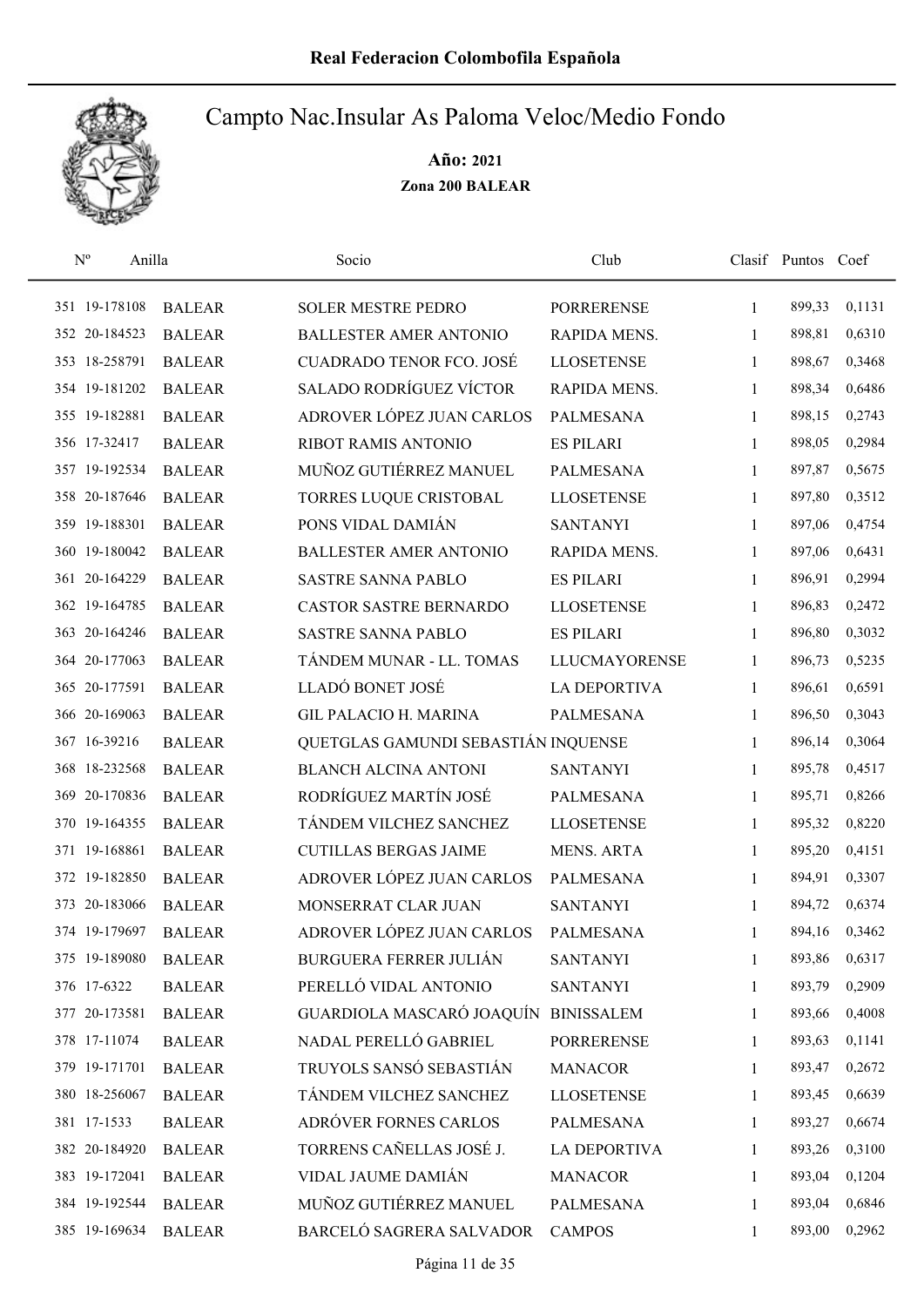

| $\mathbf{N}^{\text{o}}$ | Anilla        | Socio                                  | Club                 |              | Clasif Puntos Coef |        |
|-------------------------|---------------|----------------------------------------|----------------------|--------------|--------------------|--------|
| 386 18-238848           | <b>BALEAR</b> | <b>GINARD LLADÓ JAIME</b>              | <b>CAMPOS</b>        | 1            | 892,10             | 0,5469 |
| 387 18-241182           | <b>BALEAR</b> | MONSERRAT RAFAL JULIÁN                 | <b>LLUCMAYORENSE</b> | 1            | 891,98             | 0,1357 |
| 388 19-188875           | <b>BALEAR</b> | PERELLÓ VIDAL LORENZO                  | <b>SANTANYI</b>      | $\mathbf{1}$ | 891,92             | 0,6502 |
| 389 20-171483           | <b>BALEAR</b> | QUETGLAS GAMUNDI SEBASTIÁN INQUENSE    |                      | 1            | 891,45             | 0,3992 |
| 390 18-226956           | <b>BALEAR</b> | QUETGLAS GAMUNDI SEBASTIÁN INQUENSE    |                      | $\mathbf{1}$ | 891,38             | 0,4047 |
| 391 19-172539           | <b>BALEAR</b> | VADELL NADAL SALVADOR                  | <b>MANACOR</b>       | 1            | 890,50             | 0,4636 |
| 392 19-179063           | <b>BALEAR</b> | GONZÁLEZ SITJAR JOSÉ MANUEL PORRERENSE |                      | $\mathbf{1}$ | 889,79             | 0,5114 |
| 393 18-246446           | <b>BALEAR</b> | JUAN JORDÁ JUAN FCO.                   | <b>MENS. ARTA</b>    | $\mathbf{1}$ | 889,45             | 0,1250 |
| 394 19-179884           | <b>BALEAR</b> | LLADÓ BONET JOSÉ                       | <b>LA DEPORTIVA</b>  | 1            | 889,43             | 0,6534 |
| 395 19-170770           | <b>BALEAR</b> | GINARD GINARD JULIÁN                   | <b>CAMPOS</b>        | 1            | 888,82             | 0,1445 |
| 396 19-160947           | <b>BALEAR</b> | <b>SALVA FERRA PABLO</b>               | RAPIDA MENS.         | 1            | 888,28             | 0,8738 |
| 397 19-175244           | <b>BALEAR</b> | <b>SASTRE SANNA PABLO</b>              | <b>ES PILARI</b>     | 1            | 887,82             | 0,7189 |
| 398 18-244909           | <b>BALEAR</b> | <b>LLABRES DEYA LUCAS</b>              | <b>BINISSALEM</b>    | 1            | 887,62             | 0,3848 |
| 399 15-55831            | <b>BALEAR</b> | VADELL FUSTER BUENAVENTURAMENS. ARTA   |                      | 1            | 887,18             | 0,4845 |
| 400 17-19777            | <b>BALEAR</b> | VIDAL JAUME DAMIÁN                     | <b>MANACOR</b>       | $\mathbf{1}$ | 887,18             | 0,5102 |
| 401 19-182860           | <b>BALEAR</b> | ADROVER LÓPEZ JUAN CARLOS              | <b>PALMESANA</b>     | 1            | 887,04             | 0,3218 |
| 402 19-181259           | <b>BALEAR</b> | ROTGER SÁNCHEZ MARCOS                  | RAPIDA MENS.         | 1            | 886,93             | 0,7224 |
| 403 19-170750           | <b>BALEAR</b> | <b>GINARD GINARD JULIÁN</b>            | <b>CAMPOS</b>        | $\mathbf{1}$ | 886,91             | 0,3106 |
| 404 20-162276           | <b>BALEAR</b> | SASTRE BARBERO LAUREANO                | <b>CAMPOS</b>        | 1            | 886,60             | 0,3115 |
| 405 18-238905           | <b>BALEAR</b> | <b>GINARD LLADÓ JAIME</b>              | <b>CAMPOS</b>        | $\mathbf{1}$ | 886,44             | 0,5849 |
| 406 20-167780           | <b>BALEAR</b> | MONSERRAT RAFAL JULIÁN                 | <b>LLUCMAYORENSE</b> | $\mathbf{1}$ | 885,01             | 0,6332 |
| 407 19-171833           | <b>BALEAR</b> | TRUYOLS SANSÓ SEBASTIÁN                | <b>MANACOR</b>       | 1            | 884,80             | 0,1388 |
| 408 19-182127           | <b>BALEAR</b> | <b>BIBILONI JAUME ANTONIO</b>          | <b>BINISSALEM</b>    | 1            | 883,80             | 0,3990 |
| 409 19-177592           | <b>BALEAR</b> | TÁNDEM MUNAR - LL. TOMAS               | <b>LLUCMAYORENSE</b> | 1            | 883,69             | 0,7305 |
| 410 18-235940           | <b>BALEAR</b> | FANDIÑO RODRÍGUEZ HANZEL               | <b>PALMESANA</b>     | 1            | 883,35             | 0,7480 |
| 411 19-172250           | <b>BALEAR</b> | LLADÓ MAS BÁRBARA MAGDALEN AMPOS       |                      | 1            | 882,92             | 0,7117 |
| 412 17-27579            | <b>BALEAR</b> | <b>CUTILLAS BERGAS JAIME</b>           | MENS. ARTA           | 1            | 882,53             | 0,1371 |
| 413 17-14979            | <b>BALEAR</b> | <b>SERVER RIGO JAIME</b>               | <b>LLUCMAYORENSE</b> | 1            | 882,27             | 0,1630 |
| 414 20-171315           | <b>BALEAR</b> | PAYERAS OLIVER PEDRO A.                | <b>INQUENSE</b>      | 1            | 881,86             | 0,3959 |
| 415 19-193402           | <b>BALEAR</b> | MAYOL CLADERA ARNALDO                  | PALMESANA            | 1            | 881,83             | 0,9500 |
| 416 20-173805           | <b>BALEAR</b> | VERGER PIZA JUAN                       | <b>BINISSALEM</b>    | 1            | 881,72             | 0,7400 |
| 417 17-762              | <b>BALEAR</b> | JAUME OLIVER ANTONIA                   | <b>ES PILARI</b>     | $\mathbf{1}$ | 881,45             | 0,6777 |
| 418 17-7010             | <b>BALEAR</b> | ADROVER VIDAL BARTOLOMÉ                | <b>SANTANYI</b>      | 1            | 881,14             | 0,6319 |
| 419 19-175143           | <b>BALEAR</b> | <b>BOSCH MIR JUAN</b>                  | <b>ES PILARI</b>     | 1            | 880,97             | 0,7442 |
| 420 20-164338           | <b>BALEAR</b> | <b>BOSCH MIR JUAN</b>                  | <b>ES PILARI</b>     | 1            | 880,68             | 0,7483 |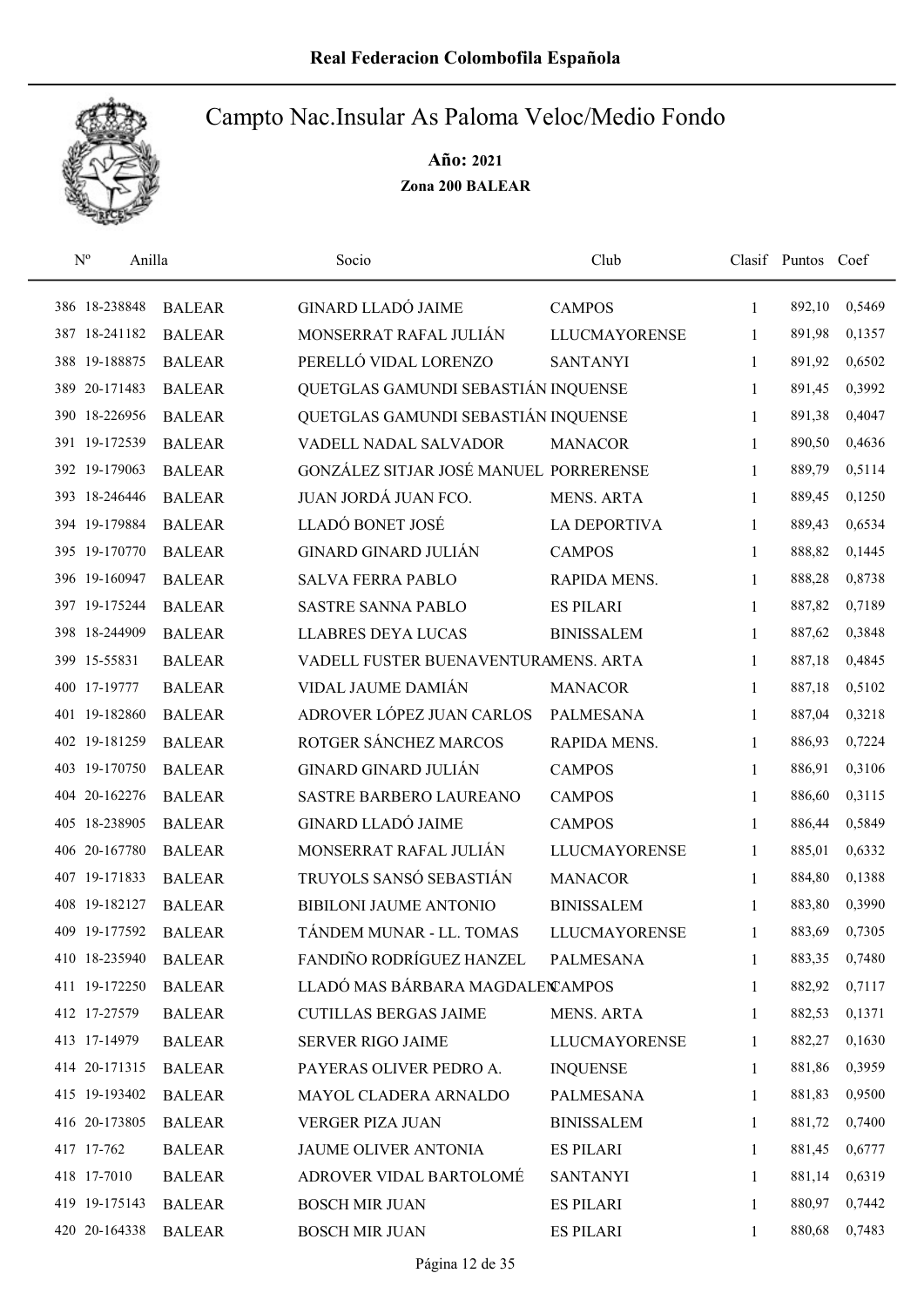

| $\rm N^o$<br>Anilla |               | Socio                                 | Club                 |              | Clasif Puntos Coef |        |
|---------------------|---------------|---------------------------------------|----------------------|--------------|--------------------|--------|
| 421 20-169730       | <b>BALEAR</b> | FANDIÑO RODRÍGUEZ HANZEL              | <b>PALMESANA</b>     | $\mathbf{1}$ | 880,57             | 0,7603 |
| 422 19-173120       | <b>BALEAR</b> | CRUELLAS ROSELLÓ JULIÁN               | <b>MANACOR</b>       | 1            | 880,35             | 0,7638 |
| 423 20-188539       | <b>BALEAR</b> | <b>DANUT PRELIPCEAN</b>               | <b>LLOSETENSE</b>    | 1            | 880,20             | 0,3943 |
| 424 18-255090       | <b>BALEAR</b> | MARTÍ VALLES GUILLERMO                | <b>BINISSALEM</b>    | 1            | 880,06             | 0,4984 |
| 425 19-184168       | <b>BALEAR</b> | <b>SAURINA MORAGUES MIGUEL</b>        | <b>BINISSALEM</b>    | 1            | 879,59             | 0,4981 |
| 426 20-161877       | <b>BALEAR</b> | PROHENS VICENS BARTOLOMÉ              | <b>CAMPOS</b>        | 1            | 879,29             | 0,7396 |
| 427 18-243711       | <b>BALEAR</b> | ARBABAN GHAFOORI AMIR HESSABINISSALEM |                      | 1            | 878,95             | 0,4267 |
| 428 20-161856       | <b>BALEAR</b> | PROHENS VICENS BARTOLOMÉ              | <b>CAMPOS</b>        | 1            | 878,95             | 0,7453 |
| 429 18-233299       | <b>BALEAR</b> | PERELLÓ VIDAL ANTONIO                 | <b>SANTANYI</b>      | 1            | 878,68             | 0,1731 |
| 430 20-177603       | <b>BALEAR</b> | LLADÓ BONET JOSÉ                      | <b>LA DEPORTIVA</b>  | 1            | 878,41             | 0,7868 |
| 431 18-231514       | <b>BALEAR</b> | <b>BURGUERA VICENS JULIÁN</b>         | <b>SANTANYI</b>      | 1            | 878,03             | 0,6682 |
| 432 16-26456        | <b>BALEAR</b> | ADROVER VIDAL BARTOLOMÉ               | <b>SANTANYI</b>      | 1            | 878,00             | 0,1845 |
| 433 18-238781       | <b>BALEAR</b> | <b>GINARD GINARD JULIÁN</b>           | <b>CAMPOS</b>        | 1            | 877,96             | 0,7553 |
| 434 18-238694       | <b>BALEAR</b> | <b>GINARD GINARD JULIÁN</b>           | <b>CAMPOS</b>        | 1            | 877,89             | 0,7610 |
| 435 19-189394       | <b>BALEAR</b> | <b>SALVA FERRA PABLO</b>              | RAPIDA MENS.         | $\mathbf{1}$ | 877,82             | 0,7853 |
| 436 16-25691        | <b>BALEAR</b> | PONS VIDAL DAMIÁN                     | <b>SANTANYI</b>      | 1            | 877,63             | 0,1871 |
| 437 18-246450       | <b>BALEAR</b> | JUAN JORDÁ JUAN FCO.                  | <b>MENS. ARTA</b>    | 1            | 877,38             | 0,3083 |
| 438 19-189205       | <b>BALEAR</b> | <b>BLANCH ALCINA ANTONI</b>           | <b>SANTANYI</b>      | 1            | 877,01             | 0,8238 |
| 439 20-169527       | <b>BALEAR</b> | <b>GÓMEZ FONT RAFAEL</b>              | <b>PALMESANA</b>     | 1            | 876,60             | 0,8018 |
| 440 18-235163       | <b>BALEAR</b> | MONTSERRAT PUJOL JUAN                 | <b>LA DEPORTIVA</b>  | 1            | 876,47             | 0,3579 |
| 441 20-183388       | <b>BALEAR</b> | <b>BLANCH ALCINA ANTONI</b>           | <b>SANTANYI</b>      | 1            | 876,17             | 0,3282 |
| 442 19-183185       | <b>BALEAR</b> | <b>ARRON MORRO LUIS</b>               | <b>BINISSALEM</b>    | 1            | 876,15             | 0,4439 |
| 443 19-179899       | <b>BALEAR</b> | LLADÓ BONET JOSÉ                      | <b>LA DEPORTIVA</b>  | 1            | 875,82             | 0,8033 |
| 444 16-24237        | <b>BALEAR</b> | <b>SAURINA MORAGUES MIGUEL</b>        | <b>BINISSALEM</b>    | 1            | 874,84             | 0,8783 |
| 445 20-184940       | <b>BALEAR</b> | LORENTE VÁZQUEZ ANDRÉS                | RAPIDA MENS.         | 1            | 874,75             | 0,5608 |
| 446 19-164760       | <b>BALEAR</b> | CASTOR SASTRE BERNARDO                | <b>LLOSETENSE</b>    | 1            | 874,17             | 0,1881 |
| 447 19-193399       | <b>BALEAR</b> | MAYOL CLADERA ARNALDO                 | PALMESANA            | 1            | 873,66             | 0,3707 |
| 448 20-183098       | <b>BALEAR</b> | MONSERRAT CLAR JUAN                   | <b>SANTANYI</b>      | 1            | 873,01             | 0,7648 |
| 449 17-2308         | <b>BALEAR</b> | <b>LLABRES DEYA LUCAS</b>             | <b>BINISSALEM</b>    | 1            | 872,88             | 0,4829 |
| 450 20-173615       | <b>BALEAR</b> | FERRAGUT SEGUÍ ANTONIO                | <b>BINISSALEM</b>    | 1            | 872,64             | 0,5650 |
| 451 18-246373       | <b>BALEAR</b> | GORNALS FERRER MIGUEL A.              | <b>PORRERENSE</b>    | 1            | 872,46             | 0,6330 |
| 452 19-175334       | <b>BALEAR</b> | RIBOT RAMIS ANTONIO                   | <b>ES PILARI</b>     | 1            | 870,70             | 0,8222 |
| 453 19-190436       | <b>BALEAR</b> | NÚÑEZ TORRES JUAN DE DIOS             | A. POLLESINA         | 1            | 870,40             | 0,5450 |
| 454 18-241022       | <b>BALEAR</b> | TÁNDEM MUNAR - LL. TOMAS              | <b>LLUCMAYORENSE</b> | 1            | 870,09             | 0,2331 |
| 455 16-32354        | <b>BALEAR</b> | SASTRE GONZÁLEZ ÁNGEL                 | <b>CAMPOS</b>        | 1            | 870,09             | 0,3509 |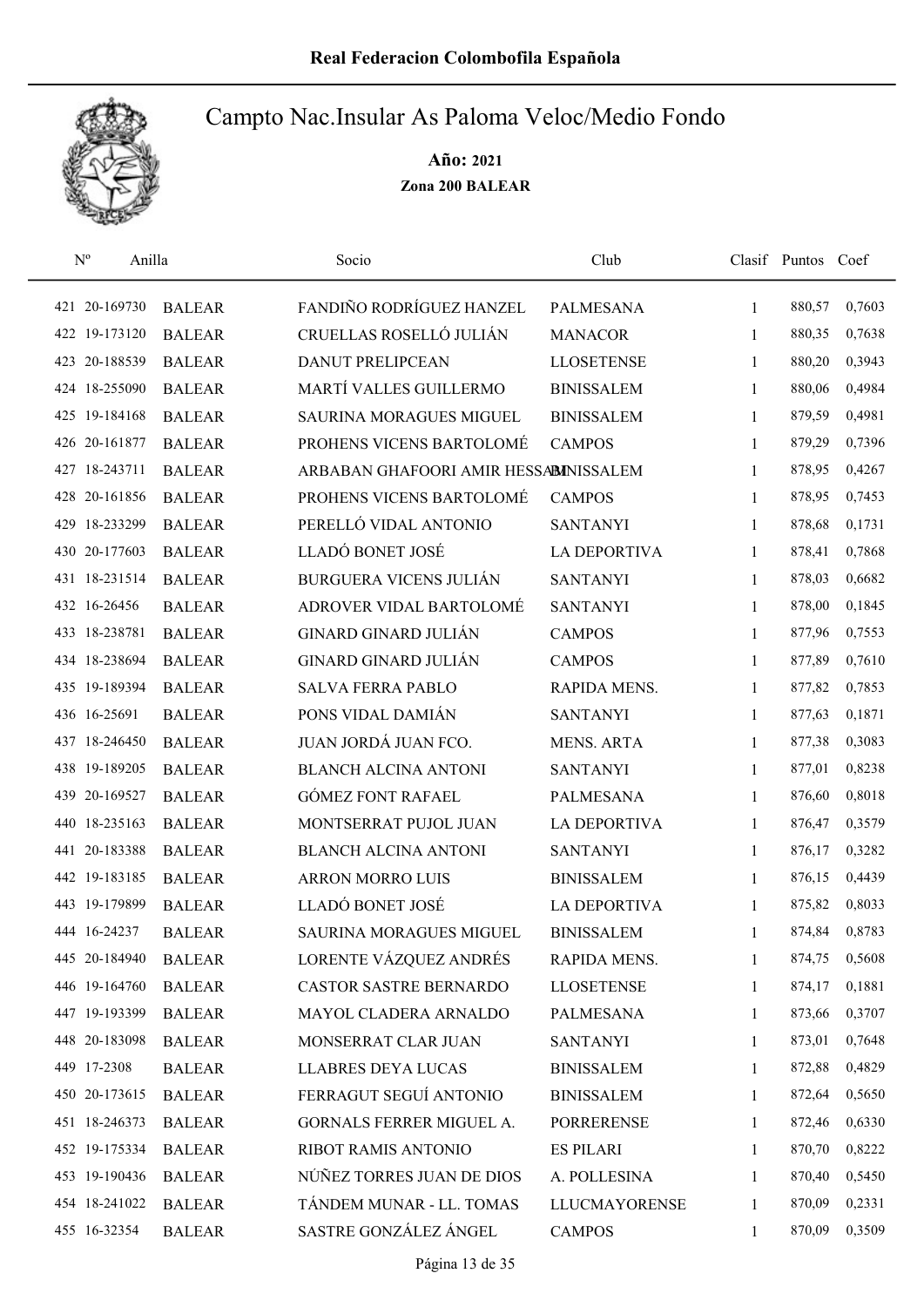

| $N^{o}$       | Anilla |               | Socio                                | Club                 |              | Clasif Puntos Coef |        |
|---------------|--------|---------------|--------------------------------------|----------------------|--------------|--------------------|--------|
| 456 20-187673 |        | <b>BALEAR</b> | <b>TORRES REYNES MIGUEL</b>          | <b>LLOSETENSE</b>    | 1            | 869,51             | 0,4660 |
| 457 19-189331 |        | <b>BALEAR</b> | VICH SALOM BARTOLOMÉ                 | RAPIDA MENS.         | 1            | 869,39             | 0,5057 |
| 458 18-238901 |        | <b>BALEAR</b> | <b>GINARD LLADÓ JAIME</b>            | <b>CAMPOS</b>        | 1            | 868,94             | 0,7877 |
| 459 19-172326 |        | <b>BALEAR</b> | VADELL FUSTER BUENAVENTURAMENS. ARTA |                      | 1            | 868,60             | 0,7990 |
| 460 19-181235 |        | <b>BALEAR</b> | ROTGER SÁNCHEZ MARCOS                | RAPIDA MENS.         | 1            | 867,07             | 0,7331 |
| 461 20-184519 |        | <b>BALEAR</b> | <b>BALLESTER AMER ANTONIO</b>        | RAPIDA MENS.         | $\mathbf{1}$ | 866,40             | 0,8089 |
| 462 17-12960  |        | <b>BALEAR</b> | <b>GINARD LLADÓ JAIME</b>            | <b>CAMPOS</b>        | $\mathbf{1}$ | 865,98             | 0,2380 |
| 463 19-175943 |        | <b>BALEAR</b> | MARTÍN VIDAL ANTONIO                 | <b>ES PILARI</b>     | 1            | 865,95             | 0,7419 |
| 464 19-172836 |        | <b>BALEAR</b> | TANDEM JORDI - TOLO                  | <b>MANACOR</b>       | 1            | 865,84             | 0,8304 |
| 465 17-7226   |        | <b>BALEAR</b> | PONS VIDAL DAMIÁN                    | <b>SANTANYI</b>      | 1            | 865,66             | 0,8042 |
| 466 16-26770  |        | <b>BALEAR</b> | <b>BURGUERA FERRER JULIÁN</b>        | <b>SANTANYI</b>      | 1            | 865,52             | 0,2412 |
| 467 19-170497 |        | <b>BALEAR</b> | <b>GINARD LLADÓ JAIME</b>            | <b>CAMPOS</b>        | 1            | 865,51             | 0,8150 |
| 468 18-256071 |        | <b>BALEAR</b> | TÁNDEM VILCHEZ SANCHEZ               | <b>LLOSETENSE</b>    | 1            | 865,22             | 0,3860 |
| 469 19-175985 |        | <b>BALEAR</b> | <b>MARTÍN VIDAL ANTONIO</b>          | <b>ES PILARI</b>     | 1            | 865,11             | 0,7540 |
| 470 20-183576 |        | <b>BALEAR</b> | PERELLÓ VIDAL ANTONIO                | <b>SANTANYI</b>      | 1            | 864,38             | 0,7247 |
| 471 20-155928 |        | <b>BALEAR</b> | ACEDO ORTEGA ENRIQUE                 | <b>MANACOR</b>       | 1            | 864,04             | 0,6028 |
| 472 18-227783 |        | <b>BALEAR</b> | <b>MIR PASTOR MIGUEL</b>             | <b>PALMESANA</b>     | 1            | 863,85             | 1,0627 |
| 473 17-9650   |        | <b>BALEAR</b> | ADRÓVER FORNES CARLOS                | <b>PALMESANA</b>     | $\mathbf{1}$ | 863,48             | 0,7836 |
| 474 16-41493  |        | <b>BALEAR</b> | VADELL NADAL SALVADOR                | <b>MANACOR</b>       | 1            | 863,11             | 0,3420 |
| 475 19-193589 |        | <b>BALEAR</b> | <b>CUADRADO TENOR FCO. JOSÉ</b>      | <b>LLOSETENSE</b>    | $\mathbf{1}$ | 863,01             | 0,4958 |
| 476 20-162398 |        | <b>BALEAR</b> | SASTRE GONZÁLEZ ÁNGEL                | <b>CAMPOS</b>        | $\mathbf{1}$ | 862,06             | 0,7417 |
| 477 19-188948 |        | <b>BALEAR</b> | ADROVER VIDAL BARTOLOMÉ              | <b>SANTANYI</b>      | 1            | 861,89             | 0,8443 |
| 478 20-163214 |        | <b>BALEAR</b> | MUNTANER ORELL JOSÉ                  | A. POLLESINA         | 1            | 861,86             | 0,5109 |
| 479 18-246697 |        | <b>BALEAR</b> | TANDEM JORDI - TOLO                  | <b>MANACOR</b>       | 1            | 861,80             | 0,6031 |
| 480 19-170468 |        | <b>BALEAR</b> | <b>GINARD LLADÓ JAIME</b>            | <b>CAMPOS</b>        | 1            | 861,55             | 0,3679 |
| 481 20-174224 |        | <b>BALEAR</b> | FERNANDEZ FERNANDEZ DAVID            | <b>BINISSALEM</b>    | 1            | 860,50             | 0,8398 |
| 482 19-164462 |        | <b>BALEAR</b> | TÁNDEM ABRINES CAMPOS                | <b>LLOSETENSE</b>    | 1            | 860,39             | 0,5450 |
| 483 16-18816  |        | <b>BALEAR</b> | SALADO RODRÍGUEZ VÍCTOR              | RAPIDA MENS.         | 1            | 860,30             | 1,1138 |
| 484 18-248749 |        | <b>BALEAR</b> | LEBRÓN LINARES JOSÉ                  | <b>MANACOR</b>       | 1            | 860,20             | 0,6306 |
| 485 19-172387 |        | <b>BALEAR</b> | VADELL FUSTER BUENAVENTURAMENS. ARTA |                      | 1            | 859,79             | 0,6107 |
| 486 19-177058 |        | <b>BALEAR</b> | BONET ESCALAS BERNARDO               | <b>LLUCMAYORENSE</b> | 1            | 859,39             | 0,2748 |
| 487 20-169570 |        | <b>BALEAR</b> | <b>GÓMEZ FONT RAFAEL</b>             | PALMESANA            | 1            | 859,05             | 0,8492 |
| 488 19-191858 |        | <b>BALEAR</b> | ROSELLÓ BRUNET JAIME                 | <b>MENS. ARTA</b>    | 1            | 857,74             | 0,2526 |
| 489 19-182111 |        | <b>BALEAR</b> | BIBILONI JAUME ANTONIO               | <b>BINISSALEM</b>    | 1            | 857,10             | 0,5633 |
| 490 18-238693 |        | <b>BALEAR</b> | <b>GINARD GINARD JULIÁN</b>          | <b>CAMPOS</b>        | 1            | 856,09             | 0,2850 |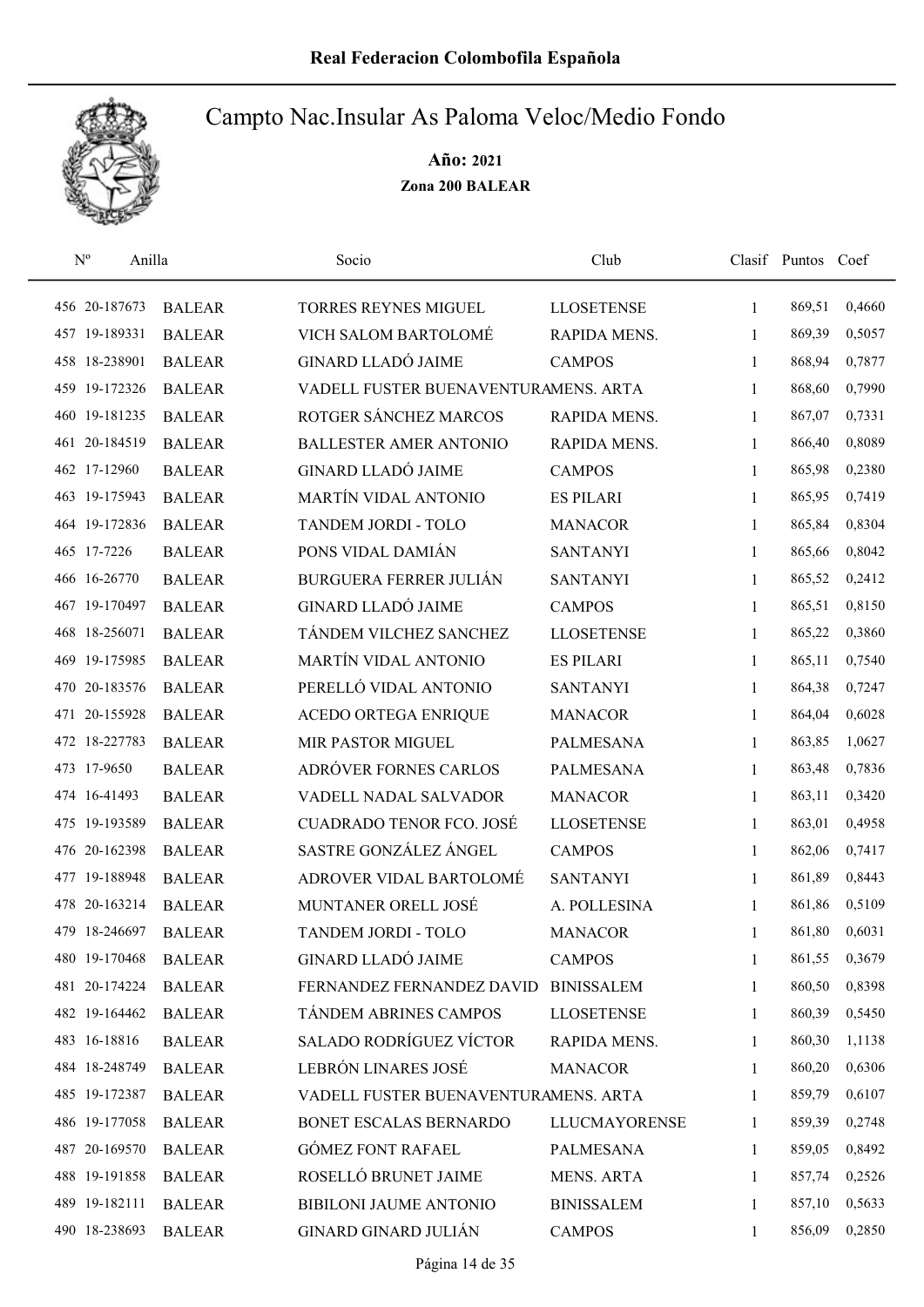

| $\mathbf{N}^{\text{o}}$<br>Anilla |               | Socio                                | Club                 |              | Clasif Puntos Coef |        |
|-----------------------------------|---------------|--------------------------------------|----------------------|--------------|--------------------|--------|
| 491 19-182223                     | <b>BALEAR</b> | AMENGUAL BENNASAR LLORENÇ BINISSALEM |                      | 1            | 856,06             | 0,3862 |
| 492 20-167969                     | <b>BALEAR</b> | OLLER MOJER MIGUEL ÁNGEL             | <b>LLUCMAYORENSE</b> | 1            | 856,04             | 0,2939 |
| 493 20-167685                     | <b>BALEAR</b> | <b>SALA SANCHEZ JUAN PEDRO</b>       | <b>LLUCMAYORENSE</b> | 1            | 855,94             | 0,2996 |
| 494 20-169526                     | <b>BALEAR</b> | <b>GÓMEZ FONT RAFAEL</b>             | <b>PALMESANA</b>     | 1            | 854,99             | 1,1620 |
| 495 17-7306                       | <b>BALEAR</b> | PONS VIDAL DAMIÁN                    | <b>SANTANYI</b>      | $\mathbf{1}$ | 854,78             | 0,7621 |
| 496 17-28072                      | <b>BALEAR</b> | VILCHES VILCHES TORCUATO             | <b>ES PILARI</b>     | $\mathbf{1}$ | 854,11             | 1,1291 |
| 497 18-231653                     | <b>BALEAR</b> | SERRA BONET ANTONIO                  | <b>SANTANYI</b>      | 1            | 854,01             | 0,3786 |
| 498 17-26617                      | <b>BALEAR</b> | <b>CUTILLAS BERGAS JAIME</b>         | <b>MENS. ARTA</b>    | 1            | 854,00             | 0,8853 |
| 499 19-169769                     | <b>BALEAR</b> | PROHENS SALOM ANDRÉS                 | <b>LLUCMAYORENSE</b> | 1            | 853,98             | 0,3006 |
| 500 19-189342                     | <b>BALEAR</b> | MOREY BARCELÓ SEBASTIÁN              | RAPIDA MENS.         | 1            | 853,80             | 0,8582 |
| 501 19-179893                     | <b>BALEAR</b> | LLADÓ BONET JOSÉ                     | <b>LA DEPORTIVA</b>  | 1            | 853,63             | 0,4185 |
| 502 18-236280                     | <b>BALEAR</b> | TANDEM MUNTANER - MORA               | <b>PORRERENSE</b>    | 1            | 853,51             | 1,0308 |
| 503 18-234925                     | <b>BALEAR</b> | ROTGER SÁNCHEZ MARCOS                | RAPIDA MENS.         | 1            | 853,36             | 0,4149 |
| 504 20-155994                     | <b>BALEAR</b> | <b>ACEDO ORTEGA ENRIQUE</b>          | <b>MANACOR</b>       | $\mathbf{1}$ | 853,19             | 0,2827 |
| 505 19-180246                     | <b>BALEAR</b> | COLL BARCELÓ ANTONIO                 | RAPIDA MENS.         | $\mathbf{1}$ | 853,14             | 0,5931 |
| 506 19-177209                     | <b>BALEAR</b> | OLLER MOJER MIGUEL ÁNGEL             | <b>LLUCMAYORENSE</b> | 1            | 853,00             | 0,8402 |
| 507 17-139576                     | <b>BALEAR</b> | VENY MESTRE MIGUEL A.                | <b>PORRERENSE</b>    | 1            | 852,92             | 0,7453 |
| 508 17-10301                      | <b>BALEAR</b> | COLL BARCELÓ ANTONIO                 | RAPIDA MENS.         | $\mathbf{1}$ | 852,85             | 0,5970 |
| 509 20-182805                     | <b>BALEAR</b> | PERELLÓ VIDAL LORENZO                | <b>SANTANYI</b>      | $\mathbf{1}$ | 852,51             | 0,8103 |
| 510 19-188786                     | <b>BALEAR</b> | BURGUERA VIDAL ANTONIO               | <b>SANTANYI</b>      | $\mathbf{1}$ | 852,48             | 0,3174 |
| 511 20-173781                     | <b>BALEAR</b> | <b>VERGER PIZA JUAN</b>              | <b>BINISSALEM</b>    | $\mathbf{1}$ | 852,32             | 0,3335 |
| 512 16-12164                      | <b>BALEAR</b> | MAHINDO ALEMANY ANTONI J.            | <b>BINISSALEM</b>    | 1            | 852,30             | 0,3955 |
| 513 18-241310                     | <b>BALEAR</b> | TÁNDEM GERMÁN - BALLESTER            | <b>LLUCMAYORENSE</b> | 1            | 852,13             | 0,8494 |
| 514 20-157736                     | <b>BALEAR</b> | VIDAL JAUME DAMIÁN                   | <b>MANACOR</b>       | 1            | 851,52             | 0,9844 |
| 515 19-177553                     | <b>BALEAR</b> | PROHENS SALOM ANDRÉS                 | <b>LLUCMAYORENSE</b> | 1            | 851,42             | 0,8371 |
| 516 19-160838                     | <b>BALEAR</b> | QUETGLAS GAMUNDI SEBASTIÁN INQUENSE  |                      | 1            | 851,23             | 0,5826 |
| 517 20-170108                     | <b>BALEAR</b> | MIR PASTOR MIGUEL                    | PALMESANA            | 1            | 850,71             | 0,8476 |
| 518 18-236748                     | <b>BALEAR</b> | ARBONA FORNERS ANTONIO               | <b>BINISSALEM</b>    | 1            | 850,60             | 0,3348 |
| 519 19-183615                     | <b>BALEAR</b> | TERRASSA COSTA MATEO                 | <b>BINISSALEM</b>    | 1            | 850,55             | 0,6176 |
| 520 20-162502                     | <b>BALEAR</b> | LLUCH DUBÓN SANTIAGO                 | <b>CAMPOS</b>        | 1            | 850,29             | 0,3677 |
| 521 19-191839                     | <b>BALEAR</b> | ROSELLÓ BRUNET JAIME                 | <b>MENS. ARTA</b>    | 1            | 849,51             | 0,3237 |
| 522 18-241396                     | <b>BALEAR</b> | TÁNDEM GERMÁN - BALLESTER            | <b>LLUCMAYORENSE</b> | 1            | 849,18             | 0,8894 |
| 523 19-275320                     | <b>BALEAR</b> | MUÑOZ GUTIÉRREZ MANUEL               | PALMESANA            | 1            | 848,36             | 0,8620 |
| 524 20-173604                     | <b>BALEAR</b> | FERRAGUT SEGUÍ ANTONIO               | <b>BINISSALEM</b>    | 1            | 848,05             | 0,6260 |
| 525 20-172940                     | <b>BALEAR</b> | <b>LLABRES DEYA LUCAS</b>            | <b>BINISSALEM</b>    | 1            | 847,53             | 1,0909 |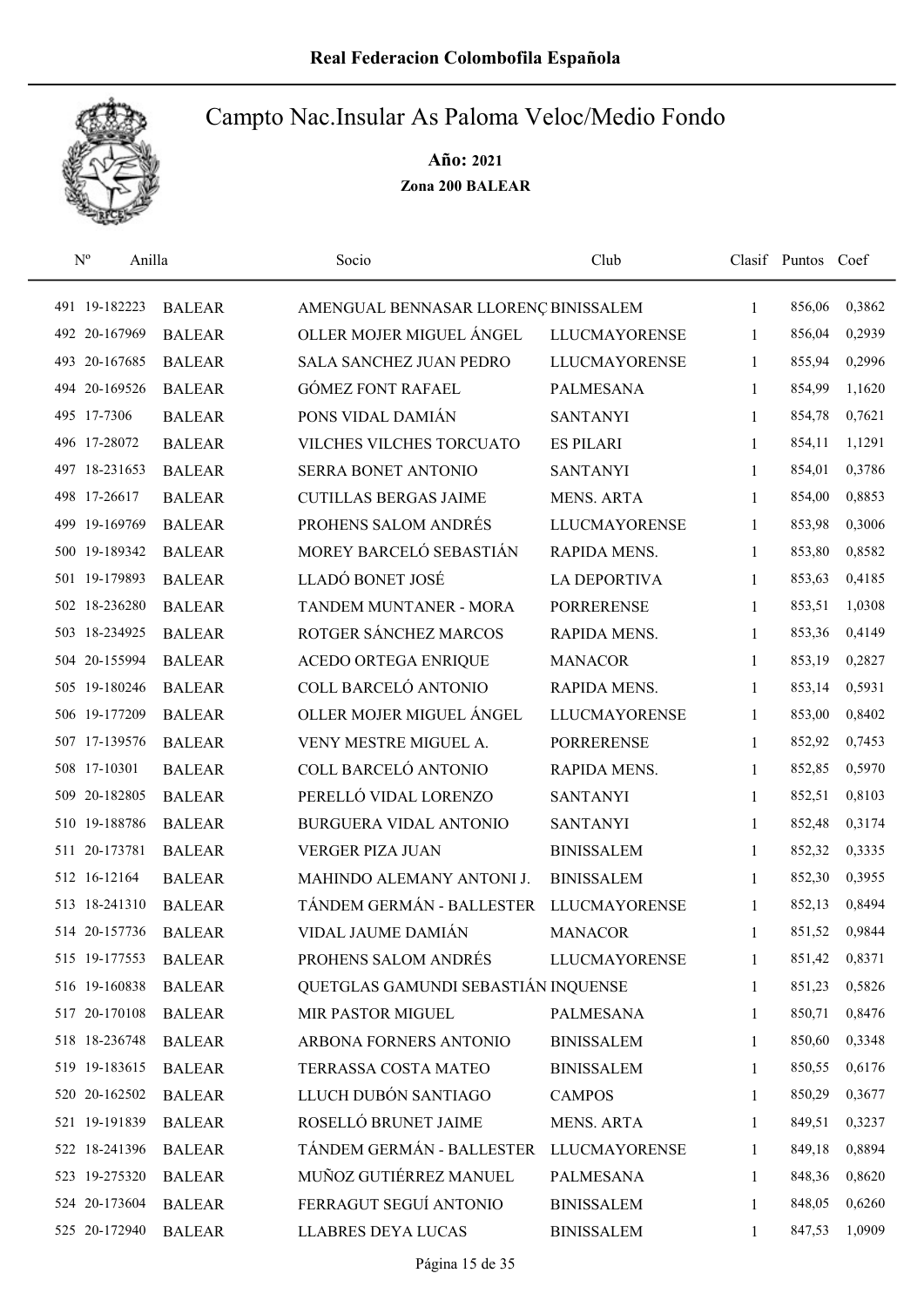

| $\mathbf{N}^{\text{o}}$<br>Anilla |               | Socio                             | Club                 |              | Clasif Puntos Coef |        |
|-----------------------------------|---------------|-----------------------------------|----------------------|--------------|--------------------|--------|
| 526 19-169898                     | <b>BALEAR</b> | PROHENS VICENS BARTOLOMÉ          | <b>CAMPOS</b>        | 1            | 847,30             | 0,3751 |
| 527 19-173514                     | <b>BALEAR</b> | BLANQUER DOMENGE GUILLERMOMANACOR |                      | 1            | 847,27             | 0,3851 |
| 528 20-184654                     | <b>BALEAR</b> | VICH SALOM BARTOLOMÉ              | RAPIDA MENS.         | 1            | 846,92             | 1,1000 |
| 529 19-192387                     | <b>BALEAR</b> | <b>GIL PALACIO H. MARINA</b>      | <b>PALMESANA</b>     | 1            | 846,33             | 0,8415 |
| 530 19-188224                     | <b>BALEAR</b> | NICOLAU NOGUERA PEDRO             | <b>SANTANYI</b>      | $\mathbf{1}$ | 844,71             | 1,0023 |
| 531 17-1653                       | <b>BALEAR</b> | MAYOL CLADERA ARNALDO             | <b>PALMESANA</b>     | 1            | 844,56             | 0,8625 |
| 532 20-161802                     | <b>BALEAR</b> | PROHENS VICENS BARTOLOMÉ          | <b>CAMPOS</b>        | 1            | 844,29             | 0,9429 |
| 533 17-36510                      | <b>BALEAR</b> | GARCÍAS MEZQUIDA ANTONIO          | <b>CAMPOS</b>        | 1            | 844,12             | 0,4034 |
| 534 20-171217                     | <b>BALEAR</b> | BUÑOLA QUETGLAS PEDRO A.          | <b>INQUENSE</b>      | 1            | 843,96             | 0,6985 |
| 535 20-184888                     | <b>BALEAR</b> | LORENTE VÁZQUEZ ANDRÉS            | RAPIDA MENS.         | 1            | 843,94             | 0,6645 |
| 536 16-27929                      | <b>BALEAR</b> | PROHENS MAS BARTOLOMÉ             | <b>CAMPOS</b>        | 1            | 843,68             | 0,4086 |
| 537 20-157998                     | <b>BALEAR</b> | ACEDO ORTEGA ENRIQUE              | <b>MANACOR</b>       | 1            | 843,59             | 0,7509 |
| 538 17-13022                      | <b>BALEAR</b> | PROHENS MAS BARTOLOMÉ             | <b>CAMPOS</b>        | 1            | 841,85             | 0,9020 |
| 539 20-174406                     | <b>BALEAR</b> | GUARDIOLA MASCARÓ JOAQUÍN         | <b>BINISSALEM</b>    | $\mathbf{1}$ | 841,64             | 0,6751 |
| 540 18-246702                     | <b>BALEAR</b> | TANDEM JORDI - TOLO               | <b>MANACOR</b>       | $\mathbf{1}$ | 841,33             | 0,3849 |
| 541 19-191786                     | <b>BALEAR</b> | ROSELLÓ BRUNET JAIME              | <b>MENS. ARTA</b>    | 1            | 840,47             | 0,3593 |
| 542 18-237061                     | <b>BALEAR</b> | NADAL PERELLÓ GABRIEL             | <b>PORRERENSE</b>    | 1            | 840,30             | 0,3790 |
| 543 20-173846                     | <b>BALEAR</b> | <b>VERGER PIZA JUAN</b>           | <b>BINISSALEM</b>    | 1            | 839,90             | 0,9629 |
| 544 15-30341                      | <b>BALEAR</b> | <b>JAUME SASTRE JUAN</b>          | <b>LLUCMAYORENSE</b> | 1            | 839,68             | 0,4182 |
| 545 20-164347                     | <b>BALEAR</b> | <b>BOSCH MIR JUAN</b>             | <b>ES PILARI</b>     | $\mathbf{1}$ | 839,59             | 0,8656 |
| 546 18-238182                     | <b>BALEAR</b> | <b>BARCELÓ GARCÍAS JAIME</b>      | <b>CAMPOS</b>        | $\mathbf{1}$ | 839,47             | 0,9582 |
| 547 19-189483                     | <b>BALEAR</b> | SERVERA BORDOY JOSÉ               | A. POLLESINA         | 1            | 839,39             | 0,7240 |
| 548 18-247154                     | <b>BALEAR</b> | BLANQUER DOMENGE GUILLERMOMANACOR |                      | 1            | 839,26             | 0,3860 |
| 549 19-178968                     | <b>BALEAR</b> | VENY MESTRE MIGUEL A.             | <b>PORRERENSE</b>    | 1            | 838,29             | 0,8518 |
| 550 20-170936                     | <b>BALEAR</b> | NICOLAU GAMUNDI SEBASTIA          | <b>INQUENSE</b>      | 1            | 838,22             | 0,4180 |
| 551 19-190138                     | <b>BALEAR</b> | TORRES REYNES MIGUEL              | <b>LLOSETENSE</b>    | 1            | 838,11             | 0,6517 |
| 552 19-189145                     | <b>BALEAR</b> | <b>BURGUERA VICENS JULIÁN</b>     | <b>SANTANYI</b>      | 1            | 838,05             | 0,4106 |
| 553 19-188893                     | <b>BALEAR</b> | BURGUERA VIDAL ANTONIO            | <b>SANTANYI</b>      | 1            | 838,02             | 0,9402 |
| 554 20-164248                     | <b>BALEAR</b> | <b>SASTRE SANNA PABLO</b>         | <b>ES PILARI</b>     | 1            | 837,34             | 0,9692 |
| 555 19-189177                     | <b>BALEAR</b> | <b>BURGUERA VICENS JULIÁN</b>     | <b>SANTANYI</b>      | 1            | 836,79             | 0,9112 |
| 556 20-185880                     | <b>BALEAR</b> | <b>SALADO RODRÍGUEZ VÍCTOR</b>    | RAPIDA MENS.         | 1            | 836,75             | 0,9858 |
| 557 16-28712                      | <b>BALEAR</b> | PUJOL CALAFELL ANTONIO            | <b>PORRERENSE</b>    | 1            | 836,65             | 0,7313 |
| 558 19-189143                     | <b>BALEAR</b> | <b>BURGUERA VICENS JULIÁN</b>     | <b>SANTANYI</b>      | 1            | 836,49             | 0,9188 |
| 559 18-237886                     | <b>BALEAR</b> | GORNALS FERRER MIGUEL A.          | <b>PORRERENSE</b>    | 1            | 836,31             | 0,8606 |
| 560 19-177436                     | <b>BALEAR</b> | TÁNDEM GERMÁN - BALLESTER         | <b>LLUCMAYORENSE</b> | 1            | 836,22             | 0,4386 |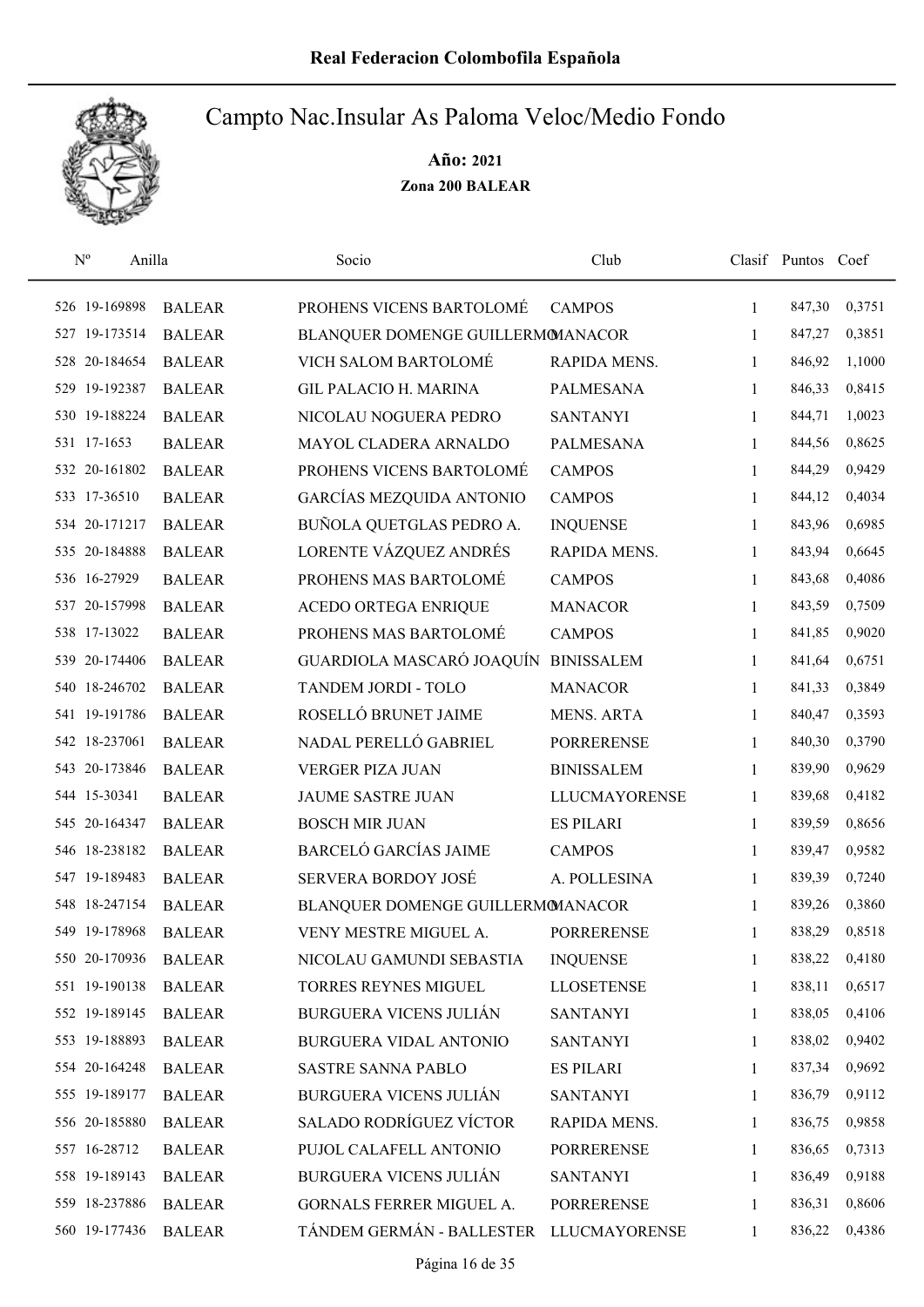

| $N^{\rm o}$<br>Anilla |               | Socio                                     | Club                 |              | Clasif Puntos Coef |        |
|-----------------------|---------------|-------------------------------------------|----------------------|--------------|--------------------|--------|
| 561 20-188095         | <b>BALEAR</b> | SÁNCHEZ PERELLÓ JOSÉ G.                   | <b>LLOSETENSE</b>    | 1            | 835,99             | 0,7881 |
| 562 16-25711          | <b>BALEAR</b> | PONS VIDAL DAMIÁN                         | <b>SANTANYI</b>      | 1            | 835,88             | 0,4276 |
| 563 17-21188          | <b>BALEAR</b> | CRUELLAS ROSELLÓ JULIÁN                   | <b>MANACOR</b>       | 1            | 835,51             | 0,4108 |
| 564 19-175209         | <b>BALEAR</b> | <b>BOSCH MIR JUAN</b>                     | <b>ES PILARI</b>     | 1            | 834,74             | 0,9745 |
| 565 19-177848         | <b>BALEAR</b> | FAHANDEZH-SAADI FAHANDEZH RDERBY MALLORCA |                      | $\mathbf{1}$ | 834,38             | 0,7906 |
| 566 18-241535         | <b>BALEAR</b> | BONET ESCALAS BERNARDO                    | <b>LLUCMAYORENSE</b> | 1            | 833,86             | 0,9873 |
| 567 19-183896         | <b>BALEAR</b> | FERRER RAMIS GUILLÉN                      | <b>BINISSALEM</b>    | 1            | 833,64             | 1,1151 |
| 568 19-192297         | <b>BALEAR</b> | <b>GIL PALACIO H. MARINA</b>              | PALMESANA            | 1            | 833,58             | 0,9805 |
| 569 20-162328         | <b>BALEAR</b> | SASTRE GONZÁLEZ ÁNGEL                     | <b>CAMPOS</b>        | 1            | 832,91             | 0,9793 |
| 570 17-13958          | <b>BALEAR</b> | <b>JAUME SASTRE JUAN</b>                  | <b>LLUCMAYORENSE</b> | 1            | 832,68             | 0,4739 |
| 571 19-188039         | <b>BALEAR</b> | NICOLAU NOGUERA PEDRO                     | <b>SANTANYI</b>      | 1            | 832,54             | 0,4319 |
| 572 18-243686         | <b>BALEAR</b> | ARBABAN GHAFOORI AMIR HESSABINISSALEM     |                      | 1            | 832,32             | 0,7437 |
| 573 19-164368         | <b>BALEAR</b> | <b>TÁNDEM ABRINES CAMPOS</b>              | <b>LLOSETENSE</b>    | 1            | 832,09             | 0,8271 |
| 574 19-177251         | <b>BALEAR</b> | OLLER MOJER MIGUEL ÁNGEL                  | <b>LLUCMAYORENSE</b> | 1            | 831,76             | 0,9937 |
| 575 20-167903         | <b>BALEAR</b> | OLLER MOJER MIGUEL ÁNGEL                  | <b>LLUCMAYORENSE</b> | $\mathbf{1}$ | 831,76             | 1,0017 |
| 576 20-164224         | <b>BALEAR</b> | SASTRE SANNA PABLO                        | <b>ES PILARI</b>     | 1            | 831,69             | 1,2533 |
| 577 17-14759          | <b>BALEAR</b> | TÁNDEM GERMÁN - BALLESTER                 | <b>LLUCMAYORENSE</b> | 1            | 831,31             | 1,0016 |
| 578 20-162527         | <b>BALEAR</b> | LLUCH DUBÓN SANTIAGO                      | <b>CAMPOS</b>        | $\mathbf{1}$ | 830,96             | 1,0951 |
| 579 17-7820           | <b>BALEAR</b> | <b>BURGUERA VICENS JULIÁN</b>             | <b>SANTANYI</b>      | $\mathbf{1}$ | 829,36             | 0,4797 |
| 580 19-173507         | <b>BALEAR</b> | BLANQUER DOMENGE GUILLERMOMANACOR         |                      | $\mathbf{1}$ | 829,27             | 1,0791 |
| 581 18-253606         | <b>BALEAR</b> | LEBRÓN LINARES JOSÉ                       | <b>MANACOR</b>       | $\mathbf{1}$ | 828,84             | 1,0800 |
| 582 18-226297         | <b>BALEAR</b> | QUETGLAS GAMUNDI PEDRO                    | <b>INQUENSE</b>      | 1            | 828,75             | 0,8364 |
| 583 19-274500         | <b>BALEAR</b> | OLIVER FIOL ANTONIO RAMÓN                 | <b>PALMESANA</b>     | 1            | 826,32             | 0,7669 |
| 584 19-191474         | <b>BALEAR</b> | <b>GINARD NICOLAU PEDRO</b>               | <b>MENS. ARTA</b>    | 1            | 826,23             | 0,3994 |
| 585 19-169876         | <b>BALEAR</b> | PROHENS VICENS BARTOLOMÉ                  | <b>CAMPOS</b>        | 1            | 826,16             | 0,4411 |
| 586 20-174277         | <b>BALEAR</b> | FERNANDEZ FERNANDEZ DAVID                 | <b>BINISSALEM</b>    | 1            | 825,74             | 0,4712 |
| 587 19-188071         | <b>BALEAR</b> | NICOLAU NOGUERA PEDRO                     | <b>SANTANYI</b>      | 1            | 825,22             | 0,4877 |
| 588 19-183071         | <b>BALEAR</b> | ARBABAN GHAFOORI AMIR HESSABINISSALEM     |                      | 1            | 823,72             | 0,8984 |
| 589 18-244664         | <b>BALEAR</b> | PIZA SALOM JUAN MIGUEL                    | <b>BINISSALEM</b>    | 1            | 823,61             | 0,9011 |
| 590 20-156800         | <b>BALEAR</b> | VADELL NADAL SALVADOR                     | <b>MANACOR</b>       | 1            | 822,49             | 1,0683 |
| 591 19-177505         | <b>BALEAR</b> | TWEEDIE HUGH PATRICK                      | <b>LLUCMAYORENSE</b> | 1            | 820,30             | 1,0573 |
| 592 20-300581         | <b>BALEAR</b> | GIL PALACIO H. MARINA                     | PALMESANA            | 1            | 820,25             | 1,2956 |
| 593 19-182216         | <b>BALEAR</b> | AMENGUAL BENNASAR LLORENÇ BINISSALEM      |                      | 1            | 819,80             | 0,9124 |
| 594 19-182255         | <b>BALEAR</b> | AMENGUAL BENNASAR LLORENÇ BINISSALEM      |                      | 1            | 819,70             | 0,4708 |
| 595 19-179024         | <b>BALEAR</b> | GONZÁLEZ SITJAR JOSÉ MANUEL PORRERENSE    |                      | 1            | 819,60             | 0,4452 |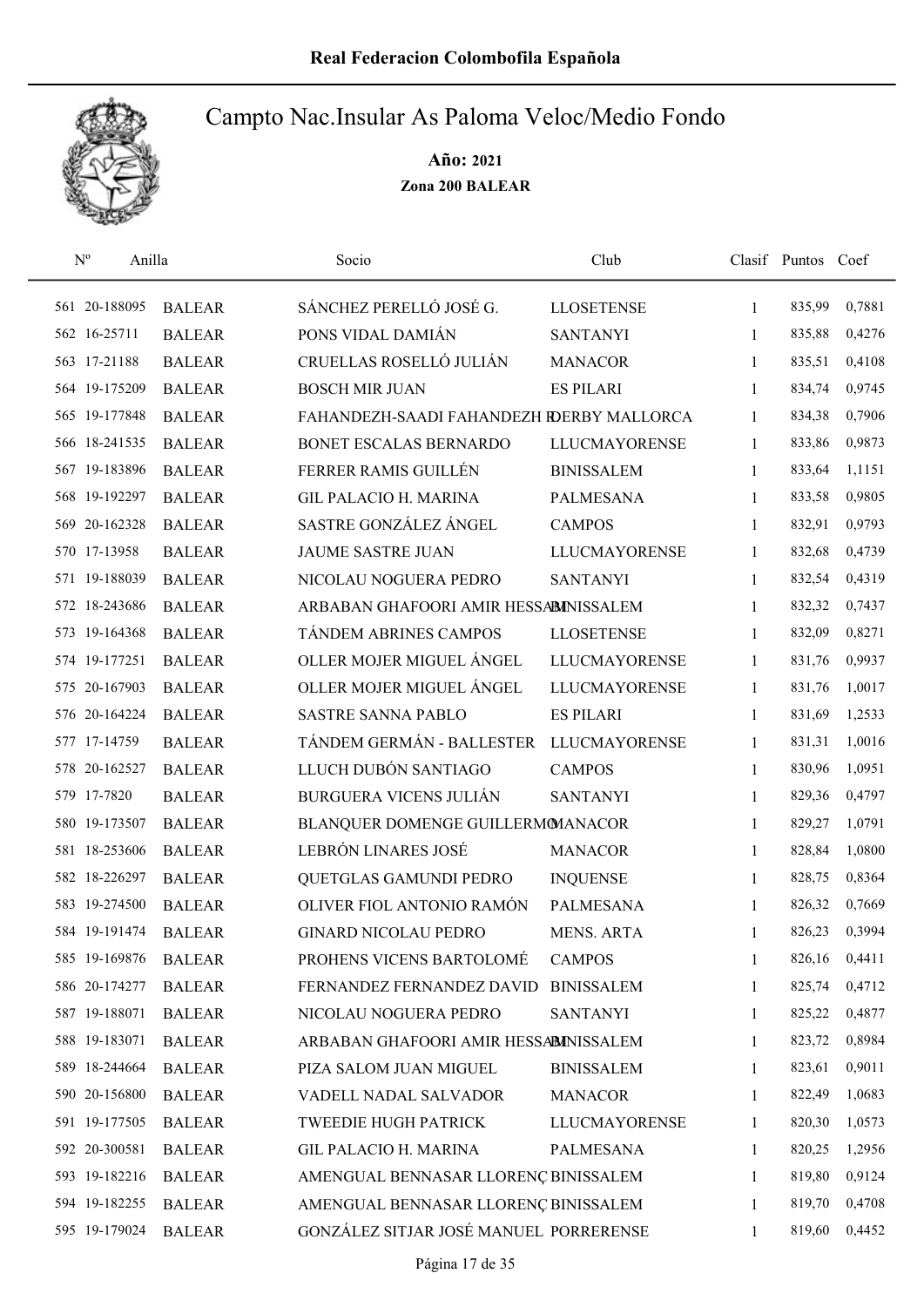

| $\rm N^o$<br>Anilla |               | Socio                                 | Club                 |              | Clasif Puntos Coef |        |
|---------------------|---------------|---------------------------------------|----------------------|--------------|--------------------|--------|
| 596 20-173822       | <b>BALEAR</b> | <b>VERGER PIZA JUAN</b>               | <b>BINISSALEM</b>    | 1            | 818,90             | 0,5558 |
| 597 18-244837       | <b>BALEAR</b> | AMENGUAL BENNASAR LLORENÇ BINISSALEM  |                      | 1            | 818,90             | 0,7925 |
| 598 20-169238       | <b>BALEAR</b> | ADRÓVER FORNES CARLOS                 | <b>PALMESANA</b>     | 1            | 818,54             | 0,4953 |
| 599 18-243799       | <b>BALEAR</b> | ARBABAN GHAFOORI AMIR HESSABINISSALEM |                      | 1            | 818,46             | 0,8024 |
| 600 20-170146       | <b>BALEAR</b> | <b>MIR PASTOR MIGUEL</b>              | <b>PALMESANA</b>     | $\mathbf{1}$ | 818,02             | 1,0568 |
| 601 18-236914       | <b>BALEAR</b> | VENY MESTRE MIGUEL A.                 | <b>PORRERENSE</b>    | $\mathbf{1}$ | 818,00             | 0,5491 |
| 602 19-178112       | <b>BALEAR</b> | <b>SOLER MESTRE PEDRO</b>             | <b>PORRERENSE</b>    | $\mathbf{1}$ | 817,94             | 0,4427 |
| 603 18-236277       | <b>BALEAR</b> | TANDEM MUNTANER - MORA                | <b>PORRERENSE</b>    | 1            | 817,73             | 0,9650 |
| 604 20-174646       | <b>BALEAR</b> | <b>ARRON MORRO LUIS</b>               | <b>BINISSALEM</b>    | 1            | 817,63             | 1,2167 |
| 605 19-182529       | <b>BALEAR</b> | <b>LLABRES DEYA LUCAS</b>             | <b>BINISSALEM</b>    | 1            | 816,98             | 0,4761 |
| 606 20-180617       | <b>BALEAR</b> | CASELLAS GELABERT JULIÁN              | <b>MENS. ARTA</b>    | 1            | 816,98             | 1,0550 |
| 607 20-185733       | <b>BALEAR</b> | VICH MARTORELL IGNACIO                | RAPIDA MENS.         | 1            | 816,55             | 1,0769 |
| 608 20-180682       | <b>BALEAR</b> | CASELLAS GELABERT JULIÁN              | <b>MENS. ARTA</b>    | 1            | 816,05             | 1,0619 |
| 609 20-185047       | <b>BALEAR</b> | <b>SALVA FERRA PABLO</b>              | RAPIDA MENS.         | $\mathbf{1}$ | 815,89             | 0,9203 |
| 610 20-172240       | <b>BALEAR</b> | TERRASSA COSTA MATEO                  | <b>BINISSALEM</b>    | $\mathbf{1}$ | 815,54             | 0,9524 |
| 611 18-238513       | <b>BALEAR</b> | ABRAHAM VILA SEBASTIÁN                | <b>CAMPOS</b>        | $\mathbf{1}$ | 815,44             | 0,5707 |
| 612 20-164309       | <b>BALEAR</b> | <b>BOSCH MIR JUAN</b>                 | <b>ES PILARI</b>     | 1            | 815,42             | 1,0582 |
| 613 20-173800       | <b>BALEAR</b> | <b>VERGER PIZA JUAN</b>               | <b>BINISSALEM</b>    | $\mathbf{1}$ | 814,50             | 1,0954 |
| 614 18-232954       | <b>BALEAR</b> | ADROVER VIDAL BARTOLOMÉ               | <b>SANTANYI</b>      | $\mathbf{1}$ | 814,46             | 0,5726 |
| 615 18-260536       | <b>BALEAR</b> | LLADÓ BONET JOSÉ                      | <b>LA DEPORTIVA</b>  | $\mathbf{1}$ | 811,60             | 1,3610 |
| 616 20-162512       | <b>BALEAR</b> | LLUCH DUBÓN SANTIAGO                  | <b>CAMPOS</b>        | 1            | 811,58             | 0,6210 |
| 617 17-10824        | <b>BALEAR</b> | GORNALS FERRER MIGUEL A.              | <b>PORRERENSE</b>    | 1            | 810,73             | 0,5886 |
| 618 18-245664       | <b>BALEAR</b> | MARTÍ VALLES GUILLERMO                | <b>BINISSALEM</b>    | 1            | 810,26             | 0,9509 |
| 619 20-167918       | <b>BALEAR</b> | OLLER MOJER MIGUEL ÁNGEL              | <b>LLUCMAYORENSE</b> | 1            | 809,92             | 0,6155 |
| 620 20-162125       | <b>BALEAR</b> | PROHENS MAS BARTOLOMÉ                 | <b>CAMPOS</b>        | 1            | 808,81             | 1,0981 |
| 621 18-253614       | <b>BALEAR</b> | LEBRÓN LINARES JOSÉ                   | <b>MANACOR</b>       | 1            | 807,77             | 0,4564 |
| 622 16-32280        | <b>BALEAR</b> | <b>SERVERA BORDOY JOSÉ</b>            | A. POLLESINA         | 1            | 807,65             | 0,8878 |
| 623 15-36334        | <b>BALEAR</b> | <b>GINARD GINARD JULIÁN</b>           | <b>CAMPOS</b>        | 1            | 807,57             | 1,1037 |
| 624 19-170158       | <b>BALEAR</b> | <b>BARCELÓ GARCÍAS JAIME</b>          | <b>CAMPOS</b>        | 1            | 807,01             | 1,0822 |
| 625 17-7124         | <b>BALEAR</b> | ADROVER VIDAL BARTOLOMÉ               | <b>SANTANYI</b>      | 1            | 806,55             | 1,0964 |
| 626 18-236239       | <b>BALEAR</b> | <b>SOLER MESTRE PEDRO</b>             | <b>PORRERENSE</b>    | 1            | 805,83             | 0,6108 |
| 627 18-231580       | <b>BALEAR</b> | <b>BURGUERA VICENS JULIÁN</b>         | <b>SANTANYI</b>      | 1            | 805,47             | 1,1086 |
| 628 19-177600       | <b>BALEAR</b> | TÁNDEM MUNAR - LL. TOMAS              | <b>LLUCMAYORENSE</b> | 1            | 804,26             | 0,6713 |
| 629 19-191871       | <b>BALEAR</b> | ROSELLÓ BRUNET JAIME                  | MENS. ARTA           | 1            | 803,98             | 0,8995 |
| 630 20-164265       | <b>BALEAR</b> | MONTILLA MORENO FRANCISCO AES PILARI  |                      | 1            | 803,86             | 1,1066 |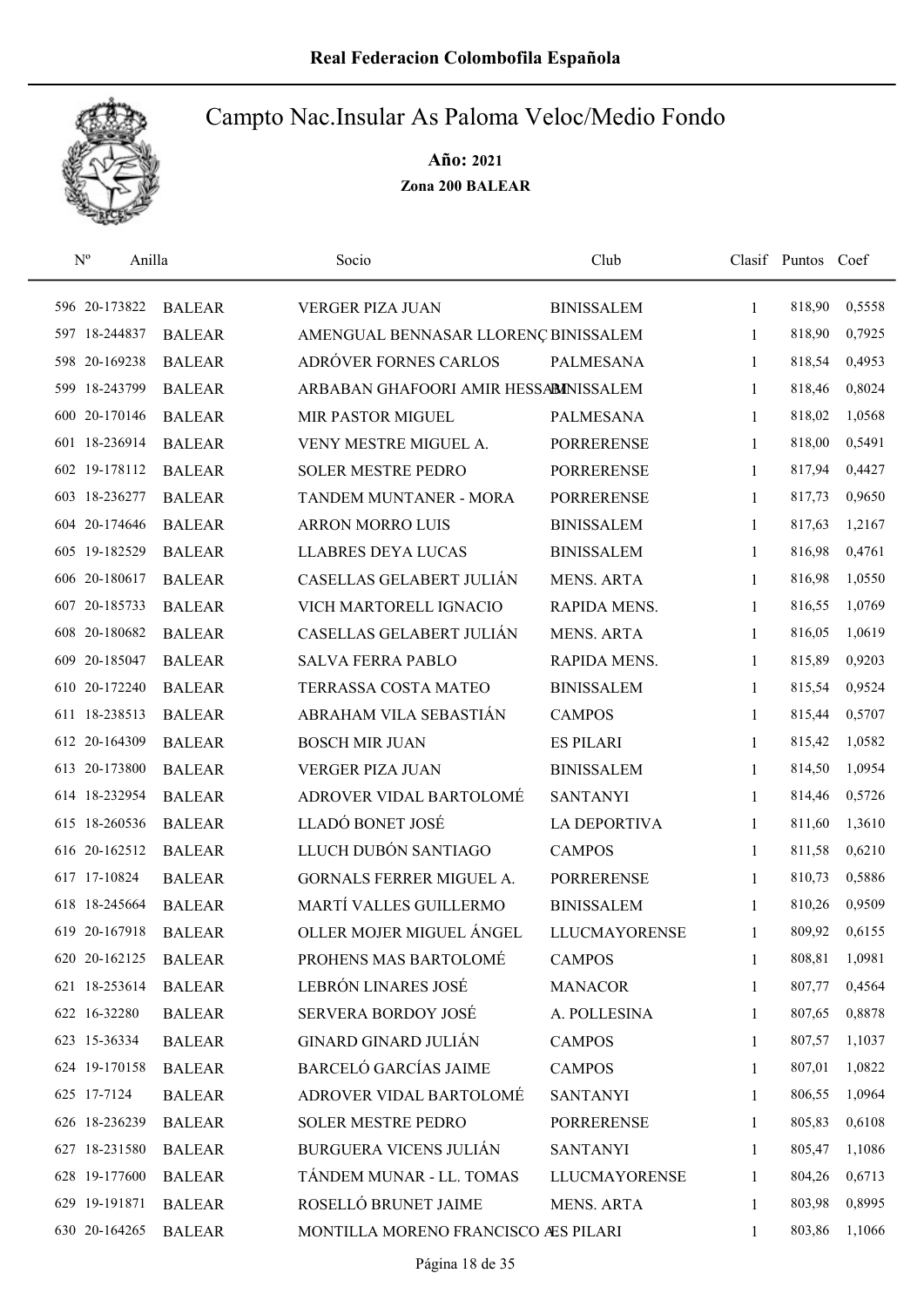

| $N^{\rm o}$   | Anilla        | Socio                                 | Club                 |              | Clasif Puntos Coef |        |
|---------------|---------------|---------------------------------------|----------------------|--------------|--------------------|--------|
| 631 19-189471 | <b>BALEAR</b> | SERVERA BORDOY JOSÉ                   | A. POLLESINA         | $\mathbf{1}$ | 803,85             | 0,9037 |
| 632 17-20861  | <b>BALEAR</b> | VADELL FUSTER BUENAVENTURAMENS. ARTA  |                      | 1            | 802,80             | 0,6028 |
| 633 17-19135  | <b>BALEAR</b> | VADELL NADAL SALVADOR                 | <b>MANACOR</b>       | $\mathbf{1}$ | 802,40             | 0,4538 |
| 634 18-239753 | <b>BALEAR</b> | <b>SASTRE BARBERO LAUREANO</b>        | <b>CAMPOS</b>        | $\mathbf{1}$ | 802,35             | 0,6620 |
| 635 19-177155 | <b>BALEAR</b> | <b>JAUME SASTRE JUAN</b>              | <b>LLUCMAYORENSE</b> | $\mathbf{1}$ | 801,46             | 0,6890 |
| 636 20-171254 | <b>BALEAR</b> | PAYERAS OLIVER PEDRO A.               | <b>INQUENSE</b>      | 1            | 801,19             | 0,9295 |
| 637 19-171075 | <b>BALEAR</b> | LEBRÓN LINARES JOSÉ                   | <b>MANACOR</b>       | 1            | 800,28             | 0,6425 |
| 638 19-170137 | <b>BALEAR</b> | <b>BARCELÓ GARCÍAS JAIME</b>          | <b>CAMPOS</b>        | 1            | 799,33             | 0,6908 |
| 639 20-185023 | <b>BALEAR</b> | <b>SALVA FERRA PABLO</b>              | RAPIDA MENS.         | 1            | 798,12             | 1,1423 |
| 640 16-27940  | <b>BALEAR</b> | PROHENS MAS BARTOLOMÉ                 | <b>CAMPOS</b>        | 1            | 797,94             | 0,4953 |
| 641 19-173813 | <b>BALEAR</b> | TÁNDEM MUNAR - LL. TOMAS              | <b>LLUCMAYORENSE</b> | 1            | 797,50             | 0,7235 |
| 642 19-275178 | <b>BALEAR</b> | ARBABAN GHAFOORI AMIR HESSABINISSALEM |                      | 1            | 797,09             | 1,0251 |
| 643 20-163913 | <b>BALEAR</b> | LLAMAS GARCÍA ANTONIO                 | A. POLLESINA         | 1            | 794,85             | 0,7783 |
| 644 19-160302 | <b>BALEAR</b> | QUETGLAS GAMUNDI PEDRO                | <b>INQUENSE</b>      | 1            | 794,14             | 1,2388 |
| 645 18-236447 | <b>BALEAR</b> | TANDEM MUNTANER - MORA                | <b>PORRERENSE</b>    | $\mathbf{1}$ | 794,02             | 1,0564 |
| 646 18-240430 | <b>BALEAR</b> | <b>JAUME SASTRE JUAN</b>              | <b>LLUCMAYORENSE</b> | 1            | 793,63             | 1,1594 |
| 647 19-172364 | <b>BALEAR</b> | VADELL FUSTER BUENAVENTURAMENS. ARTA  |                      | 1            | 793,52             | 0,4677 |
| 648 20-184029 | <b>BALEAR</b> | <b>CABOT BRUNET JUAN</b>              | RAPIDA MENS.         | $\mathbf{1}$ | 793,27             | 0,5370 |
| 649 19-189144 | <b>BALEAR</b> | <b>BURGUERA VICENS JULIÁN</b>         | <b>SANTANYI</b>      | $\mathbf{1}$ | 793,21             | 1,1542 |
| 650 17-7404   | <b>BALEAR</b> | PONS VIDAL DAMIÁN                     | <b>SANTANYI</b>      | $\mathbf{1}$ | 792,93             | 0,7140 |
| 651 18-254857 | <b>BALEAR</b> | OLIVER CLADERA RAFAEL                 | <b>MENS. ARTA</b>    | 1            | 792,04             | 0,6656 |
| 652 19-274373 | <b>BALEAR</b> | OLIVER CLADERA RAFAEL                 | <b>MENS. ARTA</b>    | 1            | 791,51             | 0,6691 |
| 653 19-189110 | <b>BALEAR</b> | <b>BURGUERA FERRER JULIÁN</b>         | <b>SANTANYI</b>      | 1            | 790,89             | 1,0946 |
| 654 19-169095 | <b>BALEAR</b> | PROHENS MAS BARTOLOMÉ                 | <b>CAMPOS</b>        | 1            | 790,42             | 1,2236 |
| 655 20-163279 | <b>BALEAR</b> | MUNTANER ORELL JOSÉ                   | A. POLLESINA         | 1            | 789,98             | 0,9618 |
| 656 20-187174 | <b>BALEAR</b> | <b>SOLER MESTRE PEDRO</b>             | <b>PORRERENSE</b>    | 1            | 789,35             | 1,2131 |
| 657 19-191582 | <b>BALEAR</b> | <b>GINARD NICOLAU PEDRO</b>           | MENS. ARTA           | 1            | 788,82             | 0,4693 |
| 658 18-255442 | <b>BALEAR</b> | <b>CASTOR SASTRE BERNARDO</b>         | <b>LLOSETENSE</b>    | 1            | 788,58             | 0,7018 |
| 659 18-246751 | <b>BALEAR</b> | TANDEM JORDI - TOLO                   | <b>MANACOR</b>       | 1            | 786,99             | 0,9629 |
| 660 20-185689 | <b>BALEAR</b> | TAPALOAGA NELU DANIEL                 | RAPIDA MENS.         | $\mathbf{1}$ | 786,28             | 0,5379 |
| 661 19-164700 | <b>BALEAR</b> | <b>CASTOR SASTRE BERNARDO</b>         | <b>LLOSETENSE</b>    | 1            | 785,81             | 0,7090 |
| 662 20-169861 | <b>BALEAR</b> | OLIVER FIOL ANTONIO RAMÓN             | PALMESANA            | 1            | 785,58             | 0,8564 |
| 663 18-236727 | <b>BALEAR</b> | ARBONA FORNERS ANTONIO                | <b>BINISSALEM</b>    | 1            | 785,21             | 1,0655 |
| 664 19-177033 | <b>BALEAR</b> | BONET ESCALAS BERNARDO                | <b>LLUCMAYORENSE</b> | 1            | 784,55             | 1,1888 |
| 665 20-174540 | <b>BALEAR</b> | MARTORELL FULLANA JAIME               | <b>BINISSALEM</b>    | $\mathbf{1}$ | 783,62             | 1,0852 |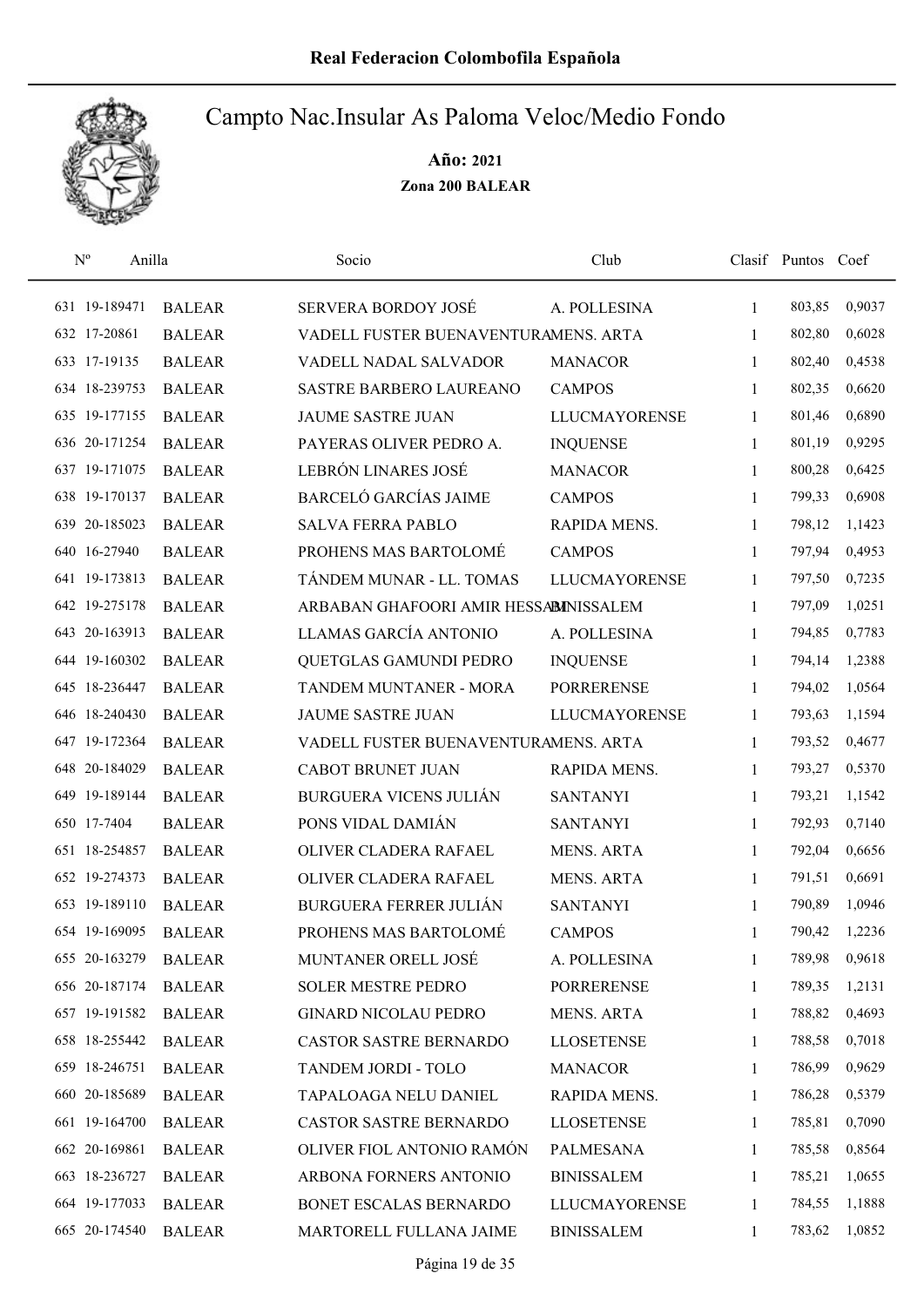

| $\mathbf{N}^{\text{o}}$ | Anilla        |               | Socio                                | Club                 |              | Clasif Puntos Coef |        |
|-------------------------|---------------|---------------|--------------------------------------|----------------------|--------------|--------------------|--------|
| 666 18-226954           |               | <b>BALEAR</b> | QUETGLAS GAMUNDI SEBASTIÁN INQUENSE  |                      | $\mathbf{1}$ | 782,82             | 1,0172 |
| 667 18-246292           |               | <b>BALEAR</b> | VADELL NADAL SALVADOR                | <b>MANACOR</b>       | 1            | 781,29             | 0,7186 |
| 668 16-39386            |               | <b>BALEAR</b> | QUETGLAS GAMUNDI SEBASTIÁN INQUENSE  |                      | $\mathbf{1}$ | 781,15             | 0,8399 |
| 669 20-168074           |               | <b>BALEAR</b> | BONET ESCALAS BERNARDO               | <b>LLUCMAYORENSE</b> | 1            | 780,54             | 0,8006 |
|                         | 670 19-193525 | <b>BALEAR</b> | <b>CUADRADO TENOR FCO. JOSÉ</b>      | <b>LLOSETENSE</b>    | $\mathbf{1}$ | 780,47             | 0,8130 |
| 671 18-246452           |               | <b>BALEAR</b> | JUAN JORDÁ JUAN FCO.                 | <b>MENS. ARTA</b>    | 1            | 780,33             | 0,4826 |
| 672 19-179891           |               | <b>BALEAR</b> | LLADÓ BONET JOSÉ                     | <b>LA DEPORTIVA</b>  | $\mathbf{1}$ | 779,99             | 0,5567 |
| 673 18-246973           |               | <b>BALEAR</b> | TANDEM JORDI - TOLO                  | <b>MANACOR</b>       | 1            | 778,28             | 0,7328 |
|                         | 674 20-184810 | <b>BALEAR</b> | <b>CABOT BRUNET JUAN</b>             | RAPIDA MENS.         | $\mathbf{1}$ | 777,65             | 0,5639 |
| 675 19-182800           |               | <b>BALEAR</b> | GUARDIOLA MASCARÓ JOAQUÍN            | <b>BINISSALEM</b>    | 1            | 777,00             | 1,0670 |
| 676 18-232320           |               | <b>BALEAR</b> | PONS VIDAL DAMIÁN                    | <b>SANTANYI</b>      | 1            | 776,00             | 1,1411 |
| 677 19-164284           |               | <b>BALEAR</b> | TÁNDEM VILCHEZ SANCHEZ               | <b>LLOSETENSE</b>    | 1            | 774,64             | 1,2201 |
| 678 17-19010            |               | <b>BALEAR</b> | VADELL NADAL SALVADOR                | <b>MANACOR</b>       | $\mathbf{1}$ | 774,15             | 0,4944 |
| 679 19-177704           |               | <b>BALEAR</b> | TÁNDEM MUNAR - LL. TOMAS             | <b>LLUCMAYORENSE</b> | 1            | 772,64             | 1,2489 |
| 680 19-193507           |               | <b>BALEAR</b> | <b>CUADRADO TENOR FCO. JOSÉ</b>      | <b>LLOSETENSE</b>    | 1            | 771,35             | 1,0248 |
| 681 20-168379           |               | <b>BALEAR</b> | TÁNDEM MUNAR - LL. TOMAS             | <b>LLUCMAYORENSE</b> | 1            | 770,88             | 1,2606 |
| 682 19-160860           |               | <b>BALEAR</b> | QUETGLAS GAMUNDI SEBASTIÁN INQUENSE  |                      | $\mathbf{1}$ | 769,79             | 1,0718 |
| 683 19-183732           |               | <b>BALEAR</b> | TERRASSA COLOMAR GUILLERMOBINISSALEM |                      | $\mathbf{1}$ | 769,65             | 0,8896 |
| 684 19-190495           |               | <b>BALEAR</b> | NÚÑEZ TORRES JUAN DE DIOS            | A. POLLESINA         | $\mathbf{1}$ | 769,52             | 0,8318 |
| 685 17-20336            |               | <b>BALEAR</b> | TANDEM JORDI - TOLO                  | <b>MANACOR</b>       | 1            | 767,20             | 0,5031 |
| 686 20-162389           |               | <b>BALEAR</b> | SERRA BONET ANTONIO                  | <b>SANTANYI</b>      | 1            | 766,20             | 1,2238 |
|                         | 687 18-236289 | <b>BALEAR</b> | TANDEM MUNTANER - MORA               | <b>PORRERENSE</b>    | 1            | 765,85             | 1,1591 |
| 688 20-162575           |               | <b>BALEAR</b> | LLUCH DUBÓN SANTIAGO                 | <b>CAMPOS</b>        | 1            | 765,39             | 1,3215 |
| 689 18-260051           |               | <b>BALEAR</b> | RIBOT RAMIS ANTONIO                  | <b>ES PILARI</b>     | 1            | 765,36             | 1,4316 |
|                         | 690 20-161652 | <b>BALEAR</b> | BARCELÓ SAGRERA SALVADOR             | <b>CAMPOS</b>        | 1            | 764,09             | 1,2519 |
|                         | 691 19-164212 | <b>BALEAR</b> | SÁNCHEZ PERELLÓ JOSÉ G.              | <b>LLOSETENSE</b>    | 1            | 762,10             | 0,8819 |
| 692 20-161613           |               | <b>BALEAR</b> | BARCELÓ SAGRERA SALVADOR             | <b>CAMPOS</b>        | 1            | 762,09             | 1,2057 |
| 693 15-47832            |               | <b>BALEAR</b> | LORENTE VÁZQUEZ ANDRÉS               | RAPIDA MENS.         | 1            | 761,37             | 1,1448 |
| 694 18-247335           |               | <b>BALEAR</b> | CRUELLAS ROSELLÓ JULIÁN              | <b>MANACOR</b>       | 1            | 760,71             | 0,5267 |
| 695 17-7805             |               | <b>BALEAR</b> | <b>BURGUERA VICENS JULIÁN</b>        | <b>SANTANYI</b>      | $\mathbf{1}$ | 759,54             | 0,8135 |
|                         | 696 20-170945 | <b>BALEAR</b> | NICOLAU GAMUNDI SEBASTIA             | <b>INQUENSE</b>      | $\mathbf{1}$ | 759,42             | 1,1118 |
|                         | 697 19-191106 | <b>BALEAR</b> | TERRASA ROSELLÓ JUAN                 | <b>MENS. ARTA</b>    | $\mathbf{1}$ | 759,34             | 1,0479 |
| 698 20-155927           |               | <b>BALEAR</b> | <b>ACEDO ORTEGA ENRIQUE</b>          | <b>MANACOR</b>       | 1            | 758,85             | 1,0574 |
|                         | 699 19-178489 | <b>BALEAR</b> | PUJOL CALAFELL ANTONIO               | <b>PORRERENSE</b>    | 1            | 758,02             | 0,5694 |
|                         | 700 18-254867 | <b>BALEAR</b> | OLIVER CLADERA RAFAEL                | MENS. ARTA           | $\mathbf{1}$ | 757,79             | 1,0423 |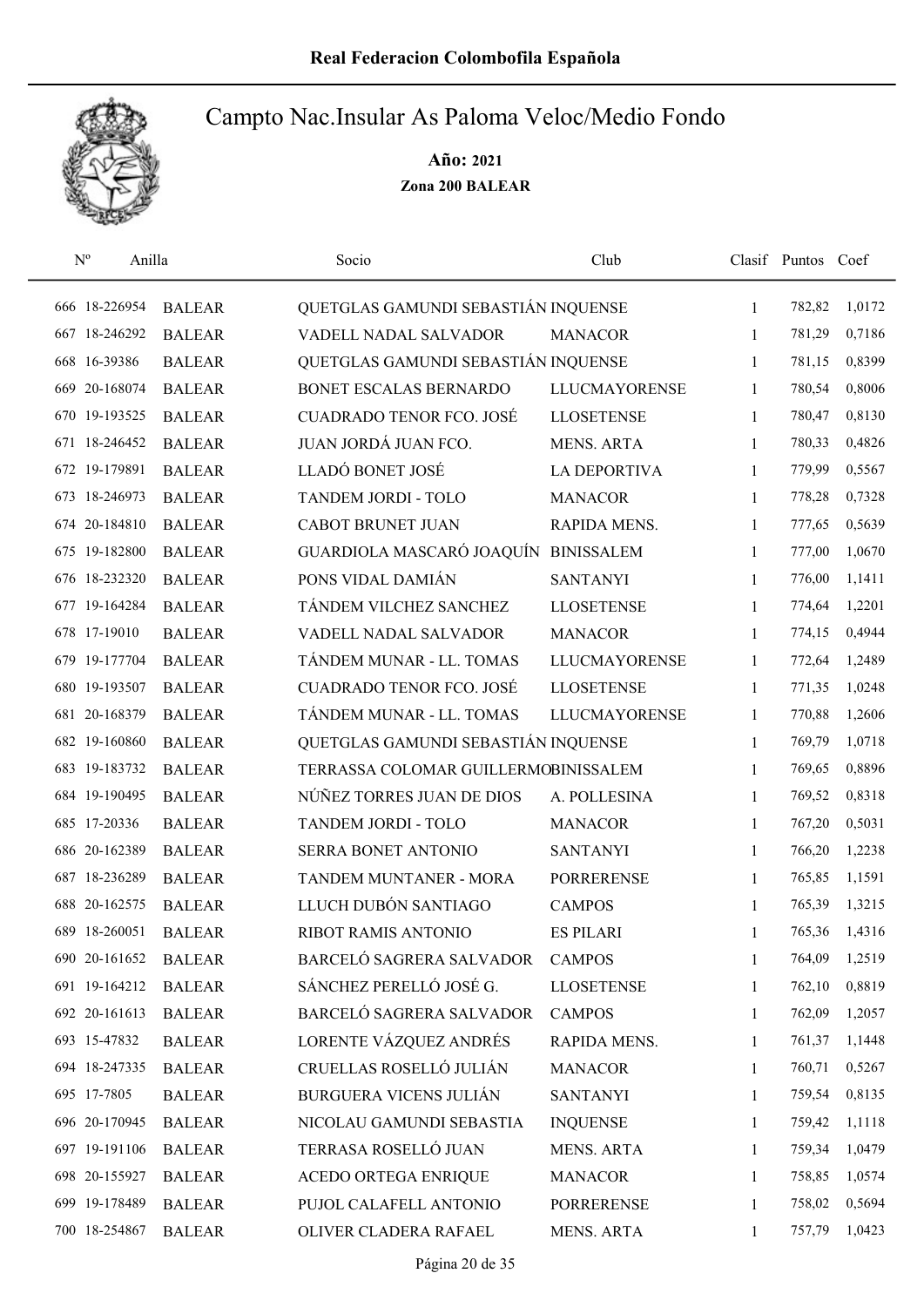

| $N^{o}$       | Anilla        | Socio                                | Club                 |              | Clasif Puntos Coef |        |
|---------------|---------------|--------------------------------------|----------------------|--------------|--------------------|--------|
| 701 19-180838 | <b>BALEAR</b> | SORELL SALVA GABRIEL                 | <b>ES PILARI</b>     | $\mathbf{1}$ | 756,92             | 0,9658 |
| 702 16-19672  | <b>BALEAR</b> | TÁNDEM GERMÁN - BALLESTER            | <b>LLUCMAYORENSE</b> | 1            | 756,12             | 0,8496 |
| 703 18-238858 | <b>BALEAR</b> | <b>GINARD LLADÓ JAIME</b>            | <b>CAMPOS</b>        | $\mathbf{1}$ | 754,77             | 0,5377 |
| 704 20-173867 | <b>BALEAR</b> | <b>VERGER PIZA JUAN</b>              | <b>BINISSALEM</b>    | 1            | 754,41             | 0,8615 |
| 705 17-11106  | <b>BALEAR</b> | <b>SOLER MESTRE PEDRO</b>            | <b>PORRERENSE</b>    | 1            | 753,47             | 0,8219 |
| 706 19-176218 | <b>BALEAR</b> | MONSERRAT RAFAL JULIÁN               | <b>LLUCMAYORENSE</b> | $\mathbf{1}$ | 752,97             | 1,3036 |
| 707 19-179371 | <b>BALEAR</b> | JAUME OLIVER ANTONIA                 | <b>ES PILARI</b>     | $\mathbf{1}$ | 752,23             | 1,2894 |
| 708 20-187527 | <b>BALEAR</b> | FLUXA MULET GUILLERMO                | <b>LLOSETENSE</b>    | 1            | 750,68             | 1,1693 |
| 709 20-169382 | <b>BALEAR</b> | <b>BARREIRO SEVILLA JOSE LUIS</b>    | <b>PALMESANA</b>     | $\mathbf{1}$ | 748,77             | 0,9808 |
| 710 18-231911 | <b>BALEAR</b> | PERELLÓ VIDAL LORENZO                | <b>SANTANYI</b>      | 1            | 747,91             | 0,8504 |
| 711 20-187546 | <b>BALEAR</b> | FLUXA MULET GUILLERMO                | <b>LLOSETENSE</b>    | 1            | 747,38             | 1,1864 |
| 712 18-236187 | <b>BALEAR</b> | <b>SOLER MESTRE PEDRO</b>            | <b>PORRERENSE</b>    | 1            | 745,26             | 0,8332 |
| 713 14-28727  | <b>BALEAR</b> | TANDEM JORDI - TOLO                  | <b>MANACOR</b>       | 1            | 744,95             | 0,5200 |
| 714 18-241390 | <b>BALEAR</b> | TÁNDEM GERMÁN - BALLESTER            | <b>LLUCMAYORENSE</b> | 1            | 744,53             | 1,3156 |
| 715 19-192197 | <b>BALEAR</b> | VICARIO DORRADO MIGUEL               | <b>PALMESANA</b>     | 1            | 744,08             | 1,3207 |
| 716 20-164756 | <b>BALEAR</b> | VILCHES VILCHES TORCUATO             | <b>ES PILARI</b>     | 1            | 744,07             | 0,5894 |
| 717 20-155964 | <b>BALEAR</b> | <b>ACEDO ORTEGA ENRIQUE</b>          | <b>MANACOR</b>       | 1            | 743,99             | 1,1988 |
| 718 18-234904 | <b>BALEAR</b> | ROTGER SÁNCHEZ MARCOS                | RAPIDA MENS.         | $\mathbf{1}$ | 743,20             | 0,9862 |
| 719 19-175975 | <b>BALEAR</b> | MARTÍN VIDAL ANTONIO                 | <b>ES PILARI</b>     | $\mathbf{1}$ | 742,70             | 1,3270 |
| 720 20-162573 | <b>BALEAR</b> | LLUCH DUBÓN SANTIAGO                 | <b>CAMPOS</b>        | $\mathbf{1}$ | 742,58             | 1,4010 |
| 721 20-174510 | <b>BALEAR</b> | MARTORELL FULLANA JAIME              | <b>BINISSALEM</b>    | 1            | 742,54             | 1,2201 |
| 722 20-173305 | <b>BALEAR</b> | OLIVER FIOL ANTONIO RAMÓN            | <b>PALMESANA</b>     | 1            | 740,82             | 1,1987 |
| 723 19-193787 | <b>BALEAR</b> | JUAN JORDÁ JUAN FCO.                 | <b>MENS. ARTA</b>    | 1            | 739,40             | 0,5262 |
| 724 18-231114 | <b>BALEAR</b> | COLL BARCELÓ ANTONIO                 | RAPIDA MENS.         | 1            | 739,11             | 0,5881 |
| 725 20-163861 | <b>BALEAR</b> | LLAMAS GARCÍA ANTONIO                | A. POLLESINA         | 1            | 738,57             | 1,1209 |
| 726 17-6785   | <b>BALEAR</b> | NICOLAU NOGUERA PEDRO                | <b>SANTANYI</b>      | 1            | 737,94             | 0,8340 |
| 727 17-28180  | <b>BALEAR</b> | CASTOR SASTRE BERNARDO               | <b>LLOSETENSE</b>    | 1            | 737,89             | 1,2103 |
| 728 20-157809 | <b>BALEAR</b> | VIDAL JAUME DAMIÁN                   | <b>MANACOR</b>       | 1            | 736,62             | 1,2828 |
| 729 19-172373 | <b>BALEAR</b> | VADELL FUSTER BUENAVENTURAMENS. ARTA |                      | 1            | 735,81             | 1,1154 |
| 730 18-246413 | <b>BALEAR</b> | JUAN JORDÁ JUAN FCO.                 | <b>MENS. ARTA</b>    | 1            | 735,74             | 1,2121 |
| 731 18-238981 | <b>BALEAR</b> | <b>GINARD LLADÓ JAIME</b>            | <b>CAMPOS</b>        | $\mathbf{1}$ | 734,19             | 1,2909 |
| 732 18-239111 | <b>BALEAR</b> | PROHENS MAS BARTOLOMÉ                | <b>CAMPOS</b>        | 1            | 732,19             | 1,3443 |
| 733 19-173443 | <b>BALEAR</b> | BLANQUER DOMENGE GUILLERMOMANACOR    |                      | 1            | 729,66             | 0,5552 |
| 734 17-32868  | <b>BALEAR</b> | RIBOT RAMIS ANTONIO                  | <b>ES PILARI</b>     | 1            | 727,65             | 0,6317 |
| 735 19-187646 | <b>BALEAR</b> | PERELLÓ VIDAL ANTONIO                | <b>SANTANYI</b>      | 1            | 726,95             | 0,5747 |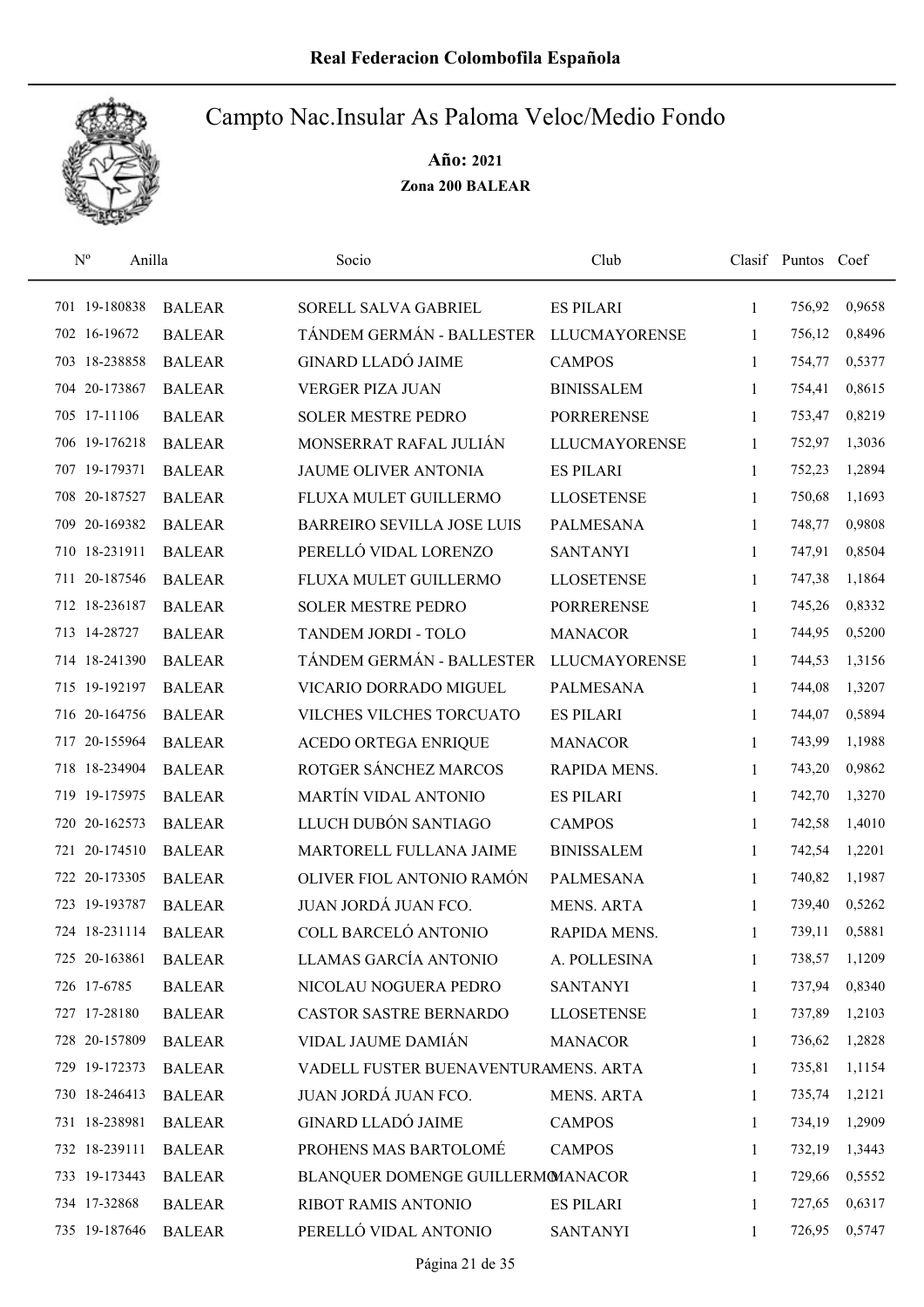

| $\rm N^o$     | Anilla        | Socio                                  | Club                 |              | Clasif Puntos Coef |        |
|---------------|---------------|----------------------------------------|----------------------|--------------|--------------------|--------|
| 736 16-29588  | <b>BALEAR</b> | MARTORELL FULLANA JAIME                | <b>BINISSALEM</b>    | 1            | 726,17             | 1,2764 |
| 737 20-187663 | <b>BALEAR</b> | TORRES LUQUE CRISTOBAL                 | <b>LLOSETENSE</b>    | 1            | 725,05             | 1,1636 |
| 738 16-33061  | <b>BALEAR</b> | PROHENS MAS BARTOLOMÉ                  | <b>CAMPOS</b>        | 1            | 724,99             | 1,3099 |
| 739 20-187644 | <b>BALEAR</b> | <b>TORRES REYNES MIGUEL</b>            | <b>LLOSETENSE</b>    | 1            | 724,11             | 0,5777 |
| 740 20-176810 | <b>BALEAR</b> | SÁNCHEZ PERELLÓ JOSÉ G.                | <b>LLOSETENSE</b>    | 1            | 723,33             | 0,6099 |
| 741 18-260102 | <b>BALEAR</b> | MONTILLA MORENO FRANCISCO AES PILARI   |                      | 1            | 721,56             | 1,4089 |
| 742 14-229693 | <b>BALEAR</b> | PUJOL CALAFELL ANTONIO                 | <b>PORRERENSE</b>    | 1            | 721,10             | 0,9442 |
| 743 17-7333   | <b>BALEAR</b> | PONS VIDAL DAMIÁN                      | <b>SANTANYI</b>      | 1            | 719,86             | 1,2827 |
| 744 20-187669 | <b>BALEAR</b> | TORRES LUQUE CRISTOBAL                 | <b>LLOSETENSE</b>    | 1            | 718,44             | 1,1741 |
| 745 18-246457 | <b>BALEAR</b> | JUAN JORDÁ JUAN FCO.                   | <b>MENS. ARTA</b>    | 1            | 717,18             | 0,8213 |
| 746 20-162270 | <b>BALEAR</b> | SASTRE BARBERO LAUREANO                | <b>CAMPOS</b>        | 1            | 715,26             | 1,3632 |
| 747 17-14598  | <b>BALEAR</b> | PROHENS SALOM ANDRÉS                   | <b>LLUCMAYORENSE</b> | 1            | 713,91             | 1,3534 |
| 748 19-164708 | <b>BALEAR</b> | <b>CASTOR SASTRE BERNARDO</b>          | <b>LLOSETENSE</b>    | 1            | 713,57             | 1,1978 |
| 749 20-170179 | <b>BALEAR</b> | MIR PASTOR MIGUEL                      | <b>PALMESANA</b>     | 1            | 712,93             | 1,0024 |
| 750 19-191161 | <b>BALEAR</b> | TERRASA ROSELLÓ JUAN                   | <b>MENS. ARTA</b>    | $\mathbf{1}$ | 712,01             | 1,2056 |
| 751 19-179903 | <b>BALEAR</b> | MONTSERRAT PUJOL JUAN                  | <b>LA DEPORTIVA</b>  | 1            | 711,65             | 1,0109 |
| 752 20-602272 | <b>BALEAR</b> | LUCESCU VALENTIN                       | A. POLLESINA         | 1            | 710,89             | 1,3101 |
| 753 19-164307 | <b>BALEAR</b> | TÁNDEM VILCHEZ SANCHEZ                 | <b>LLOSETENSE</b>    | 1            | 710,57             | 1,0142 |
| 754 16-45230  | <b>BALEAR</b> | LEBRÓN LINARES JOSÉ                    | <b>MANACOR</b>       | 1            | 710,43             | 0,8530 |
| 755 17-14955  | <b>BALEAR</b> | <b>SERVER RIGO JAIME</b>               | <b>LLUCMAYORENSE</b> | $\mathbf{1}$ | 710,18             | 0,9223 |
| 756 16-28381  | <b>BALEAR</b> | GONZÁLEZ SITJAR JOSÉ MANUEL PORRERENSE |                      | 1            | 709,86             | 0,5983 |
| 757 19-179805 | <b>BALEAR</b> | <b>BERNAT FIOL JOSÉ LUIS</b>           | <b>LA DEPORTIVA</b>  | 1            | 709,55             | 0,9752 |
| 758 20-188462 | <b>BALEAR</b> | <b>DANUT PRELIPCEAN</b>                | <b>LLOSETENSE</b>    | 1            | 709,01             | 1,2071 |
| 759 16-264500 | <b>BALEAR</b> | JUAN JORDÁ JUAN FCO.                   | <b>MENS. ARTA</b>    | 1            | 708,50             | 1,2040 |
| 760 19-170561 | <b>BALEAR</b> | GARCÍAS MEZQUIDA ANTONIO               | <b>CAMPOS</b>        | 1            | 708,10             | 1,3915 |
| 761 18-227188 | <b>BALEAR</b> | <b>GIL PALACIO H. MARINA</b>           | PALMESANA            | 1            | 707,56             | 1,4936 |
| 762 16-264509 | <b>BALEAR</b> | JUAN JORDÁ JUAN FCO.                   | MENS. ARTA           | 1            | 707,28             | 1,2090 |
| 763 20-173546 | <b>BALEAR</b> | GUARDIOLA MASCARÓ JOAQUÍN              | <b>BINISSALEM</b>    | 1            | 706,76             | 1,3097 |
| 764 20-185617 | <b>BALEAR</b> | TAPALOAGA NELU DANIEL                  | RAPIDA MENS.         | 1            | 705,82             | 1,4582 |
| 765 19-184705 | <b>BALEAR</b> | MARTÍ VALLES GUILLERMO                 | <b>BINISSALEM</b>    | 1            | 705,73             | 0,9399 |
| 766 20-155942 | <b>BALEAR</b> | ACEDO ORTEGA ENRIQUE                   | <b>MANACOR</b>       | 1            | 705,28             | 1,2768 |
| 767 20-187624 | <b>BALEAR</b> | FLUXA MULET GUILLERMO                  | <b>LLOSETENSE</b>    | 1            | 705,28             | 1,3347 |
| 768 16-26737  | <b>BALEAR</b> | <b>BURGUERA FERRER JULIÁN</b>          | <b>SANTANYI</b>      | 1            | 704,84             | 0,8921 |
| 769 19-173418 | <b>BALEAR</b> | BLANQUER DOMENGE GUILLERMOMANACOR      |                      | 1            | 702,61             | 1,2793 |
| 770 18-246887 | <b>BALEAR</b> | TANDEM JORDI - TOLO                    | <b>MANACOR</b>       | 1            | 701,29             | 0,8406 |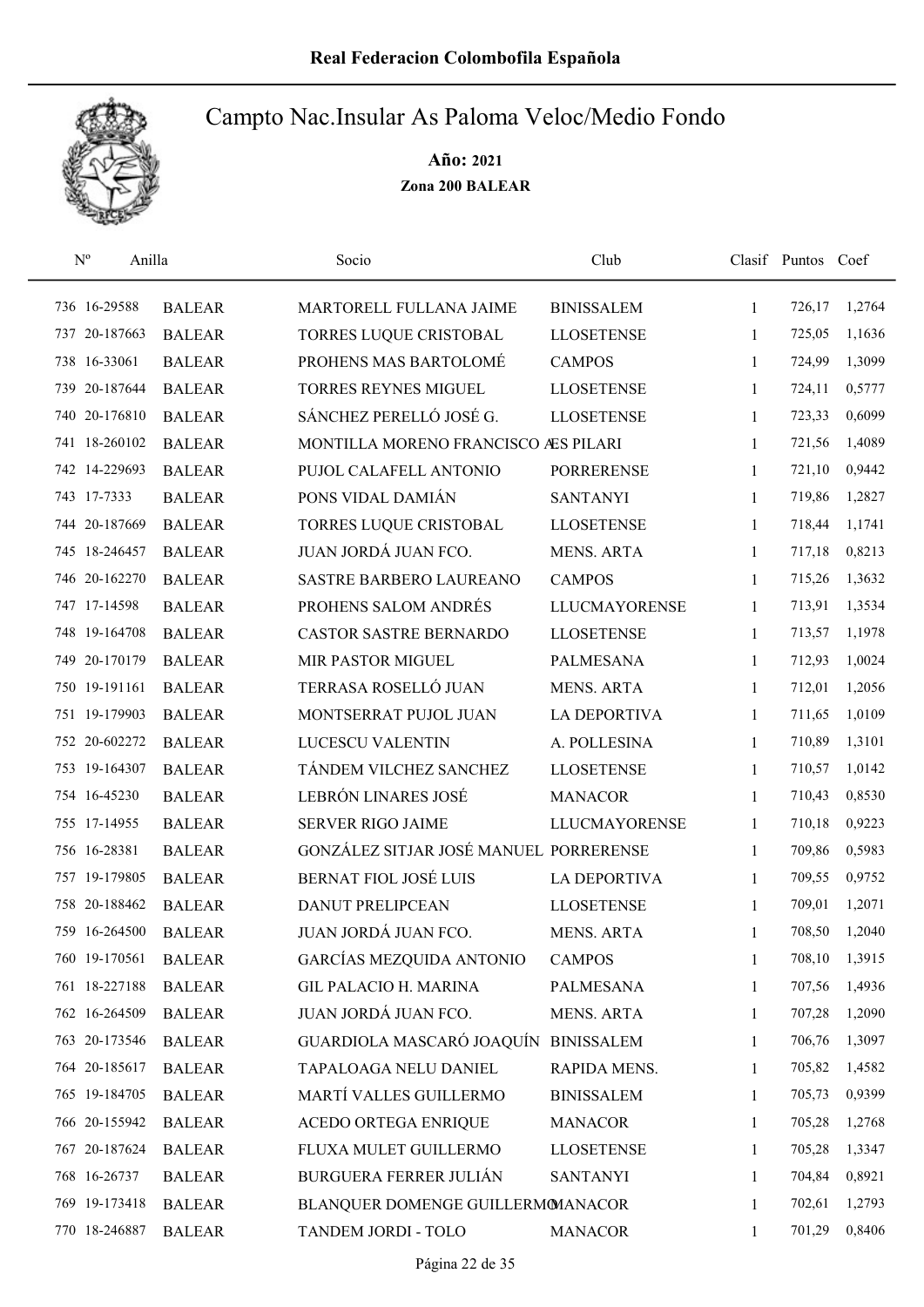

| $\mathbf{N}^{\text{o}}$ | Anilla        | Socio                             | Club                 |              | Clasif Puntos Coef |        |
|-------------------------|---------------|-----------------------------------|----------------------|--------------|--------------------|--------|
| 771 18-247279           | <b>BALEAR</b> | BLANQUER DOMENGE GUILLERMOMANACOR |                      | $\mathbf{1}$ | 697,71             | 0,5933 |
| 772 20-177720           | <b>BALEAR</b> | <b>VIVES GRAS MARCOS</b>          | <b>LA DEPORTIVA</b>  | 1            | 697,66             | 0,6375 |
| 773 17-10635            | <b>BALEAR</b> | FERRER RAMIS GUILLÉN              | <b>BINISSALEM</b>    | $\mathbf{1}$ | 695,44             | 0,6261 |
| 774 19-189339           | <b>BALEAR</b> | VICH SALOM BARTOLOMÉ              | RAPIDA MENS.         | $\mathbf{1}$ | 695,15             | 1,4666 |
| 775 20-185645           | <b>BALEAR</b> | TAPALOAGA NELU DANIEL             | RAPIDA MENS.         | 1            | 694,45             | 1,4761 |
| 776 20-168375           | <b>BALEAR</b> | TÁNDEM MUNAR - LL. TOMAS          | <b>LLUCMAYORENSE</b> | 1            | 694,35             | 1,4479 |
| 777 17-21462            | <b>BALEAR</b> | LEBRÓN LINARES JOSÉ               | <b>MANACOR</b>       | $\mathbf{1}$ | 693,33             | 1,2927 |
| 778 20-169040           | <b>BALEAR</b> | <b>GIL PALACIO H. MARINA</b>      | <b>PALMESANA</b>     | 1            | 693,24             | 0,6613 |
| 779 20-188357           | <b>BALEAR</b> | <b>CASTOR SASTRE BERNARDO</b>     | <b>LLOSETENSE</b>    | 1            | 692,29             | 0,5925 |
| 780 20-162351           | <b>BALEAR</b> | SASTRE GONZÁLEZ ÁNGEL             | <b>CAMPOS</b>        | 1            | 691,73             | 1,4133 |
| 781 17-35532            | <b>BALEAR</b> | VILCHES VILCHES TORCUATO          | <b>ES PILARI</b>     | 1            | 690,53             | 1,0443 |
| 782 20-187600           | <b>BALEAR</b> | FLUXA MULET GUILLERMO             | <b>LLOSETENSE</b>    | 1            | 689,44             | 1,4654 |
| 783 20-169413           | <b>BALEAR</b> | ADROVER LÓPEZ JUAN CARLOS         | <b>PALMESANA</b>     | 1            | 688,66             | 1,4717 |
| 784 19-274829           | <b>BALEAR</b> | FIDALGO BESTARD MIGUEL            | RAPIDA MENS.         | 1            | 688,20             | 1,5295 |
| 785 20-156743           | <b>BALEAR</b> | VADELL NADAL SALVADOR             | <b>MANACOR</b>       | 1            | 685,02             | 1,2686 |
| 786 19-190085           | <b>BALEAR</b> | <b>CUADRADO TENOR FCO. JOSÉ</b>   | <b>LLOSETENSE</b>    | 1            | 684,79             | 0,6174 |
| 787 20-167706           | <b>BALEAR</b> | PROHENS SALOM ANDRÉS              | <b>LLUCMAYORENSE</b> | 1            | 684,11             | 1,4422 |
| 788 19-181973           | <b>BALEAR</b> | <b>BALLESTER AMER ANTONIO</b>     | RAPIDA MENS.         | $\mathbf{1}$ | 683,64             | 0,6730 |
| 789 20-155935           | <b>BALEAR</b> | ACEDO ORTEGA ENRIQUE              | <b>MANACOR</b>       | $\mathbf{1}$ | 682,93             | 1,3336 |
| 790 19-181318           | <b>BALEAR</b> | MOREY BARCELÓ SEBASTIÁN           | RAPIDA MENS.         | 1            | 682,83             | 1,5448 |
| 791 20-171200           | <b>BALEAR</b> | BUÑOLA QUETGLAS PEDRO A.          | <b>INQUENSE</b>      | $\mathbf{1}$ | 680,52             | 0,9150 |
| 792 19-171748           | <b>BALEAR</b> | TRUYOLS SANSÓ SEBASTIÁN           | <b>MANACOR</b>       | 1            | 680,20             | 1,3670 |
| 793 18-239810           | <b>BALEAR</b> | PROHENS VICENS BARTOLOMÉ          | <b>CAMPOS</b>        | 1            | 679,72             | 1,4270 |
| 794 19-187907           | <b>BALEAR</b> | PERELLÓ VIDAL LORENZO             | <b>SANTANYI</b>      | 1            | 678,98             | 0,9241 |
| 795 20-162266           | <b>BALEAR</b> | SASTRE BARBERO LAUREANO           | <b>CAMPOS</b>        | 1            | 676,11             | 1,4355 |
| 796 19-170444           | <b>BALEAR</b> | BARCELÓ SAGRERA SALVADOR          | <b>CAMPOS</b>        | 1            | 675,31             | 0,9198 |
| 797 19-182911           | <b>BALEAR</b> | ADRÓVER FORNES CARLOS             | PALMESANA            | 1            | 674,20             | 1,0702 |
| 798 19-164342           | <b>BALEAR</b> | TÁNDEM VILCHEZ SANCHEZ            | <b>LLOSETENSE</b>    | 1            | 673,40             | 0,6850 |
| 799 17-31909            | <b>BALEAR</b> | LUCESCU VALENTIN                  | A. POLLESINA         | 1            | 673,02             | 0,6291 |
| 800 19-193411           | <b>BALEAR</b> | MAYOL CLADERA ARNALDO             | PALMESANA            | 1            | 672,97             | 1,5577 |
| 801 18-259410           | <b>BALEAR</b> | <b>BOSCH MIR JUAN</b>             | <b>ES PILARI</b>     | 1            | 672,63             | 1,5858 |
| 802 20-172243           | <b>BALEAR</b> | TERRASSA COSTA MATEO              | <b>BINISSALEM</b>    | 1            | 671,77             | 1,4577 |
| 803 14-35015            | <b>BALEAR</b> | PROHENS MAS BARTOLOMÉ             | <b>CAMPOS</b>        | 1            | 671,08             | 1,4742 |
| 804 19-164114           | <b>BALEAR</b> | SÁNCHEZ PERELLÓ JOSÉ G.           | <b>LLOSETENSE</b>    | 1            | 670,35             | 0,9747 |
| 805 19-187619           | <b>BALEAR</b> | PERELLÓ VIDAL ANTONIO             | <b>SANTANYI</b>      | 1            | 670,13             | 0,9312 |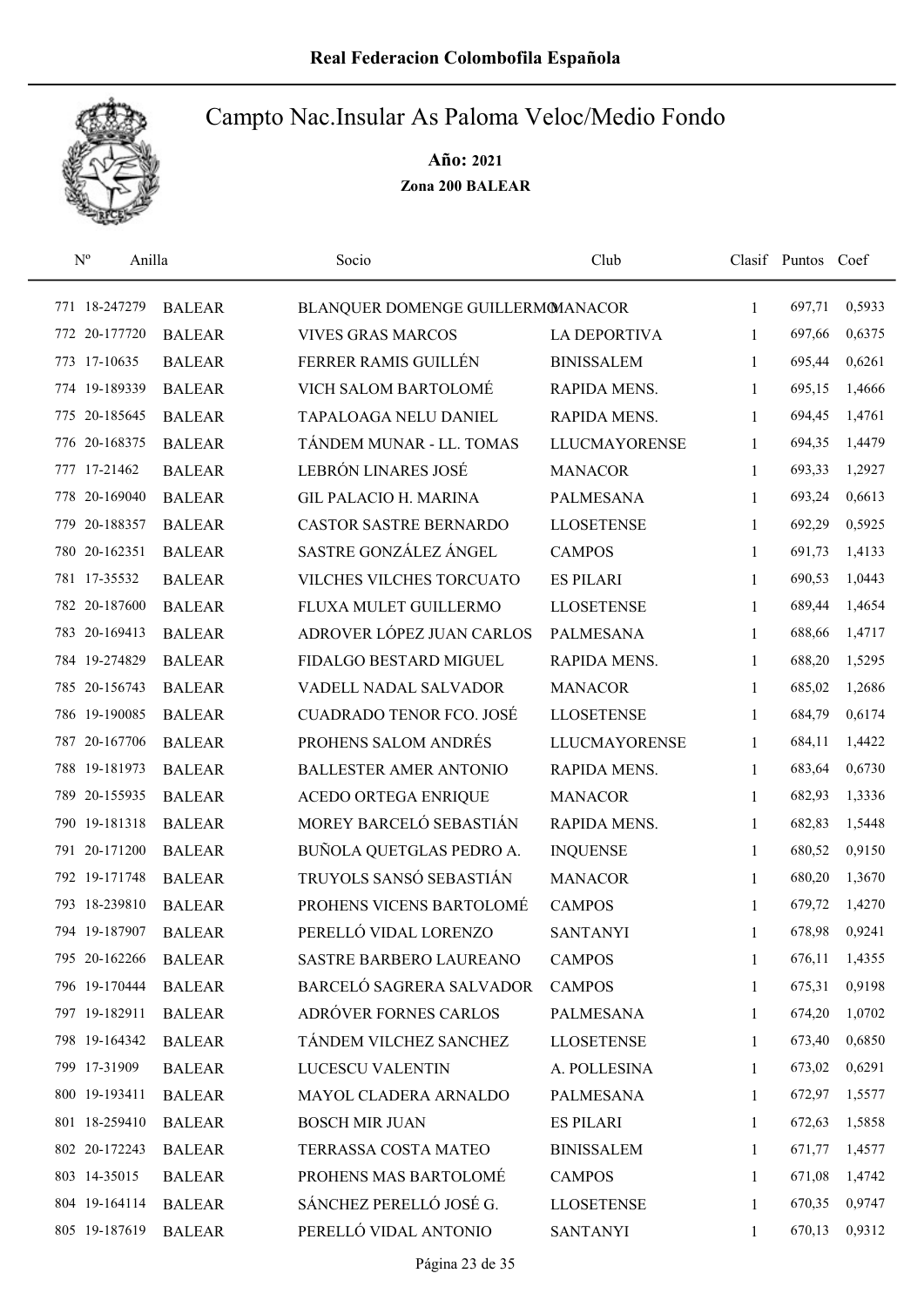

| $\mathbf{N}^{\text{o}}$ | Anilla        | Socio                                | Club                 |              | Clasif Puntos Coef |        |
|-------------------------|---------------|--------------------------------------|----------------------|--------------|--------------------|--------|
| 806 19-175437           | <b>BALEAR</b> | SORELL SALVA GABRIEL                 | <b>ES PILARI</b>     | $\mathbf{1}$ | 669,82             | 1,6104 |
| 807 20-170827           | <b>BALEAR</b> | RODRÍGUEZ MARTÍN JOSÉ                | PALMESANA            | 1            | 669,76             | 0,6963 |
| 808 20-184921           | <b>BALEAR</b> | TORRENS CAÑELLAS JOSÉ J.             | <b>LA DEPORTIVA</b>  | $\mathbf{1}$ | 669,71             | 0,6754 |
| 809 16-19694            | <b>BALEAR</b> | TÁNDEM GERMÁN - BALLESTER            | <b>LLUCMAYORENSE</b> | 1            | 666,67             | 1,5233 |
| 810 19-190047           | <b>BALEAR</b> | TORRES LUQUE CRISTOBAL               | <b>LLOSETENSE</b>    | $\mathbf{1}$ | 665,44             | 0,6474 |
| 811 19-175194           | <b>BALEAR</b> | MONTILLA MORENO FRANCISCO AES PILARI |                      | $\mathbf{1}$ | 664,48             | 1,0891 |
| 812 18-236672           | <b>BALEAR</b> | FERRER RAMIS GUILLÉN                 | <b>BINISSALEM</b>    | $\mathbf{1}$ | 664,40             | 1,4012 |
| 813 19-189533           | <b>BALEAR</b> | <b>SERVERA BORDOY JOSÉ</b>           | A. POLLESINA         | 1            | 664,14             | 0,6546 |
| 814 15-46050            | <b>BALEAR</b> | COLL BARCELÓ ANTONIO                 | RAPIDA MENS.         | $\mathbf{1}$ | 662,73             | 1,0082 |
| 815 18-238996           | <b>BALEAR</b> | <b>GINARD LLADÓ JAIME</b>            | <b>CAMPOS</b>        | 1            | 661,31             | 1,4356 |
| 816 16-41172            | <b>BALEAR</b> | TRUYOLS SANSÓ SEBASTIÁN              | <b>MANACOR</b>       | 1            | 660,30             | 1,4102 |
| 817 17-13574            | <b>BALEAR</b> | ABRAHAM VILA SEBASTIÁN               | <b>CAMPOS</b>        | 1            | 659,91             | 0,6787 |
| 818 17-10861            | <b>BALEAR</b> | <b>GORNALS FERRER MIGUEL A.</b>      | <b>PORRERENSE</b>    | 1            | 659,79             | 1,4270 |
| 819 20-188466           | <b>BALEAR</b> | <b>DANUT PRELIPCEAN</b>              | <b>LLOSETENSE</b>    | $\mathbf{1}$ | 657,98             | 0,6607 |
| 820 17-27915            | <b>BALEAR</b> | SÁNCHEZ PERELLÓ JOSÉ G.              | <b>LLOSETENSE</b>    | $\mathbf{1}$ | 657,95             | 0,6975 |
| 821 14-29508            | <b>BALEAR</b> | LEBRÓN LINARES JOSÉ                  | <b>MANACOR</b>       | 1            | 657,61             | 0,6534 |
| 822 19-177236           | <b>BALEAR</b> | OLLER MOJER MIGUEL ÁNGEL             | <b>LLUCMAYORENSE</b> | $\mathbf{1}$ | 654,41             | 0,7091 |
| 823 19-179346           | <b>BALEAR</b> | JAUME OLIVER ANTONIA                 | <b>ES PILARI</b>     | $\mathbf{1}$ | 653,18             | 0,7272 |
| 824 19-274843           | <b>BALEAR</b> | FIDALGO BESTARD MIGUEL               | RAPIDA MENS.         | 1            | 652,72             | 0,7429 |
| 825 17-13156            | <b>BALEAR</b> | PROHENS MAS BARTOLOMÉ                | <b>CAMPOS</b>        | $\mathbf{1}$ | 650,45             | 1,5081 |
| 826 20-180309           | <b>BALEAR</b> | LLANERAS SUREDA JAIME                | <b>MENS. ARTA</b>    | $\mathbf{1}$ | 648,45             | 1,2892 |
| 827 19-274363           | <b>BALEAR</b> | TERRASA ROSELLÓ JUAN                 | <b>MENS. ARTA</b>    | 1            | 647,94             | 1,3378 |
| 828 19-160767           | <b>BALEAR</b> | QUETGLAS GAMUNDI SEBASTIÁN INQUENSE  |                      | 1            | 647,28             | 0,9761 |
| 829 17-18108            | <b>BALEAR</b> | <b>BIBILONI JAUME ANTONIO</b>        | <b>BINISSALEM</b>    | 1            | 646,90             | 0,7180 |
| 830 19-274820           | <b>BALEAR</b> | FIDALGO BESTARD MIGUEL               | RAPIDA MENS.         | 1            | 646,07             | 0,7506 |
| 831 20-170919           | <b>BALEAR</b> | NICOLAU GAMUNDI SEBASTIA             | <b>INQUENSE</b>      | 1            | 645,66             | 1,4397 |
| 832 17-10656            | <b>BALEAR</b> | FERRER RAMIS GUILLÉN                 | <b>BINISSALEM</b>    | 1            | 644,07             | 1,4399 |
| 833 20-182842           | <b>BALEAR</b> | PERELLÓ VIDAL LORENZO                | <b>SANTANYI</b>      | 1            | 643,23             | 1,4894 |
| 834 20-183718           | <b>BALEAR</b> | PERELLÓ VIDAL LORENZO                | <b>SANTANYI</b>      | 1            | 643,11             | 1,4971 |
| 835 19-188994           | <b>BALEAR</b> | ADROVER VIDAL BARTOLOMÉ              | <b>SANTANYI</b>      | $\mathbf{1}$ | 643,09             | 1,4847 |
| 836 05-90400            | <b>BALEAR</b> | PROHENS SALOM ANDRÉS                 | <b>LLUCMAYORENSE</b> | 1            | 640,98             | 1,5267 |
| 837 18-238951           | <b>BALEAR</b> | <b>GINARD LLADÓ JAIME</b>            | <b>CAMPOS</b>        | 1            | 640,02             | 0,9595 |
| 838 20-169842           | <b>BALEAR</b> | OLIVER FIOL ANTONIO RAMÓN            | PALMESANA            | 1            | 640,02             | 1,5778 |
| 839 18-227771           | <b>BALEAR</b> | MIR PASTOR MIGUEL                    | PALMESANA            | 1            | 639,83             | 0,7497 |
| 840 19-273088           | <b>BALEAR</b> | MAHINDO ALEMANY ANTONI J.            | <b>BINISSALEM</b>    | 1            | 638,75             | 1,5896 |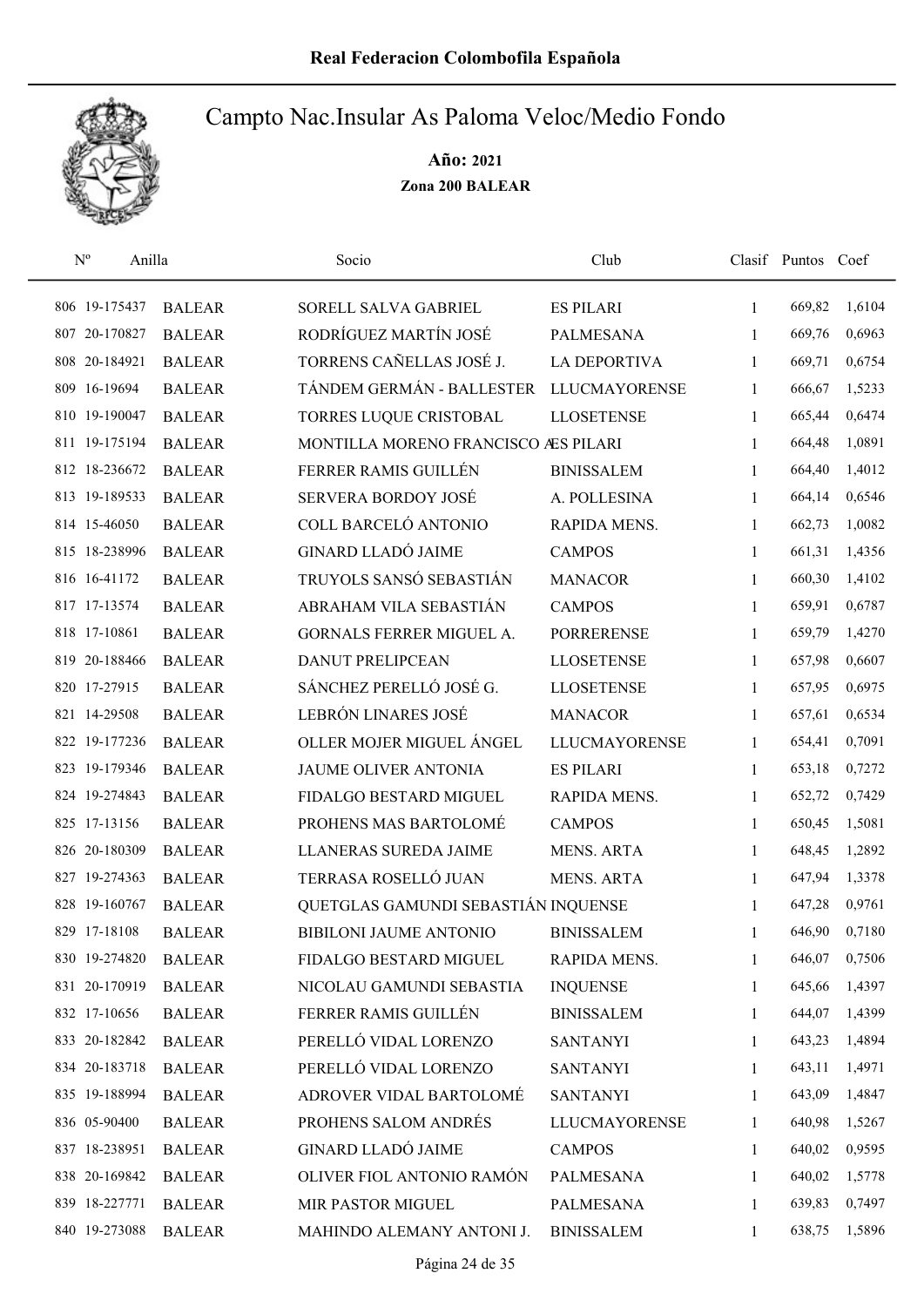

| $\mathbf{N}^{\text{o}}$ | Anilla        |               | Socio                                 | Club                 |              | Clasif Puntos | Coef   |
|-------------------------|---------------|---------------|---------------------------------------|----------------------|--------------|---------------|--------|
|                         | 841 18-259448 | <b>BALEAR</b> | <b>BOSCH MIR JUAN</b>                 | <b>ES PILARI</b>     | $\mathbf{1}$ | 636,85        | 0,7482 |
|                         | 842 19-189251 | <b>BALEAR</b> | <b>GINARD LLADÓ JAIME</b>             | <b>CAMPOS</b>        | 1            | 636,46        | 0,7004 |
|                         | 843 20-171248 | <b>BALEAR</b> | PAYERAS OLIVER PEDRO A.               | <b>INQUENSE</b>      | 1            | 634,79        | 1,5071 |
|                         | 844 18-258626 | <b>BALEAR</b> | NÚÑEZ TORRES JUAN DE DIOS             | A. POLLESINA         | 1            | 634,74        | 0,7008 |
|                         | 845 17-21182  | <b>BALEAR</b> | CRUELLAS ROSELLÓ JULIÁN               | <b>MANACOR</b>       | $\mathbf{1}$ | 634,68        | 0,9553 |
|                         | 846 18-232832 | <b>BALEAR</b> | BURGUERA VIDAL ANTONIO                | <b>SANTANYI</b>      | $\mathbf{1}$ | 634,27        | 0,9713 |
|                         | 847 19-189081 | <b>BALEAR</b> | <b>BURGUERA FERRER JULIÁN</b>         | <b>SANTANYI</b>      | $\mathbf{1}$ | 632,82        | 1,4973 |
|                         | 848 20-172295 | <b>BALEAR</b> | TERRASSA COSTA MATEO                  | <b>BINISSALEM</b>    | $\mathbf{1}$ | 631,43        | 1,5390 |
|                         | 849 19-176360 | <b>BALEAR</b> | <b>SERVER RIGO JAIME</b>              | <b>LLUCMAYORENSE</b> | 1            | 631,41        | 1,5806 |
|                         | 850 18-255165 | <b>BALEAR</b> | TÁNDEM ABRINES CAMPOS                 | <b>LLOSETENSE</b>    | 1            | 630,95        | 0,7336 |
|                         | 851 19-178080 | <b>BALEAR</b> | NADAL PERELLÓ GABRIEL                 | <b>PORRERENSE</b>    | 1            | 629,90        | 1,4034 |
|                         | 852 20-171210 | <b>BALEAR</b> | BUÑOLA QUETGLAS PEDRO A.              | <b>INQUENSE</b>      | 1            | 628,95        | 0,7105 |
|                         | 853 20-172237 | <b>BALEAR</b> | TERRASSA COSTA MATEO                  | <b>BINISSALEM</b>    | $\mathbf{1}$ | 628,51        | 1,5448 |
|                         | 854 18-260560 | <b>BALEAR</b> | MONTSERRAT PUJOL JUAN                 | <b>LA DEPORTIVA</b>  | 1            | 627,66        | 0,7730 |
| 855 17-32711            |               | <b>BALEAR</b> | ROTGER SÁNCHEZ MARCOS                 | RAPIDA MENS.         | $\mathbf{1}$ | 627,20        | 1,1282 |
|                         | 856 16-27268  | <b>BALEAR</b> | MONTILLA MORENO FRANCISCO ÆS PILARI   |                      | 1            | 623,90        | 0,7761 |
|                         | 857 19-172100 | <b>BALEAR</b> | VIDAL JAUME DAMIÁN                    | <b>MANACOR</b>       | 1            | 623,08        | 0,9634 |
|                         | 858 18-247844 | <b>BALEAR</b> | VIDAL JAUME DAMIÁN                    | <b>MANACOR</b>       | $\mathbf{1}$ | 622,99        | 1,4501 |
|                         | 859 18-235299 | <b>BALEAR</b> | VICH SALOM BARTOLOMÉ                  | RAPIDA MENS.         | $\mathbf{1}$ | 622,92        | 0,7484 |
|                         | 860 19-178492 | <b>BALEAR</b> | PUJOL CALAFELL ANTONIO                | <b>PORRERENSE</b>    | 1            | 622,88        | 1,6916 |
|                         | 861 20-300597 | <b>BALEAR</b> | <b>GIL PALACIO H. MARINA</b>          | <b>PALMESANA</b>     | $\mathbf{1}$ | 621,88        | 0,7778 |
|                         | 862 18-259092 | <b>BALEAR</b> | TORRES LUQUE CRISTOBAL                | <b>LLOSETENSE</b>    | 1            | 621,31        | 0,7170 |
|                         | 863 19-175234 | <b>BALEAR</b> | SASTRE SANNA PABLO                    | <b>ES PILARI</b>     | 1            | 617,89        | 0,7882 |
|                         | 864 19-176288 | <b>BALEAR</b> | <b>SERVER RIGO JAIME</b>              | <b>LLUCMAYORENSE</b> | 1            | 615,66        | 0,7707 |
|                         | 865 18-243690 | <b>BALEAR</b> | ARBABAN GHAFOORI AMIR HESSABINISSALEM |                      | 1            | 614,79        | 1,5491 |
|                         | 866 19-190457 | <b>BALEAR</b> | NÚÑEZ TORRES JUAN DE DIOS             | A. POLLESINA         | 1            | 613,46        | 1,5284 |
|                         | 867 18-232800 | <b>BALEAR</b> | <b>BURGUERA FERRER JULIÁN</b>         | <b>SANTANYI</b>      | 1            | 612,88        | 0,9917 |
|                         | 868 20-183081 | <b>BALEAR</b> | MONSERRAT CLAR JUAN                   | <b>SANTANYI</b>      | 1            | 612,82        | 0,7492 |
|                         | 869 18-255476 | <b>BALEAR</b> | CASTOR SASTRE BERNARDO                | <b>LLOSETENSE</b>    | 1            | 612,23        | 0,9405 |
|                         | 870 18-248143 | <b>BALEAR</b> | TRUYOLS SANSÓ SEBASTIÁN               | <b>MANACOR</b>       | 1            | 608,82        | 0,7229 |
|                         | 871 19-171964 | <b>BALEAR</b> | CRUELLAS ROSELLÓ JULIÁN               | <b>MANACOR</b>       | 1            | 608,65        | 1,4722 |
|                         | 872 20-171548 | <b>BALEAR</b> | QUETGLAS GAMUNDI SEBASTIÁN INQUENSE   |                      | 1            | 607,89        | 0,7542 |
|                         | 873 19-172766 | <b>BALEAR</b> | SERVERA SERVERA JUAN                  | <b>MANACOR</b>       | 1            | 607,33        | 0,9463 |
|                         | 874 20-168045 | <b>BALEAR</b> | BONET ESCALAS BERNARDO                | <b>LLUCMAYORENSE</b> | 1            | 607,08        | 1,6428 |
|                         | 875 19-178735 | <b>BALEAR</b> | PUJOL CALAFELL ANTONIO                | <b>PORRERENSE</b>    | 1            | 606,40        | 1,7496 |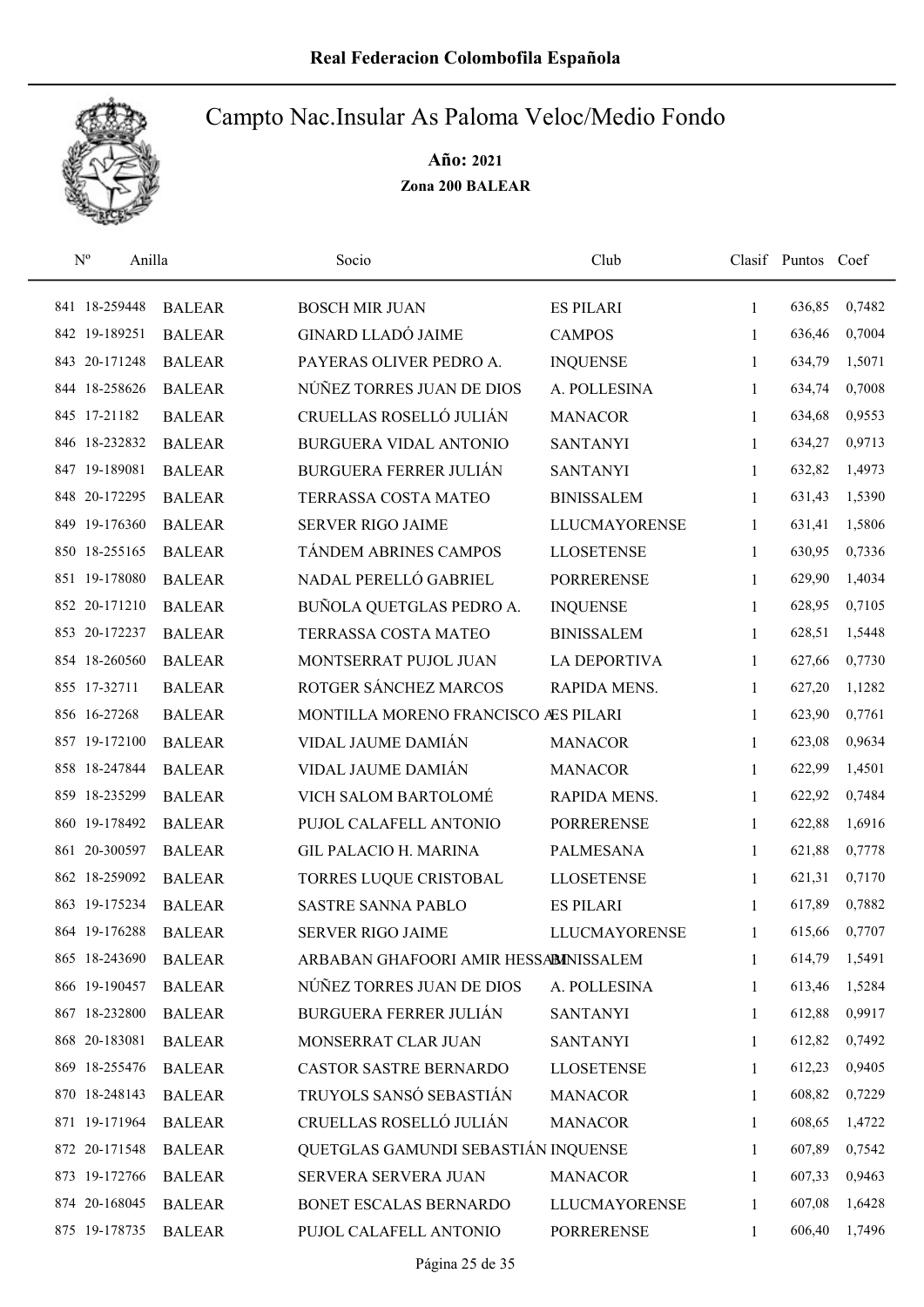

| $N^{o}$ | Anilla        |               | Socio                                 | Club                 |              | Clasif Puntos Coef |        |
|---------|---------------|---------------|---------------------------------------|----------------------|--------------|--------------------|--------|
|         | 876 18-258554 | <b>BALEAR</b> | NÚÑEZ TORRES JUAN DE DIOS             | A. POLLESINA         | $\mathbf{1}$ | 604,10             | 0,7464 |
|         | 877 19-193600 | <b>BALEAR</b> | TORRES LUQUE CRISTOBAL                | <b>LLOSETENSE</b>    | 1            | 603,95             | 1,5504 |
|         | 878 20-183074 | <b>BALEAR</b> | MONSERRAT CLAR JUAN                   | <b>SANTANYI</b>      | $\mathbf{1}$ | 603,89             | 1,0226 |
| 879     | 20-183193     | <b>BALEAR</b> | MONSERRAT CLAR JUAN                   | <b>SANTANYI</b>      | 1            | 603,74             | 1,0265 |
|         | 880 18-238722 | <b>BALEAR</b> | <b>GINARD GINARD JULIÁN</b>           | <b>CAMPOS</b>        | 1            | 603,54             | 1,0385 |
|         | 881 20-188520 | <b>BALEAR</b> | <b>DANUT PRELIPCEAN</b>               | <b>LLOSETENSE</b>    | $\mathbf{1}$ | 603,19             | 1,0004 |
|         | 882 19-180956 | <b>BALEAR</b> | <b>SALVA FERRA PABLO</b>              | RAPIDA MENS.         | $\mathbf{1}$ | 602,59             | 1,6738 |
|         | 883 20-184159 | <b>BALEAR</b> | MOREY BARCELÓ SEBASTIÁN               | RAPIDA MENS.         | 1            | 602,11             | 0,8189 |
|         | 884 18-245639 | <b>BALEAR</b> | MARTÍ VALLES GUILLERMO                | <b>BINISSALEM</b>    | 1            | 601,87             | 1,7023 |
|         | 885 19-169763 | <b>BALEAR</b> | PROHENS SALOM ANDRÉS                  | <b>LLUCMAYORENSE</b> | 1            | 600,35             | 1,6037 |
|         | 886 20-181281 | <b>BALEAR</b> | <b>JUAN JORDÁ JUAN FCO.</b>           | <b>MENS. ARTA</b>    | 1            | 599,64             | 1,5047 |
|         | 887 18-240998 | <b>BALEAR</b> | <b>SERVER RIGO JAIME</b>              | <b>LLUCMAYORENSE</b> | 1            | 598,23             | 0,7966 |
|         | 888 19-170188 | <b>BALEAR</b> | GARCÍAS MEZQUIDA ANTONIO              | <b>CAMPOS</b>        | 1            | 598,09             | 0,7815 |
|         | 889 17-17057  | <b>BALEAR</b> | ARBABAN GHAFOORI AMIR HESSABINISSALEM |                      | $\mathbf{1}$ | 595,99             | 0,8036 |
|         | 890 18-238973 | <b>BALEAR</b> | <b>GINARD LLADÓ JAIME</b>             | <b>CAMPOS</b>        | $\mathbf{1}$ | 594,62             | 1,5648 |
|         | 891 20-186466 | <b>BALEAR</b> | GORNALS FERRER MIGUEL A.              | <b>PORRERENSE</b>    | 1            | 593,77             | 1,6732 |
|         | 892 20-186393 | <b>BALEAR</b> | NADAL PERELLÓ GABRIEL                 | <b>PORRERENSE</b>    | $\mathbf{1}$ | 592,87             | 1,5852 |
|         | 893 19-184770 | <b>BALEAR</b> | MARTÍ VALLES GUILLERMO                | <b>BINISSALEM</b>    | 1            | 592,39             | 1,0881 |
|         | 894 15-25197  | <b>BALEAR</b> | SERRA BONET ANTONIO                   | <b>SANTANYI</b>      | 1            | 591,75             | 1,0337 |
|         | 895 06-86393  | <b>BALEAR</b> | RODRÍGUEZ MARTÍN JOSÉ                 | <b>PALMESANA</b>     | $\mathbf{1}$ | 590,90             | 0,8378 |
|         | 896 16-26746  | <b>BALEAR</b> | <b>BURGUERA FERRER JULIÁN</b>         | <b>SANTANYI</b>      | $\mathbf{1}$ | 589,66             | 1,0338 |
|         | 897 17-28216  | <b>BALEAR</b> | <b>CASTOR SASTRE BERNARDO</b>         | <b>LLOSETENSE</b>    | 1            | 586,59             | 1,5642 |
|         | 898 20-187571 | <b>BALEAR</b> | FLUXA MULET GUILLERMO                 | <b>LLOSETENSE</b>    | 1            | 584,88             | 1,0988 |
|         | 899 19-192187 | <b>BALEAR</b> | VICARIO DORRADO MIGUEL                | <b>PALMESANA</b>     | 1            | 584,84             | 1,6645 |
|         | 900 19-192564 | <b>BALEAR</b> | MUÑOZ GUTIÉRREZ MANUEL                | PALMESANA            | 1            | 584,01             | 1,1713 |
|         | 901 17-14986  | <b>BALEAR</b> | SERVER RIGO JAIME                     | <b>LLUCMAYORENSE</b> | 1            | 582,99             | 1,0773 |
|         | 902 19-192128 | <b>BALEAR</b> | MIR PASTOR MIGUEL                     | <b>PALMESANA</b>     | 1            | 582,30             | 0,8410 |
|         | 903 19-176202 | <b>BALEAR</b> | MONSERRAT RAFAL JULIÁN                | <b>LLUCMAYORENSE</b> | 1            | 582,03             | 1,6309 |
|         | 904 17-12881  | <b>BALEAR</b> | PROHENS VICENS BARTOLOMÉ              | <b>CAMPOS</b>        | 1            | 581,96             | 1,6857 |
|         | 905 19-178708 | <b>BALEAR</b> | PUJOL CALAFELL ANTONIO                | <b>PORRERENSE</b>    | 1            | 581,58             | 1,6421 |
|         | 906 17-21262  | <b>BALEAR</b> | TRUYOLS SANSÓ SEBASTIÁN               | <b>MANACOR</b>       | 1            | 581,09             | 1,6044 |
|         | 907 20-173548 | <b>BALEAR</b> | GUARDIOLA MASCARÓ JOAQUÍN             | <b>BINISSALEM</b>    | 1            | 580,65             | 0,8081 |
|         | 908 19-170057 | <b>BALEAR</b> | <b>BARCELÓ GARCÍAS JAIME</b>          | <b>CAMPOS</b>        | 1            | 580,22             | 0,8054 |
|         | 909 19-175352 | <b>BALEAR</b> | RIBOT RAMIS ANTONIO                   | <b>ES PILARI</b>     | 1            | 579,02             | 1,9609 |
|         | 910 20-187630 | <b>BALEAR</b> | FLUXA MULET GUILLERMO                 | <b>LLOSETENSE</b>    | 1            | 577,88             | 1,7743 |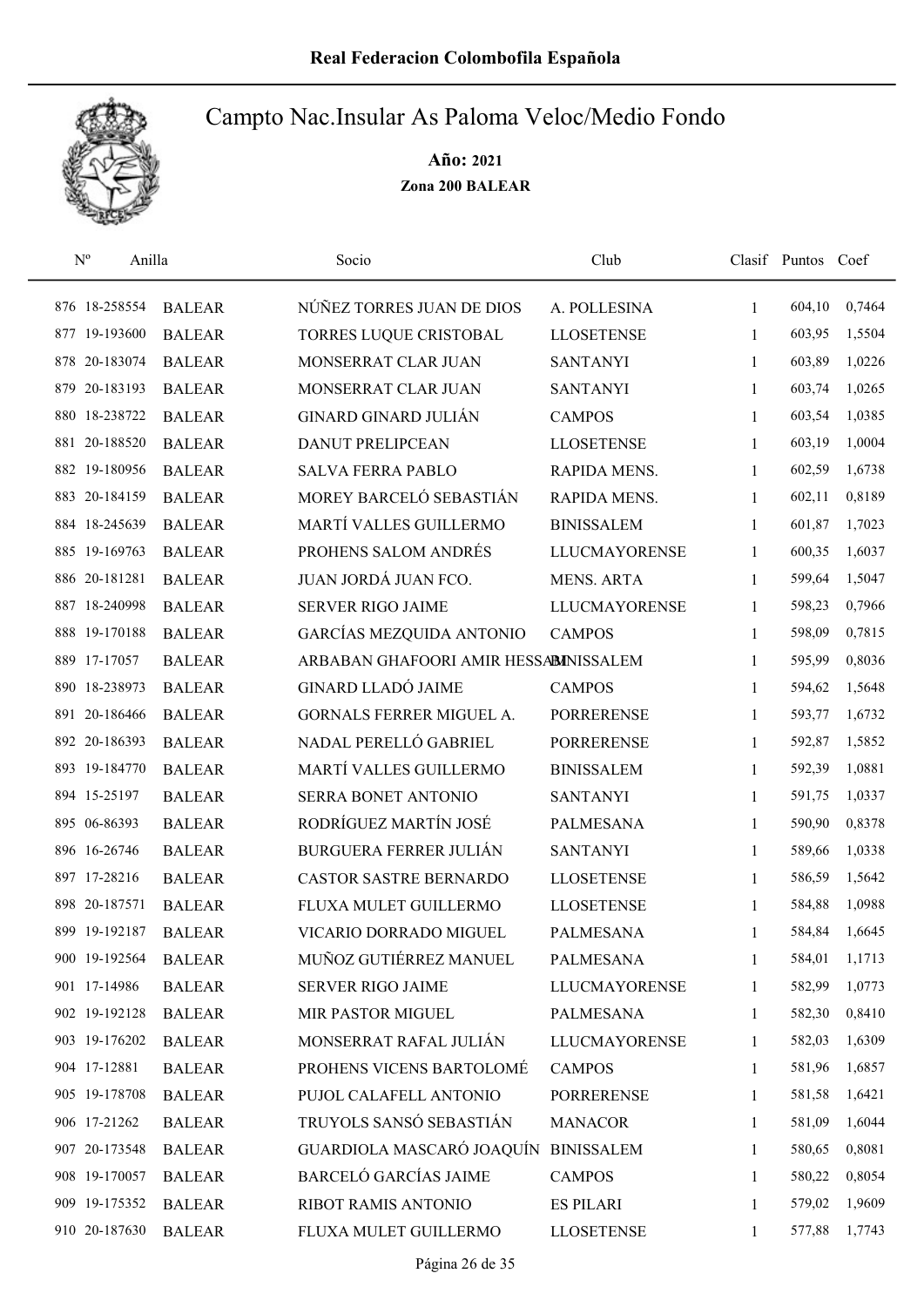

| $\mathrm{N}^{\rm o}$ | Anilla |               | Socio                                  | Club                 |              | Clasif Puntos Coef |        |
|----------------------|--------|---------------|----------------------------------------|----------------------|--------------|--------------------|--------|
| 911 17-32704         |        | <b>BALEAR</b> | ROTGER SÁNCHEZ MARCOS                  | RAPIDA MENS.         | 1            | 577,66             | 0,8450 |
| 912 19-176231        |        | <b>BALEAR</b> | SALA SANCHEZ JUAN PEDRO                | <b>LLUCMAYORENSE</b> | 1            | 576,52             | 1,0865 |
| 913 20-169105        |        | <b>BALEAR</b> | <b>GIL PALACIO H. MARINA</b>           | PALMESANA            | 1            | 575,95             | 1,8732 |
| 914 20-164791        |        | <b>BALEAR</b> | MARTÍN VIDAL ANTONIO                   | <b>ES PILARI</b>     | 1            | 575,68             | 0,8557 |
| 915 18-246405        |        | <b>BALEAR</b> | JUAN JORDÁ JUAN FCO.                   | <b>MENS. ARTA</b>    | 1            | 574,53             | 1,5674 |
| 916 17-11800         |        | <b>BALEAR</b> | ARBONA FORNERS ANTONIO                 | <b>BINISSALEM</b>    | $\mathbf{1}$ | 574,52             | 1,0507 |
| 917 20-174297        |        | <b>BALEAR</b> | FERNANDEZ FERNANDEZ DAVID              | <b>BINISSALEM</b>    | $\mathbf{1}$ | 574,21             | 0,8664 |
| 918 19-179345        |        | <b>BALEAR</b> | JAUME OLIVER ANTONIA                   | <b>ES PILARI</b>     | 1            | 572,83             | 1,1588 |
| 919 19-170729        |        | <b>BALEAR</b> | <b>GINARD GINARD JULIÁN</b>            | <b>CAMPOS</b>        | 1            | 572,35             | 0,8270 |
| 920 20-169353        |        | <b>BALEAR</b> | <b>BARREIRO SEVILLA JOSE LUIS</b>      | <b>PALMESANA</b>     | $\mathbf{1}$ | 572,22             | 1,6975 |
| 921 20-167797        |        | <b>BALEAR</b> | MONSERRAT RAFAL JULIÁN                 | <b>LLUCMAYORENSE</b> | 1            | 571,19             | 1,7777 |
| 922 18-247183        |        | <b>BALEAR</b> | BLANQUER DOMENGE GUILLERMOMANACOR      |                      | 1            | 570,51             | 1,0244 |
| 923 19-189090        |        | <b>BALEAR</b> | <b>BURGUERA FERRER JULIÁN</b>          | <b>SANTANYI</b>      | 1            | 570,27             | 1,6637 |
| 924 18-255420        |        | <b>BALEAR</b> | CASTOR SASTRE BERNARDO                 | <b>LLOSETENSE</b>    | 1            | 569,33             | 1,4119 |
| 925 18-241373        |        | <b>BALEAR</b> | TÁNDEM GERMÁN - BALLESTER              | <b>LLUCMAYORENSE</b> | 1            | 567,79             | 1,0946 |
| 926 18-260891        |        | <b>BALEAR</b> | JAUME OLIVER ANTONIA                   | <b>ES PILARI</b>     | 1            | 566,79             | 1,6792 |
| 927 19-176331        |        | <b>BALEAR</b> | <b>SERVER RIGO JAIME</b>               | <b>LLUCMAYORENSE</b> | $\mathbf{1}$ | 565,39             | 1,6446 |
| 928 19-188724        |        | <b>BALEAR</b> | BURGUERA VIDAL ANTONIO                 | <b>SANTANYI</b>      | 1            | 563,79             | 1,6852 |
| 929 20-172630        |        | <b>BALEAR</b> | FERRER RAMIS GUILLÉN                   | <b>BINISSALEM</b>    | 1            | 563,67             | 1,7535 |
| 930 20-182792        |        | <b>BALEAR</b> | FONTIRROIG PERELLÓ DOMINGO             | <b>SANTANYI</b>      | $\mathbf{1}$ | 561,63             | 1,5932 |
| 931 19-183219        |        | <b>BALEAR</b> | PIZA SALOM JUAN MIGUEL                 | <b>BINISSALEM</b>    | 1            | 558,79             | 0,8456 |
| 932 18-260863        |        | <b>BALEAR</b> | JAUME OLIVER ANTONIA                   | <b>ES PILARI</b>     | 1            | 556,07             | 1,9154 |
| 933 18-241046        |        | <b>BALEAR</b> | TÁNDEM MUNAR - LL. TOMAS               | <b>LLUCMAYORENSE</b> | 1            | 555,86             | 1,1295 |
| 934 20-170115        |        | <b>BALEAR</b> | MIR PASTOR MIGUEL                      | <b>PALMESANA</b>     | 1            | 555,30             | 1,1695 |
| 935 18-248800        |        | <b>BALEAR</b> | ACEDO ORTEGA ENRIQUE                   | <b>MANACOR</b>       | 1            | 554,39             | 1,6244 |
| 936 20-171193        |        | <b>BALEAR</b> | BUÑOLA QUETGLAS PEDRO A.               | <b>INQUENSE</b>      | 1            | 552,71             | 1,5097 |
| 937 20-171182        |        | <b>BALEAR</b> | BUÑOLA QUETGLAS PEDRO A.               | <b>INQUENSE</b>      | 1            | 551,34             | 1,5151 |
| 938 18-248074        |        | <b>BALEAR</b> | TRUYOLS SANSÓ SEBASTIÁN                | <b>MANACOR</b>       | 1            | 548,15             | 1,0301 |
| 939 20-180300        |        | <b>BALEAR</b> | LLANERAS SUREDA JAIME                  | <b>MENS. ARTA</b>    | 1            | 542,35             | 1,4024 |
| 940 17-32687         |        | <b>BALEAR</b> | ROTGER SÁNCHEZ MARCOS                  | RAPIDA MENS.         | 1            | 539,26             | 1,9860 |
| 941 20-161656        |        | <b>BALEAR</b> | BARCELÓ SAGRERA SALVADOR               | <b>CAMPOS</b>        | $\mathbf{1}$ | 538,22             | 1,6039 |
| 942 19-182300        |        | <b>BALEAR</b> | AMENGUAL BENNASAR LLORENÇ BINISSALEM   |                      | 1            | 537,68             | 1,8886 |
| 943 18-236415        |        | <b>BALEAR</b> | VENY MESTRE MIGUEL A.                  | <b>PORRERENSE</b>    | 1            | 537,39             | 1,6083 |
| 944 18-257926        |        | <b>BALEAR</b> | TANDEM MUNTANER - MORA                 | <b>PORRERENSE</b>    | 1            | 536,51             | 1,8713 |
| 945 18-236646        |        | <b>BALEAR</b> | GONZÁLEZ SITJAR JOSÉ MANUEL PORRERENSE |                      | 1            | 535,88             | 1,5836 |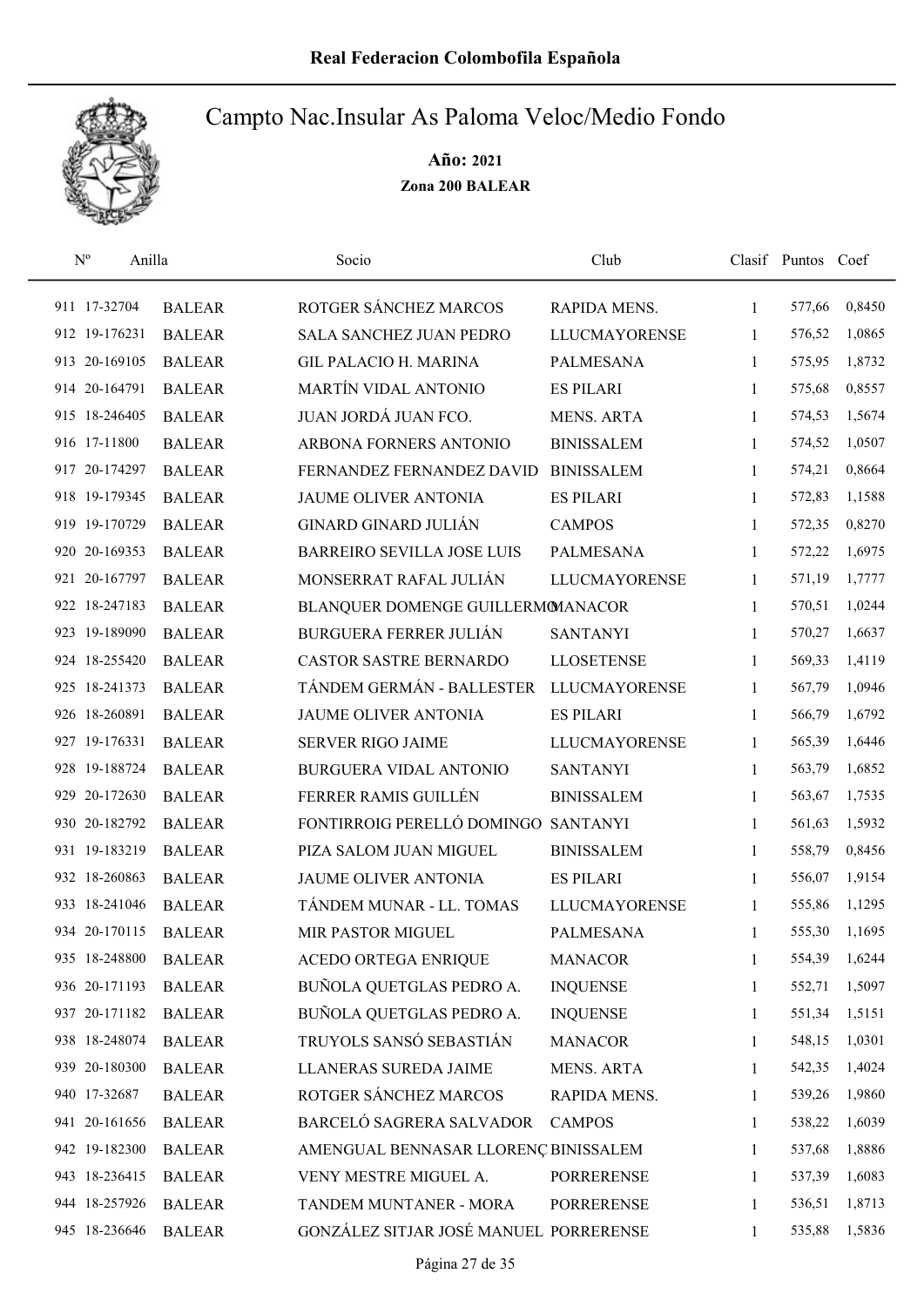

| $N^{\rm o}$   | Anilla        | Socio                                  | Club                 |              | Clasif Puntos Coef |        |
|---------------|---------------|----------------------------------------|----------------------|--------------|--------------------|--------|
| 946 19-177797 | <b>BALEAR</b> | <b>JAUME SASTRE JUAN</b>               | <b>LLUCMAYORENSE</b> | 1            | 534,41             | 1,8690 |
| 947 19-184419 | <b>BALEAR</b> | <b>CIRER FERRIOL TONI</b>              | <b>BINISSALEM</b>    | 1            | 533,72             | 0,8554 |
| 948 19-182263 | <b>BALEAR</b> | AMENGUAL BENNASAR LLORENÇ BINISSALEM   |                      | 1            | 533,55             | 1,6412 |
| 949 19-188358 | <b>BALEAR</b> | PONS VIDAL DAMIÁN                      | <b>SANTANYI</b>      | 1            | 532,43             | 0,8172 |
| 950 18-245723 | <b>BALEAR</b> | MARTÍ VALLES GUILLERMO                 | <b>BINISSALEM</b>    | 1            | 531,75             | 1,9012 |
| 951 19-175149 | <b>BALEAR</b> | <b>BOSCH MIR JUAN</b>                  | <b>ES PILARI</b>     | $\mathbf{1}$ | 529,92             | 1,7279 |
| 952 19-189103 | <b>BALEAR</b> | <b>BURGUERA FERRER JULIÁN</b>          | <b>SANTANYI</b>      | $\mathbf{1}$ | 529,79             | 1,7545 |
| 953 20-164207 | <b>BALEAR</b> | <b>SASTRE SANNA PABLO</b>              | <b>ES PILARI</b>     | $\mathbf{1}$ | 529,40             | 2,0440 |
| 954 20-182659 | <b>BALEAR</b> | SERRA BONET ANTONIO                    | <b>SANTANYI</b>      | 1            | 528,56             | 1,7787 |
| 955 17-7747   | <b>BALEAR</b> | SERRA BONET ANTONIO                    | <b>SANTANYI</b>      | 1            | 527,54             | 1,0875 |
| 956 15-27849  | <b>BALEAR</b> | CASTOR SASTRE BERNARDO                 | <b>LLOSETENSE</b>    | 1            | 525,21             | 1,7129 |
| 957 20-174596 | <b>BALEAR</b> | PONS FERRER JUAN                       | <b>BINISSALEM</b>    | 1            | 525,19             | 1,1217 |
| 958 20-174564 | <b>BALEAR</b> | PONS FERRER JUAN                       | <b>BINISSALEM</b>    | 1            | 525,16             | 1,1256 |
| 959 19-175322 | <b>BALEAR</b> | <b>RIBOT RAMIS ANTONIO</b>             | <b>ES PILARI</b>     | 1            | 524,02             | 0,8952 |
| 960 20-183685 | <b>BALEAR</b> | <b>BUADES SAMPER JOSÉ</b>              | <b>BINISSALEM</b>    | 1            | 523,67             | 1,0585 |
| 961 19-171178 | <b>BALEAR</b> | ACEDO ORTEGA ENRIQUE                   | <b>MANACOR</b>       | 1            | 522,12             | 0,7933 |
| 962 18-259787 | <b>BALEAR</b> | <b>MARTÍN VIDAL ANTONIO</b>            | <b>ES PILARI</b>     | $\mathbf{1}$ | 519,24             | 1,7553 |
| 963 20-171312 | <b>BALEAR</b> | PAYERAS OLIVER PEDRO A.                | <b>INQUENSE</b>      | $\mathbf{1}$ | 518,07             | 1,8204 |
| 964 17-11042  | <b>BALEAR</b> | NADAL PERELLÓ GABRIEL                  | <b>PORRERENSE</b>    | 1            | 517,66             | 0,8109 |
| 965 20-184944 | <b>BALEAR</b> | TORRENS CAÑELLAS JOSÉ J.               | <b>LA DEPORTIVA</b>  | 1            | 515,47             | 1,6883 |
| 966 16-19787  | <b>BALEAR</b> | <b>SALVA FERRA PABLO</b>               | RAPIDA MENS.         | $\mathbf{1}$ | 513,11             | 0,9092 |
| 967 19-170845 | <b>BALEAR</b> | <b>GINARD GINARD JULIÁN</b>            | <b>CAMPOS</b>        | 1            | 511,37             | 1,8864 |
| 968 20-183058 | <b>BALEAR</b> | MONSERRAT CLAR JUAN                    | <b>SANTANYI</b>      | 1            | 510,57             | 1,6239 |
| 969 18-241582 | <b>BALEAR</b> | MONSERRAT RAFAL JULIÁN                 | <b>LLUCMAYORENSE</b> | 1            | 509,87             | 1,7186 |
| 970 18-244504 | <b>BALEAR</b> | TERRASSA COLOMAR GUILLERMOBINISSALEM   |                      | 1            | 508,80             | 0,8897 |
| 971 18-226949 | <b>BALEAR</b> | QUETGLAS GAMUNDI SEBASTIÁN INQUENSE    |                      | 1            | 508,74             | 0,8503 |
| 972 20-157996 | <b>BALEAR</b> | ACEDO ORTEGA ENRIQUE                   | <b>MANACOR</b>       | 1            | 506,52             | 1,7379 |
| 973 20-161700 | <b>BALEAR</b> | BARCELÓ SAGRERA SALVADOR               | <b>CAMPOS</b>        | 1            | 504,64             | 1,6371 |
| 974 18-259528 | <b>BALEAR</b> | SORELL SALVA GABRIEL                   | <b>ES PILARI</b>     | 1            | 502,91             | 2,0634 |
| 975 20-155936 | <b>BALEAR</b> | <b>ACEDO ORTEGA ENRIQUE</b>            | <b>MANACOR</b>       | 1            | 501,40             | 1,0509 |
| 976 20-162332 | <b>BALEAR</b> | SASTRE GONZÁLEZ ÁNGEL                  | <b>CAMPOS</b>        | 1            | 498,57             | 0,8664 |
| 977 19-188731 | <b>BALEAR</b> | BURGUERA VIDAL ANTONIO                 | <b>SANTANYI</b>      | 1            | 497,44             | 0,8600 |
| 978 19-188228 | <b>BALEAR</b> | NICOLAU NOGUERA PEDRO                  | <b>SANTANYI</b>      | 1            | 497,25             | 0,8326 |
| 979 19-160913 | <b>BALEAR</b> | NICOLAU GAMUNDI SEBASTIA               | <b>INQUENSE</b>      | 1            | 496,67             | 0,8792 |
| 980 18-236599 | <b>BALEAR</b> | GONZÁLEZ SITJAR JOSÉ MANUEL PORRERENSE |                      | 1            | 493,75             | 1,8861 |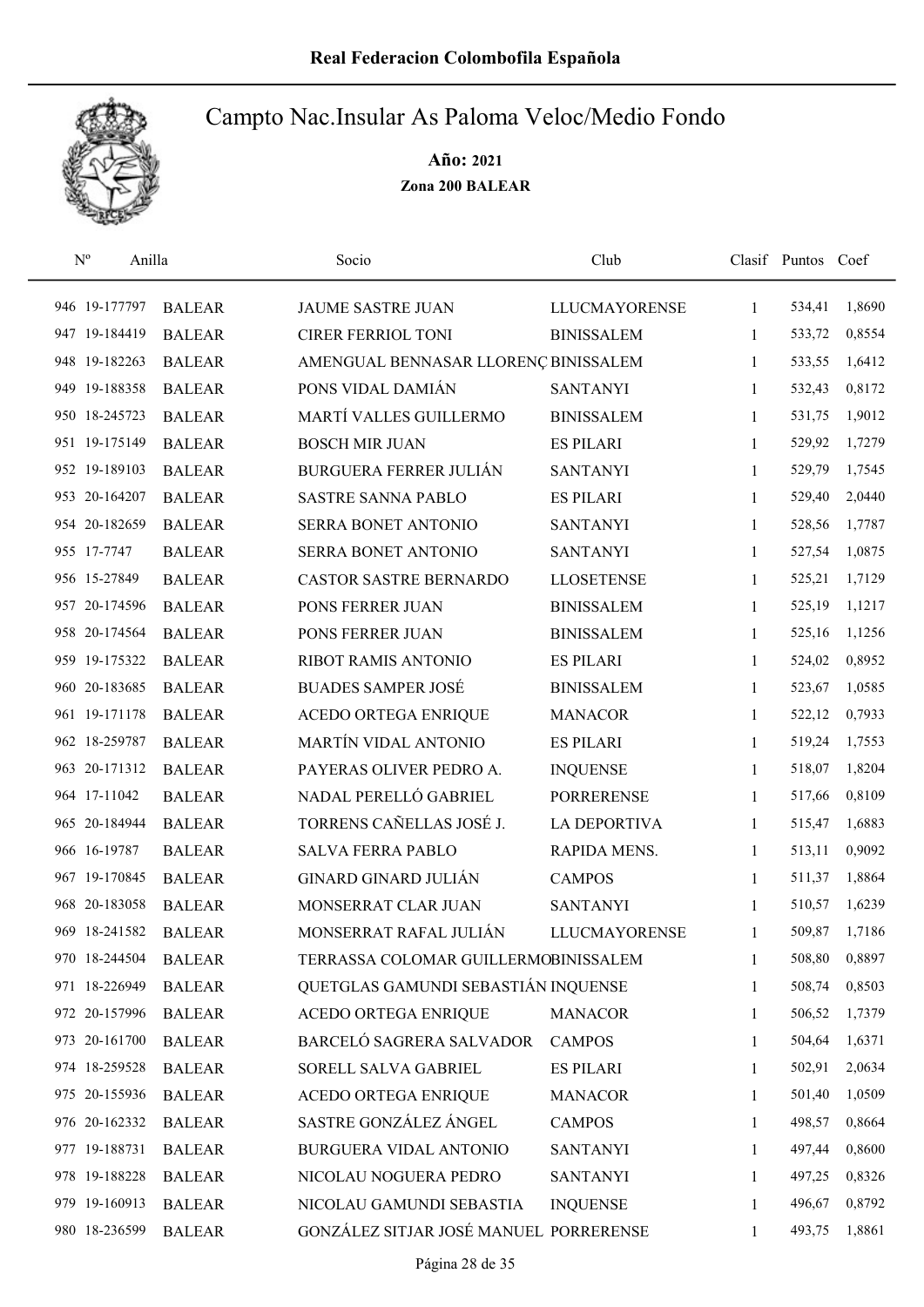

| $\mathbf{N}^{\text{o}}$<br>Anilla |               | Socio                                     | Club                 |              | Clasif Puntos Coef |        |
|-----------------------------------|---------------|-------------------------------------------|----------------------|--------------|--------------------|--------|
| 981 20-173365                     | <b>BALEAR</b> | OLIVER FIOL ANTONIO RAMÓN                 | <b>PALMESANA</b>     | $\mathbf{1}$ | 493,03             | 0,8928 |
| 982 17-30674                      | <b>BALEAR</b> | NÚÑEZ TORRES JUAN DE DIOS                 | A. POLLESINA         | 1            | 489,11             | 0,8655 |
| 983 19-178642                     | <b>BALEAR</b> | MUNTANER ORELL JOSÉ                       | A. POLLESINA         | $\mathbf{1}$ | 488,35             | 1,8374 |
| 984 19-183023                     | <b>BALEAR</b> | ARBABAN GHAFOORI AMIR HESSABINISSALEM     |                      | 1            | 487,98             | 1,9993 |
| 985 19-169589                     | <b>BALEAR</b> | ABRAHAM VILA SEBASTIÁN                    | <b>CAMPOS</b>        | $\mathbf{1}$ | 486,02             | 0,8954 |
| 986 15-36797                      | <b>BALEAR</b> | <b>GINARD GINARD JULIÁN</b>               | <b>CAMPOS</b>        | $\mathbf{1}$ | 484,85             | 1,6854 |
| 987 17-14097                      | <b>BALEAR</b> | <b>GIL PALACIO H. MARINA</b>              | <b>PALMESANA</b>     | $\mathbf{1}$ | 482,27             | 1,1941 |
| 988 19-170168                     | <b>BALEAR</b> | <b>BARCELÓ GARCÍAS JAIME</b>              | <b>CAMPOS</b>        | $\mathbf{1}$ | 481,11             | 1,6966 |
| 989 18-261155                     | <b>BALEAR</b> | <b>VIVES VILA TONI</b>                    | <b>LA DEPORTIVA</b>  | $\mathbf{1}$ | 479,15             | 0,9176 |
| 990 18-234903                     | <b>BALEAR</b> | ROTGER SÁNCHEZ MARCOS                     | RAPIDA MENS.         | 1            | 478,75             | 2,1195 |
| 991 16-11438                      | <b>BALEAR</b> | TRUYOLS SANSÓ SEBASTIÁN                   | <b>MANACOR</b>       | 1            | 477,47             | 1,8059 |
| 992 20-177705                     | <b>BALEAR</b> | <b>VIVES GRAS MARCOS</b>                  | <b>LA DEPORTIVA</b>  | 1            | 475,34             | 2,0453 |
| 993 17-12175                      | <b>BALEAR</b> | <b>BARCELÓ GARCÍAS JAIME</b>              | <b>CAMPOS</b>        | 1            | 474,69             | 1,9411 |
| 994 19-178757                     | <b>BALEAR</b> | PUJOL CALAFELL ANTONIO                    | <b>PORRERENSE</b>    | $\mathbf{1}$ | 471,98             | 2,1227 |
| 995 20-171304                     | <b>BALEAR</b> | PAYERAS OLIVER PEDRO A.                   | <b>INQUENSE</b>      | 1            | 471,97             | 1,0942 |
| 996 20-174578                     | <b>BALEAR</b> | PONS FERRER JUAN                          | <b>BINISSALEM</b>    | 1            | 471,60             | 2,0422 |
| 997 19-260228                     | <b>BALEAR</b> | FAHANDEZH-SAADI FAHANDEZH RDERBY MALLORCA |                      | $\mathbf{1}$ | 470,86             | 1,1299 |
| 998 18-253687                     | <b>BALEAR</b> | TERRASA ROSELLÓ JUAN                      | <b>MENS. ARTA</b>    | $\mathbf{1}$ | 469,27             | 1,0472 |
| 999 19-181126                     | <b>BALEAR</b> | VICH SALOM BARTOLOMÉ                      | RAPIDA MENS.         | 1            | 469,04             | 0,9209 |
| 1.000 19-179349                   | <b>BALEAR</b> | JAUME OLIVER ANTONIA                      | <b>ES PILARI</b>     | $\mathbf{1}$ | 468,27             | 1,8111 |
| 1.001 19-177561                   | <b>BALEAR</b> | TÁNDEM MUNAR - LL. TOMAS                  | <b>LLUCMAYORENSE</b> | 1            | 468,18             | 1,7849 |
| 1.002 20-183140                   | <b>BALEAR</b> | MONSERRAT CLAR JUAN                       | <b>SANTANYI</b>      | 1            | 468,01             | 0,8920 |
| 1.003 19-274650                   | <b>BALEAR</b> | LORENTE VÁZQUEZ ANDRÉS                    | RAPIDA MENS.         | 1            | 467,68             | 0,9301 |
| 1.004 20-169829                   | <b>BALEAR</b> | OLIVER FIOL ANTONIO RAMÓN                 | <b>PALMESANA</b>     | 1            | 467,35             | 2,0432 |
| 1.005 16-20674                    | <b>BALEAR</b> | TÁNDEM GERMÁN - BALLESTER LLUCMAYORENSE   |                      | 1            | 466,60             | 0,9292 |
| 1.006 19-181128                   | <b>BALEAR</b> | VICH SALOM BARTOLOMÉ                      | RAPIDA MENS.         | 1            | 463,18             | 1,7220 |
| 1.007 20-167796                   | <b>BALEAR</b> | MONSERRAT RAFAL JULIÁN                    | <b>LLUCMAYORENSE</b> | 1            | 462,47             | 2,0456 |
| 1.008 18-260562                   | <b>BALEAR</b> | MONTSERRAT PUJOL JUAN                     | LA DEPORTIVA         | 1            | 462,29             | 0,9748 |
| 1.009 19-177682                   | <b>BALEAR</b> | MONSERRAT RAFAL JULIÁN                    | <b>LLUCMAYORENSE</b> | 1            | 461,05             | 2,0537 |
| 1.010 18-236674                   | <b>BALEAR</b> | GONZÁLEZ SITJAR JOSÉ MANUEL PORRERENSE    |                      | 1            | 460,93             | 0,9082 |
| 1.011 19-183953                   | <b>BALEAR</b> | FERRAGUT SEGUÍ ANTONIO                    | <b>BINISSALEM</b>    | 1            | 460,69             | 1,1549 |
| 1.012 17-34664                    | <b>BALEAR</b> | <b>CUTILLAS BERGAS JAIME</b>              | <b>MENS. ARTA</b>    | 1            | 459,63             | 0,8446 |
| 1.013 20-171525                   | <b>BALEAR</b> | QUETGLAS GAMUNDI SEBASTIÁN INQUENSE       |                      | 1            | 458,71             | 1,9896 |
| 1.014 19-173130                   | <b>BALEAR</b> | CRUELLAS ROSELLÓ JULIÁN                   | <b>MANACOR</b>       | 1            | 458,33             | 1,9545 |
| 1.015 20-162226                   | <b>BALEAR</b> | SASTRE BARBERO LAUREANO                   | <b>CAMPOS</b>        | 1            | 458,23             | 0,9202 |
|                                   |               |                                           |                      |              |                    |        |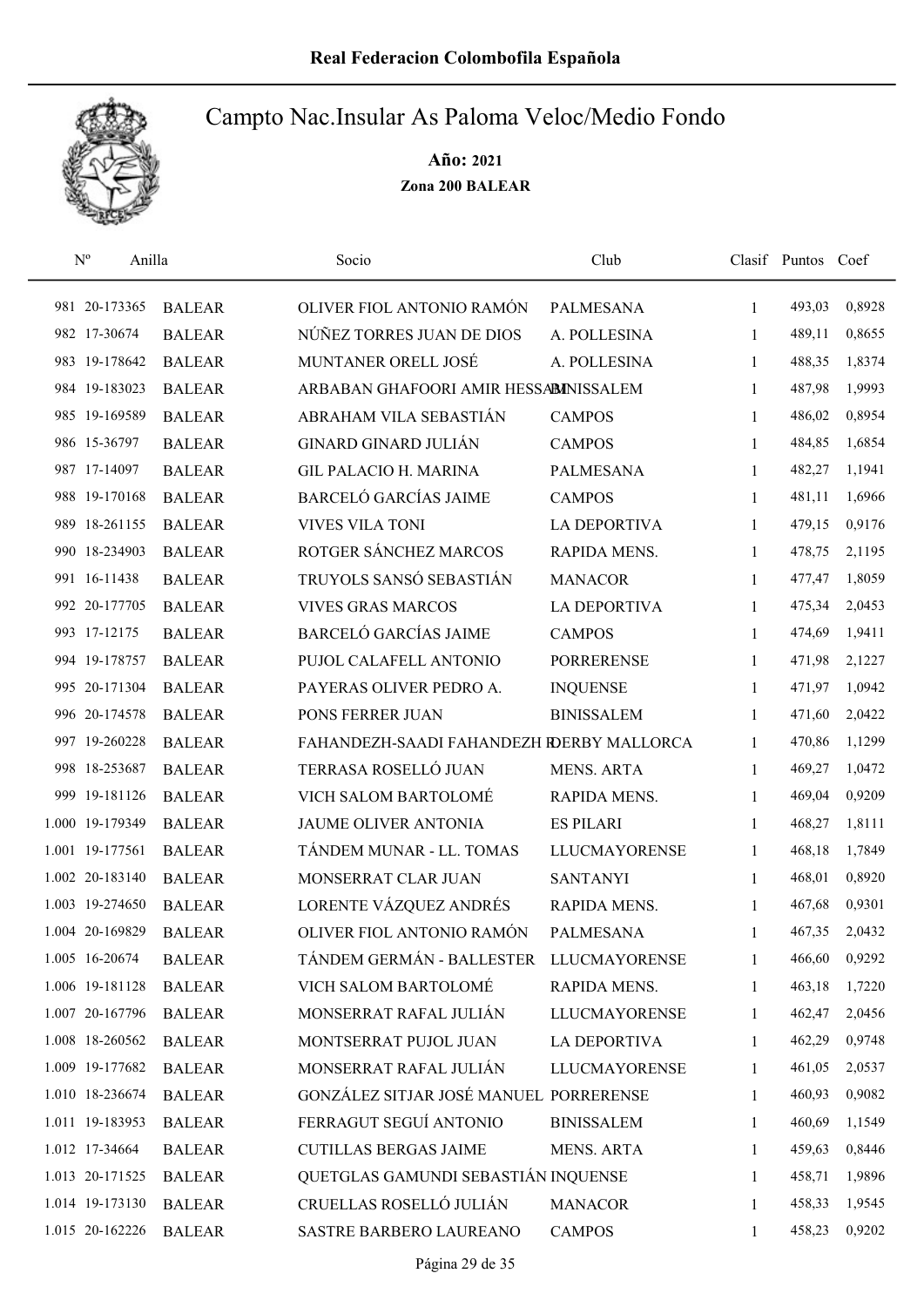

| $\mathbf{N}^{\text{o}}$ | Anilla        | Socio                                 | Club                 |              | Clasif Puntos Coef |        |
|-------------------------|---------------|---------------------------------------|----------------------|--------------|--------------------|--------|
| 1.016 17-7315           | <b>BALEAR</b> | PONS VIDAL DAMIÁN                     | <b>SANTANYI</b>      | 1            | 458,22             | 1,1148 |
| 1.017 20-161195         | <b>BALEAR</b> | <b>BARCELÓ GARCÍAS JAIME</b>          | <b>CAMPOS</b>        | 1            | 457,45             | 0,9318 |
| 1.018 18-227313         | <b>BALEAR</b> | MUÑOZ GUTIÉRREZ MANUEL                | <b>PALMESANA</b>     | $\mathbf{1}$ | 456,76             | 0,9983 |
| 1.019 20-187528         | <b>BALEAR</b> | FLUXA MULET GUILLERMO                 | <b>LLOSETENSE</b>    | 1            | 455,96             | 2,0832 |
| 1.020 20-171403         | <b>BALEAR</b> | QUETGLAS GAMUNDI PEDRO                | <b>INQUENSE</b>      | 1            | 454,99             | 2,0441 |
| 1.021 19-189073         | <b>BALEAR</b> | <b>BURGUERA FERRER JULIÁN</b>         | <b>SANTANYI</b>      | 1            | 454,72             | 1,9511 |
| 1.022 20-170574         | <b>BALEAR</b> | MARTÍNEZ POZO JANSEL M.               | <b>PALMESANA</b>     | $\mathbf{1}$ | 452,19             | 1,2426 |
| 1.023 20-184894         | <b>BALEAR</b> | TORRENS CAÑELLAS JOSÉ J.              | <b>LA DEPORTIVA</b>  | 1            | 450,47             | 0,9670 |
| 1.024 17-36932          | <b>BALEAR</b> | <b>DANUT PRELIPCEAN</b>               | <b>LLOSETENSE</b>    | 1            | 449,02             | 0,9075 |
| 1.025 18-238309         | <b>BALEAR</b> | SASTRE GONZÁLEZ ÁNGEL                 | <b>CAMPOS</b>        | 1            | 448,99             | 1,7026 |
| 1.026 17-13010          | <b>BALEAR</b> | PROHENS MAS BARTOLOMÉ                 | <b>CAMPOS</b>        | 1            | 448,72             | 1,1540 |
| 1.027 19-189329         | <b>BALEAR</b> | VICH SALOM BARTOLOMÉ                  | RAPIDA MENS.         | 1            | 446,46             | 1,7450 |
| 1.028 19-171972         | <b>BALEAR</b> | CRUELLAS ROSELLÓ JULIÁN               | <b>MANACOR</b>       | 1            | 443,79             | 1,1176 |
| 1.029 18-232224         | <b>BALEAR</b> | NICOLAU NOGUERA PEDRO                 | <b>SANTANYI</b>      | 1            | 443,28             | 0,9087 |
| 1.030 18-228620         | <b>BALEAR</b> | OLLER MOJER MIGUEL ÁNGEL              | <b>LLUCMAYORENSE</b> | 1            | 442,94             | 0,9751 |
| 1.031 17-11996          | <b>BALEAR</b> | VENY MESTRE MIGUEL A.                 | <b>PORRERENSE</b>    | 1            | 441,06             | 0,9556 |
| 1.032 16-16786          | <b>BALEAR</b> | LLADÓ BONET JOSÉ                      | <b>LA DEPORTIVA</b>  | 1            | 440,74             | 2,2854 |
| 1.033 18-236804         | <b>BALEAR</b> | ARBONA FORNERS ANTONIO                | <b>BINISSALEM</b>    | 1            | 439,10             | 0,9571 |
| 1.034 19-275417         | <b>BALEAR</b> | PUJOL CALAFELL ANTONIO                | <b>PORRERENSE</b>    | 1            | 438,27             | 2,2057 |
| 1.035 19-193632         | <b>BALEAR</b> | <b>DANUT PRELIPCEAN</b>               | <b>LLOSETENSE</b>    | 1            | 437,03             | 0,9284 |
| 1.036 17-32985          | <b>BALEAR</b> | RIBOT RAMIS ANTONIO                   | <b>ES PILARI</b>     | 1            | 436,03             | 2,3253 |
| 1.037 20-188566         | <b>BALEAR</b> | <b>DANUT PRELIPCEAN</b>               | <b>LLOSETENSE</b>    | 1            | 435,21             | 1,6007 |
| 1.038 18-243702         | <b>BALEAR</b> | ARBABAN GHAFOORI AMIR HESSABINISSALEM |                      | 1            | 434,84             | 1,1743 |
| 1.039 19-182798         | <b>BALEAR</b> | GUARDIOLA MASCARÓ JOAQUÍN BINISSALEM  |                      | 1            | 429,34             | 1,1651 |
| 1.040 20-172516         | <b>BALEAR</b> | PIZA SALOM JUAN MIGUEL                | <b>BINISSALEM</b>    | 1            | 426,36             | 1,7620 |
| 1.041 19-160946         | <b>BALEAR</b> | NICOLAU GAMUNDI SEBASTIA              | <b>INQUENSE</b>      | 1            | 425,38             | 0,9693 |
| 1.042 20-169850         | <b>BALEAR</b> | OLIVER FIOL ANTONIO RAMÓN             | <b>PALMESANA</b>     | 1            | 425,05             | 0,9839 |
| 1.043 16-18571          | <b>BALEAR</b> | COLL BARCELÓ ANTONIO                  | RAPIDA MENS.         | 1            | 424,53             | 1,0087 |
| 1.044 20-174413         | <b>BALEAR</b> | GUARDIOLA MASCARÓ JOAQUÍN             | <b>BINISSALEM</b>    | 1            | 423,67             | 2,1245 |
| 1.045 18-248119         | <b>BALEAR</b> | TRUYOLS SANSÓ SEBASTIÁN               | <b>MANACOR</b>       | 1            | 423,61             | 1,0923 |
| 1.046 11-69680          | <b>BALEAR</b> | JUAN JORDÁ JUAN FCO.                  | MENS. ARTA           | 1            | 423,09             | 1,5451 |
| 1.047 20-185686         | <b>BALEAR</b> | TAPALOAGA NELU DANIEL                 | RAPIDA MENS.         | $\mathbf{1}$ | 422,79             | 1,0307 |
| 1.048 18-232797         | <b>BALEAR</b> | <b>BURGUERA FERRER JULIÁN</b>         | <b>SANTANYI</b>      | 1            | 421,96             | 0,9627 |
| 1.049 19-181221         | <b>BALEAR</b> | ROTGER CIRER GABRIEL                  | RAPIDA MENS.         | 1            | 421,87             | 1,0689 |
| 1.050 19-181384         | <b>BALEAR</b> | MOREY BARCELÓ SEBASTIÁN               | RAPIDA MENS.         | 1            | 421,81             | 1,8942 |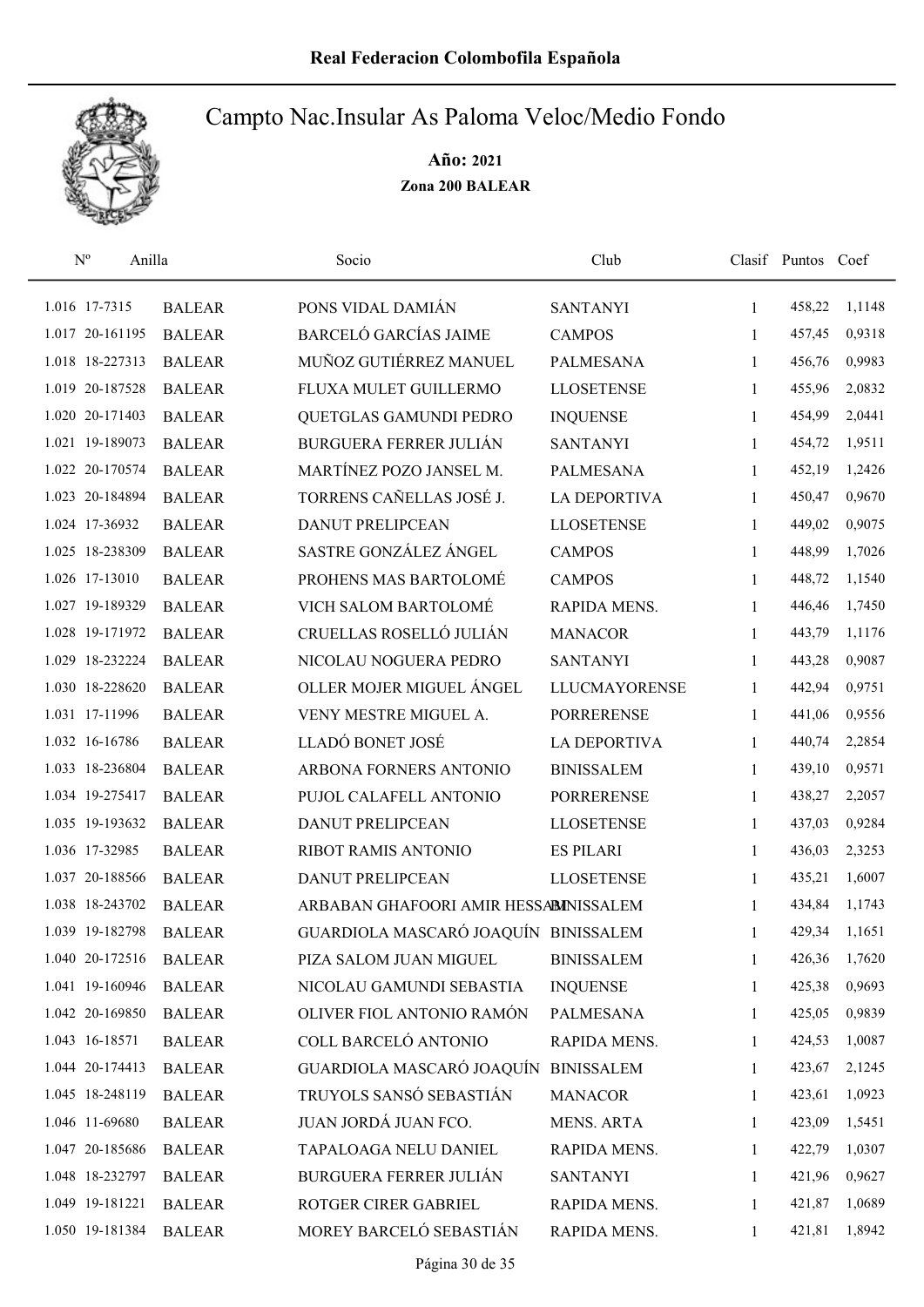

| $N^{o}$<br>Anilla |               | Socio                                  | Club                 |              | Clasif Puntos Coef |        |
|-------------------|---------------|----------------------------------------|----------------------|--------------|--------------------|--------|
| 1.051 19-274861   | <b>BALEAR</b> | FIDALGO BESTARD MIGUEL                 | RAPIDA MENS.         | 1            | 421,63             | 1,2666 |
| 1.052 20-173981   | <b>BALEAR</b> | GUARDIOLA MASCARÓ JOAQUÍN BINISSALEM   |                      | 1            | 421,23             | 2,1323 |
| 1.053 19-275180   | <b>BALEAR</b> | ARBABAN GHAFOORI AMIR HESSABINISSALEM  |                      | 1            | 420,95             | 2,1832 |
| 1.054 18-234234   | <b>BALEAR</b> | ROTGER CIRER GABRIEL                   | RAPIDA MENS.         | 1            | 420,71             | 1,0728 |
| 1.055 20-300348   | <b>BALEAR</b> | <b>BARREIRO SEVILLA JOSE LUIS</b>      | PALMESANA            | 1            | 419,73             | 1,2710 |
| 1.056 19-170162   | <b>BALEAR</b> | <b>BARCELÓ GARCÍAS JAIME</b>           | <b>CAMPOS</b>        | $\mathbf{1}$ | 418,24             | 2,1055 |
| 1.057 18-244420   | <b>BALEAR</b> | TERRASSA COLOMAR GUILLERMOBINISSALEM   |                      | $\mathbf{1}$ | 417,85             | 1,0305 |
| 1.058 20-186896   | <b>BALEAR</b> | GORNALS FERRER MIGUEL A.               | <b>PORRERENSE</b>    | $\mathbf{1}$ | 417,52             | 0,9851 |
| 1.059 20-164448   | <b>BALEAR</b> | <b>JAUME OLIVER ANTONIA</b>            | <b>ES PILARI</b>     | 1            | 416,45             | 1,2641 |
| 1.060 20-172234   | <b>BALEAR</b> | TERRASSA COSTA MATEO                   | <b>BINISSALEM</b>    | 1            | 415,98             | 1,0348 |
| 1.061 20-182663   | <b>BALEAR</b> | <b>SERRA BONET ANTONIO</b>             | <b>SANTANYI</b>      | 1            | 415,02             | 2,0524 |
| 1.062 18-241608   | <b>BALEAR</b> | TÁNDEM MUNAR - LL. TOMAS               | <b>LLUCMAYORENSE</b> | $\mathbf{1}$ | 412,85             | 1,2099 |
| 1.063 19-182268   | <b>BALEAR</b> | AMENGUAL BENNASAR LLORENÇ BINISSALEM   |                      | 1            | 411,26             | 1,0299 |
| 1.064 18-232163   | <b>BALEAR</b> | NICOLAU NOGUERA PEDRO                  | <b>SANTANYI</b>      | $\mathbf{1}$ | 410,35             | 2,0193 |
| 1.065 18-237788   | <b>BALEAR</b> | BARCELÓ TABERNER BARTOLOMÉLUCMAYORENSE |                      | 1            | 409,28             | 1,2184 |
| 1.066 19-177305   | <b>BALEAR</b> | BARCELÓ TABERNER BARTOLOMÉLUCMAYORENSE |                      | 1            | 402,72             | 1,8450 |
| 1.067 14-38077    | <b>BALEAR</b> | <b>SOLER MESTRE PEDRO</b>              | <b>PORRERENSE</b>    | 1            | 402,33             | 0,9908 |
| 1.068 20-173522   | <b>BALEAR</b> | PONS FERRER JUAN                       | <b>BINISSALEM</b>    | 1            | 402,28             | 1,0393 |
| 1.069 19-176179   | <b>BALEAR</b> | MONSERRAT RAFAL JULIÁN                 | <b>LLUCMAYORENSE</b> | 1            | 402,27             | 2,2242 |
| 1.070 19-170763   | <b>BALEAR</b> | <b>GINARD GINARD JULIÁN</b>            | <b>CAMPOS</b>        | $\mathbf{1}$ | 401,77             | 1,1908 |
| 1.071 20-183133   | <b>BALEAR</b> | MONSERRAT CLAR JUAN                    | <b>SANTANYI</b>      | $\mathbf{1}$ | 400,47             | 1,7403 |
| 1.072 15-34660    | <b>BALEAR</b> | MARTÍ VALLES GUILLERMO                 | <b>BINISSALEM</b>    | 1            | 399,96             | 1,2051 |
| 1.073 18-259861   | <b>BALEAR</b> | <b>SASTRE SANNA PABLO</b>              | <b>ES PILARI</b>     | 1            | 398,95             | 1,8899 |
| 1.074 20-182823   | <b>BALEAR</b> | PERELLÓ VIDAL LORENZO                  | <b>SANTANYI</b>      | 1            | 398,70             | 2,1222 |
| 1.075 20-182824   | <b>BALEAR</b> | PERELLÓ VIDAL LORENZO                  | <b>SANTANYI</b>      | 1            | 398,66             | 1,0149 |
| 1.076 19-182116   | <b>BALEAR</b> | BIBILONI JAUME ANTONIO                 | <b>BINISSALEM</b>    | 1            | 398,51             | 1,0494 |
| 1.077 18-259111   | <b>BALEAR</b> | TORRES LUQUE CRISTOBAL                 | <b>LLOSETENSE</b>    | 1            | 397,07             | 1,6249 |
| 1.078 20-162564   | <b>BALEAR</b> | LLUCH DUBÓN SANTIAGO                   | <b>CAMPOS</b>        | 1            | 394,70             | 1,9333 |
| 1.079 20-187582   | <b>BALEAR</b> | FLUXA MULET GUILLERMO                  | <b>LLOSETENSE</b>    | 1            | 394,08             | 2,2099 |
| 1.080 19-180783   | <b>BALEAR</b> | RODRÍGUEZ MARTÍN JOSÉ                  | PALMESANA            | 1            | 391,05             | 1,3118 |
| 1.081 18-226787   | <b>BALEAR</b> | NICOLAU GAMUNDI SEBASTIA               | <b>INQUENSE</b>      | 1            | 390,20             | 1,7288 |
| 1.082 17-36534    | <b>BALEAR</b> | BURGUERA VIDAL ANTONIO                 | <b>SANTANYI</b>      | 1            | 389,67             | 1,1740 |
| 1.083 18-245107   | <b>BALEAR</b> | BIBILONI JAUME ANTONIO                 | <b>BINISSALEM</b>    | 1            | 388,95             | 1,2244 |
| 1.084 20-171361   | <b>BALEAR</b> | QUETGLAS GAMUNDI PEDRO                 | <b>INQUENSE</b>      | 1            | 386,31             | 1,2042 |
| 1.085 16-264460   | <b>BALEAR</b> | PIZA SALOM JUAN MIGUEL                 | <b>BINISSALEM</b>    | 1            | 386,00             | 1,0515 |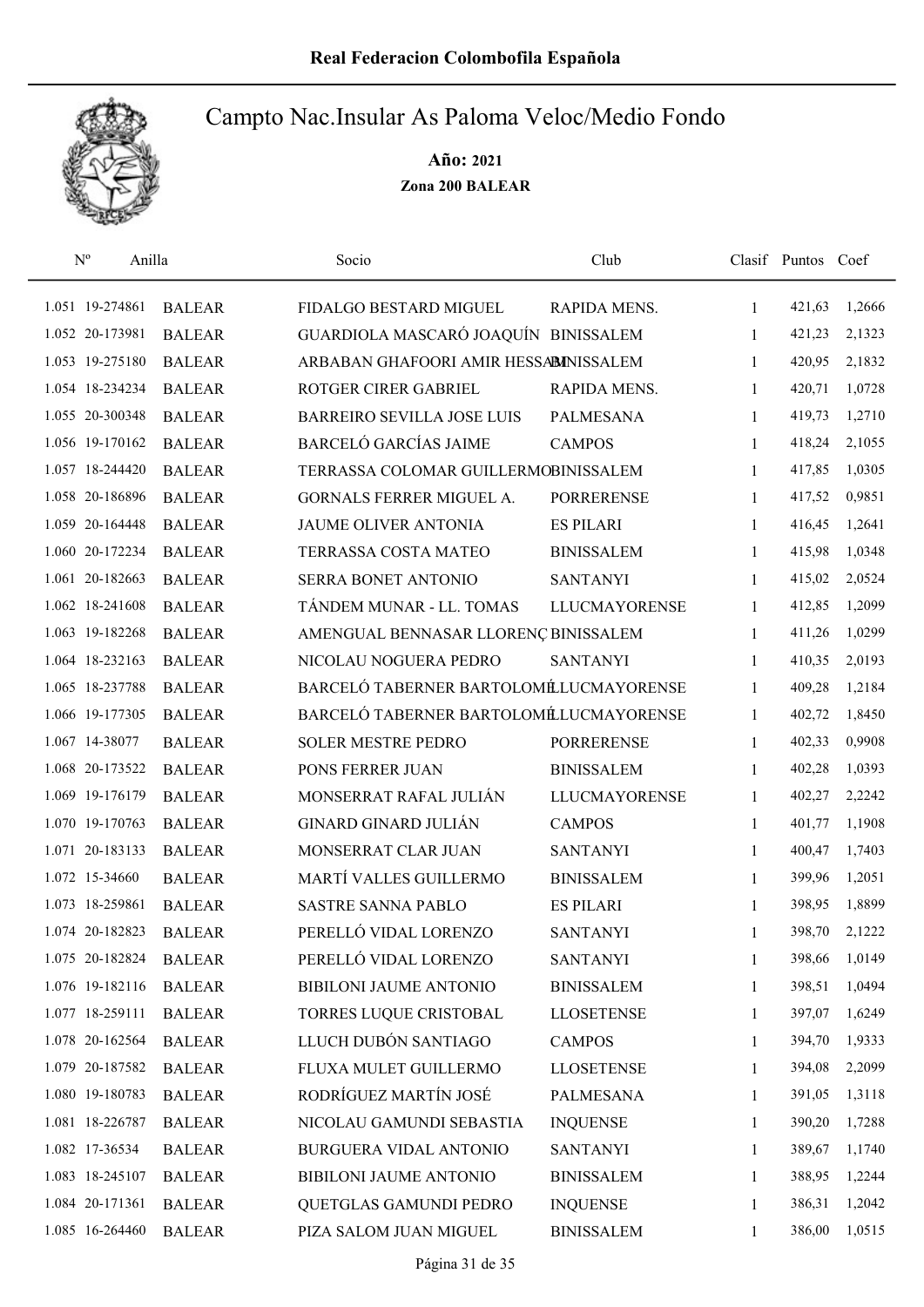

| $\mathbf{N}^{\mathrm{o}}$<br>Anilla |               | Socio                                  | Club                 |              | Clasif Puntos Coef |        |
|-------------------------------------|---------------|----------------------------------------|----------------------|--------------|--------------------|--------|
| 1.086 19-181482                     | <b>BALEAR</b> | VICH MARTORELL IGNACIO                 | RAPIDA MENS.         | 1            | 383,99             | 1,1011 |
| 1.087 18-241376                     | <b>BALEAR</b> | TÁNDEM GERMÁN - BALLESTER              | <b>LLUCMAYORENSE</b> | 1            | 382,33             | 1,8407 |
| 1.088 18-248667                     | <b>BALEAR</b> | <b>SERVERA SERVERA JUAN</b>            | <b>MANACOR</b>       | $\mathbf{1}$ | 382,32             | 1,1124 |
| 1.089 19-179990                     | <b>BALEAR</b> | MONTSERRAT PUJOL JUAN                  | <b>LA DEPORTIVA</b>  | $\mathbf{1}$ | 380,19             | 1,9268 |
| 1.090 17-18189                      | <b>BALEAR</b> | FERRAGUT SEGUÍ ANTONIO                 | <b>BINISSALEM</b>    | $\mathbf{1}$ | 378,10             | 1,7979 |
| 1.091 18-241320                     | <b>BALEAR</b> | TÁNDEM GERMÁN - BALLESTER              | <b>LLUCMAYORENSE</b> | $\mathbf{1}$ | 377,90             | 2,2436 |
| 1.092 19-164974                     | <b>BALEAR</b> | ROMERO CUENCA JOSÉ                     | <b>LLOSETENSE</b>    | $\mathbf{1}$ | 374,48             | 1,2223 |
| 1.093 20-171334                     | <b>BALEAR</b> | QUETGLAS GAMUNDI PEDRO                 | <b>INQUENSE</b>      | $\mathbf{1}$ | 373,32             | 1,0474 |
| 1.094 19-179411                     | <b>BALEAR</b> | <b>VIVES GRAS MARCOS</b>               | <b>LA DEPORTIVA</b>  | 1            | 373,28             | 2,2699 |
| 1.095 20-169971                     | <b>BALEAR</b> | MUÑOZ GUTIÉRREZ MANUEL                 | <b>PALMESANA</b>     | 1            | 373,08             | 1,1212 |
| 1.096 20-170104                     | <b>BALEAR</b> | <b>MIR PASTOR MIGUEL</b>               | <b>PALMESANA</b>     | 1            | 373,08             | 1,9436 |
| 1.097 19-160905                     | <b>BALEAR</b> | NICOLAU GAMUNDI SEBASTIA               | <b>INQUENSE</b>      | $\mathbf{1}$ | 371,53             | 1,0486 |
| 1.098 18-236662                     | <b>BALEAR</b> | FERRER RAMIS GUILLÉN                   | <b>BINISSALEM</b>    | 1            | 371,11             | 2,1842 |
| 1.099 18-237838                     | <b>BALEAR</b> | GORNALS FERRER MIGUEL A.               | <b>PORRERENSE</b>    | $\mathbf{1}$ | 369,27             | 1,2079 |
| 1.100 20-180432                     | <b>BALEAR</b> | <b>GINARD NICOLAU PEDRO</b>            | <b>MENS. ARTA</b>    | $\mathbf{1}$ | 367,77             | 0,9752 |
| 1.101 19-187815                     | <b>BALEAR</b> | PERELLÓ VIDAL LORENZO                  | <b>SANTANYI</b>      | $\mathbf{1}$ | 366,48             | 1,7950 |
| 1.102 20-170948                     | <b>BALEAR</b> | NICOLAU GAMUNDI SEBASTIA               | <b>INQUENSE</b>      | $\mathbf{1}$ | 366,48             | 2,2077 |
| 1.103 18-239964                     | <b>BALEAR</b> | BARCELÓ TABERNER BARTOLOMÉLUCMAYORENSE |                      | $\mathbf{1}$ | 366,28             | 1,9098 |
| 1.104 20-168442                     | <b>BALEAR</b> | BARCELÓ TABERNER BARTOLOMÉLUCMAYORENSE |                      | $\mathbf{1}$ | 365,30             | 1,2706 |
| 1.105 19-169653                     | <b>BALEAR</b> | BARCELÓ SAGRERA SALVADOR CAMPOS        |                      | $\mathbf{1}$ | 364,47             | 1,0562 |
| 1.106 18-239924                     | <b>BALEAR</b> | BARCELÓ TABERNER BARTOLOMÉLUCMAYORENSE |                      | $\mathbf{1}$ | 361,22             | 2,3083 |
| 1.107 20-183397                     | <b>BALEAR</b> | <b>BLANCH ALCINA ANTONI</b>            | <b>SANTANYI</b>      | 1            | 360,99             | 1,2081 |
| 1.108 17-32330                      | <b>BALEAR</b> | ROTGER SÁNCHEZ MARCOS                  | RAPIDA MENS.         | $\mathbf{1}$ | 359,70             | 1,9349 |
| 1.109 17-6217                       | <b>BALEAR</b> | PERELLÓ VIDAL ANTONIO                  | <b>SANTANYI</b>      | 1            | 356,73             | 1,0537 |
| 1.110 20-171640                     | <b>BALEAR</b> | AMENGUAL ESTELRICH GREGORIONQUENSE     |                      | 1            | 356,71             | 1,1878 |
| 1.111 16-12254                      | <b>BALEAR</b> | MAHINDO ALEMANY ANTONI J.              | <b>BINISSALEM</b>    | 1            | 354,74             | 2,2776 |
| 1.112 19-133219                     | <b>BALEAR</b> | VILCHES VILCHES TORCUATO               | <b>ES PILARI</b>     | 1            | 354,30             | 1,1335 |
| 1.113 18-246213                     | <b>BALEAR</b> | VADELL NADAL SALVADOR                  | <b>MANACOR</b>       | 1            | 351,76             | 1,0126 |
| 1.114 20-184869                     | <b>BALEAR</b> | TORRENS CAÑELLAS JOSÉ J.               | <b>LA DEPORTIVA</b>  | 1            | 351,35             | 1,2818 |
| 1.115 17-155325                     | <b>BALEAR</b> | <b>SALADO RODRÍGUEZ VÍCTOR</b>         | RAPIDA MENS.         | 1            | 348,25             | 1,1538 |
| 1.116 18-237057                     | <b>BALEAR</b> | NADAL PERELLÓ GABRIEL                  | <b>PORRERENSE</b>    | 1            | 346,30             | 2,1088 |
| 1.117 18-244499                     | <b>BALEAR</b> | TERRASSA COLOMAR GUILLERMOBINISSALEM   |                      | 1            | 345,34             | 1,1232 |
| 1.118 19-192555                     | <b>BALEAR</b> | MUÑOZ GUTIÉRREZ MANUEL                 | <b>PALMESANA</b>     | 1            | 343,63             | 1,3569 |
| 1.119 20-187590                     | <b>BALEAR</b> | FLUXA MULET GUILLERMO                  | <b>LLOSETENSE</b>    | 1            | 342,46             | 1,8538 |
| 1.120 19-179459                     | <b>BALEAR</b> | <b>VIVES GRAS MARCOS</b>               | LA DEPORTIVA         | 1            | 342,25             | 1,2711 |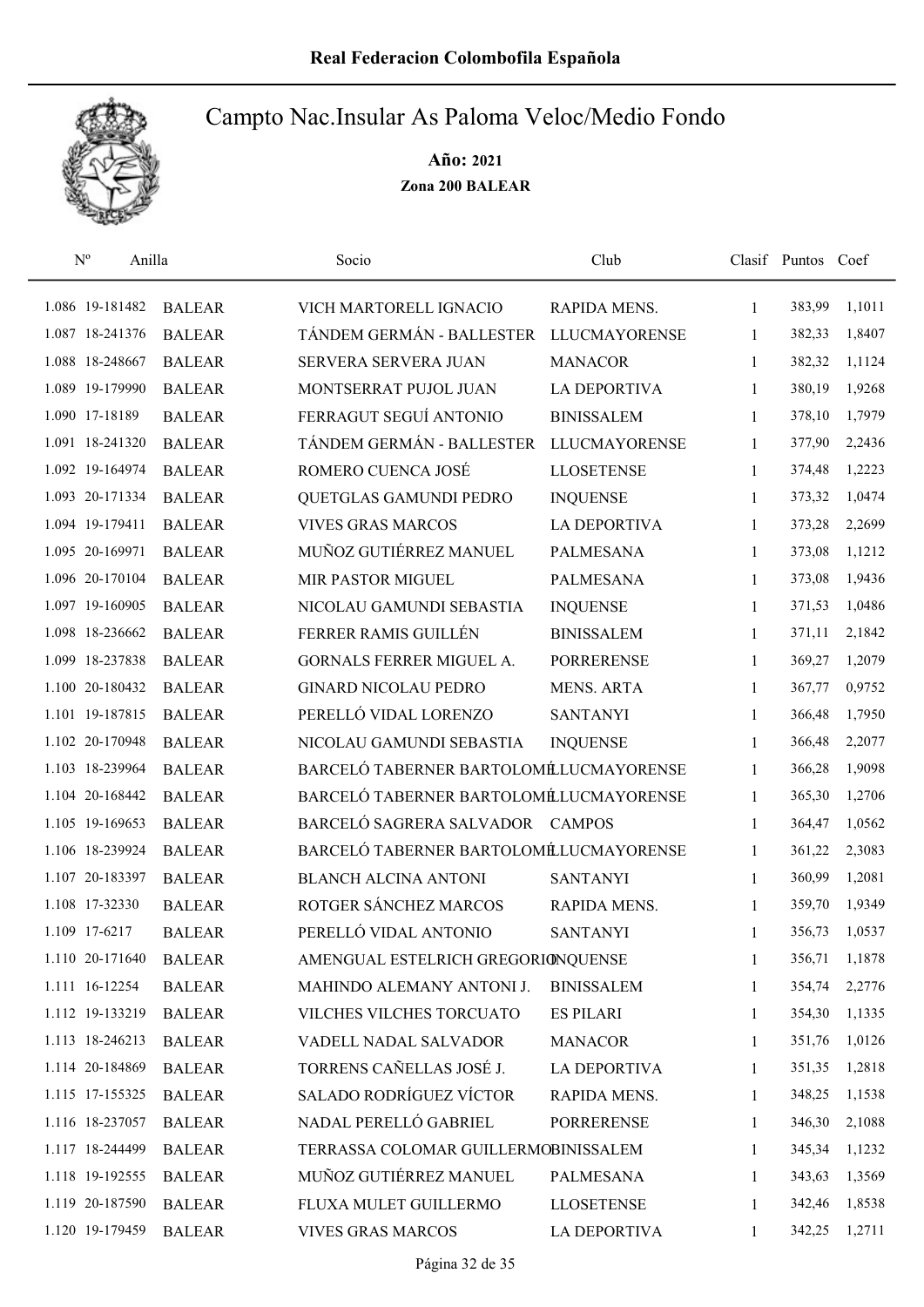

| $\mathbf{N}^{\mathrm{o}}$<br>Anilla |               | Socio                                     | Club                 |              | Clasif Puntos Coef |        |
|-------------------------------------|---------------|-------------------------------------------|----------------------|--------------|--------------------|--------|
| 1.121 15-36543                      | <b>BALEAR</b> | ABRAHAM VILA SEBASTIÁN                    | <b>CAMPOS</b>        | $\mathbf{1}$ | 341,45             | 1,2549 |
| 1.122 20-172297                     | <b>BALEAR</b> | TERRASSA COSTA MATEO                      | <b>BINISSALEM</b>    | 1            | 341,05             | 1,1275 |
| 1.123 19-163862                     | <b>BALEAR</b> | <b>CUADRADO TENOR FCO. JOSÉ</b>           | <b>LLOSETENSE</b>    | $\mathbf{1}$ | 339,77             | 1,0639 |
| 1.124 20-602271                     | <b>BALEAR</b> | <b>LUCESCU VALENTIN</b>                   | A. POLLESINA         | $\mathbf{1}$ | 335,05             | 2,1299 |
| 1.125 18-226232                     | <b>BALEAR</b> | QUETGLAS GAMUNDI SEBASTIÁN INQUENSE       |                      | $\mathbf{1}$ | 333,78             | 1,0887 |
| 1.126 19-183782                     | <b>BALEAR</b> | TERRASSA COLOMAR GUILLERMOBINISSALEM      |                      | $\mathbf{1}$ | 329,52             | 1,8931 |
| 1.127 20-169519                     | <b>BALEAR</b> | <b>GÓMEZ FONT RAFAEL</b>                  | <b>PALMESANA</b>     | $\mathbf{1}$ | 328,78             | 1,3752 |
| 1.128 20-185674                     | <b>BALEAR</b> | TAPALOAGA NELU DANIEL                     | RAPIDA MENS.         | $\mathbf{1}$ | 326,85             | 1,3407 |
| 1.129 19-169429                     | <b>BALEAR</b> | SASTRE BARBERO LAUREANO                   | <b>CAMPOS</b>        | 1            | 323,69             | 1,0992 |
| 1.130 20-184222                     | <b>BALEAR</b> | MARTÍNEZ POZO JANSEL M.                   | PALMESANA            | 1            | 323,41             | 1,3693 |
| 1.131 19-172089                     | <b>BALEAR</b> | VIDAL JAUME DAMIÁN                        | <b>MANACOR</b>       | 1            | 321,98             | 1,2193 |
| 1.132 18-237249                     | <b>BALEAR</b> | <b>CIRER FERRIOL TONI</b>                 | <b>BINISSALEM</b>    | 1            | 320,46             | 1,1307 |
| 1.133 18-240053                     | <b>BALEAR</b> | BONET ESCALAS BERNARDO                    | <b>LLUCMAYORENSE</b> | 1            | 317,41             | 1,2945 |
| 1.134 18-258794                     | <b>BALEAR</b> | <b>CUADRADO TENOR FCO. JOSÉ</b>           | <b>LLOSETENSE</b>    | $\mathbf{1}$ | 313,55             | 1,2031 |
| 1.135 20-163786                     | <b>BALEAR</b> | LLAMAS GARCÍA ANTONIO                     | A. POLLESINA         | $\mathbf{1}$ | 312,76             | 1,7630 |
| 1.136 20-181338                     | <b>BALEAR</b> | JUAN JORDÁ JUAN FCO.                      | <b>MENS. ARTA</b>    | 1            | 311,98             | 1,1676 |
| 1.137 20-162602                     | <b>BALEAR</b> | <b>BARCELÓ VENY JAUME</b>                 | <b>CAMPOS</b>        | $\mathbf{1}$ | 311,49             | 1,2786 |
| 1.138 19-179168                     | <b>BALEAR</b> | GONZÁLEZ SITJAR JOSÉ MANUEL PORRERENSE    |                      | $\mathbf{1}$ | 306,05             | 2,2297 |
| 1.139 19-274808                     | <b>BALEAR</b> | FIDALGO BESTARD MIGUEL                    | RAPIDA MENS.         | $\mathbf{1}$ | 305,47             | 1,3809 |
| 1.140 19-275064                     | <b>BALEAR</b> | <b>TORRES REYNES MIGUEL</b>               | <b>LLOSETENSE</b>    | $\mathbf{1}$ | 304,50             | 1,2160 |
| 1.141 18-255200                     | <b>BALEAR</b> | TÁNDEM ABRINES CAMPOS                     | <b>LLOSETENSE</b>    | $\mathbf{1}$ | 297,25             | 1,3027 |
| 1.142 20-170142                     | <b>BALEAR</b> | MIR PASTOR MIGUEL                         | <b>PALMESANA</b>     | 1            | 295,17             | 2,0226 |
| 1.143 19-177934                     | <b>BALEAR</b> | FAHANDEZH-SAADI FAHANDEZH RDERBY MALLORCA |                      | $\mathbf{1}$ | 295,09             | 1,1299 |
| 1.144 19-171041                     | <b>BALEAR</b> | LEBRÓN LINARES JOSÉ                       | <b>MANACOR</b>       | 1            | 294,07             | 1,0752 |
| 1.145 17-10846                      | <b>BALEAR</b> | GORNALS FERRER MIGUEL A.                  | <b>PORRERENSE</b>    | 1            | 292,88             | 1,2810 |
| 1.146 18-227622                     | <b>BALEAR</b> | MAYOL CLADERA ARNALDO                     | <b>PALMESANA</b>     | 1            | 290,40             | 2,4939 |
| 1.147 20-174572                     | <b>BALEAR</b> | PONS FERRER JUAN                          | <b>BINISSALEM</b>    | 1            | 289,90             | 1,8883 |
| 1.148 20-174577                     | <b>BALEAR</b> | PONS FERRER JUAN                          | <b>BINISSALEM</b>    | 1            | 289,89             | 1,8940 |
| 1.149 20-173530                     | <b>BALEAR</b> | PONS FERRER JUAN                          | <b>BINISSALEM</b>    | 1            | 289,88             | 1,8998 |
| 1.150 18-260554                     | <b>BALEAR</b> | MONTSERRAT PUJOL JUAN                     | LA DEPORTIVA         | 1            | 287,81             | 1,1919 |
| 1.151 18-227260                     | <b>BALEAR</b> | MUÑOZ GUTIÉRREZ MANUEL                    | PALMESANA            | $\mathbf{1}$ | 284,17             | 1,4146 |
| 1.152 18-234941                     | <b>BALEAR</b> | ROTGER SÁNCHEZ MARCOS                     | RAPIDA MENS.         | 1            | 284,11             | 2,4617 |
| 1.153 20-161640                     | <b>BALEAR</b> | BARCELÓ SAGRERA SALVADOR                  | <b>CAMPOS</b>        | 1            | 283,24             | 1,2931 |
| 1.154 19-177604                     | <b>BALEAR</b> | <b>CUTILLAS BERGAS JAIME</b>              | <b>MENS. ARTA</b>    | 1            | 282,83             | 1,6605 |
| 1.155 17-433                        | <b>BALEAR</b> | LLADÓ BONET JOSÉ                          | <b>LA DEPORTIVA</b>  | 1            | 281,42             | 1,2055 |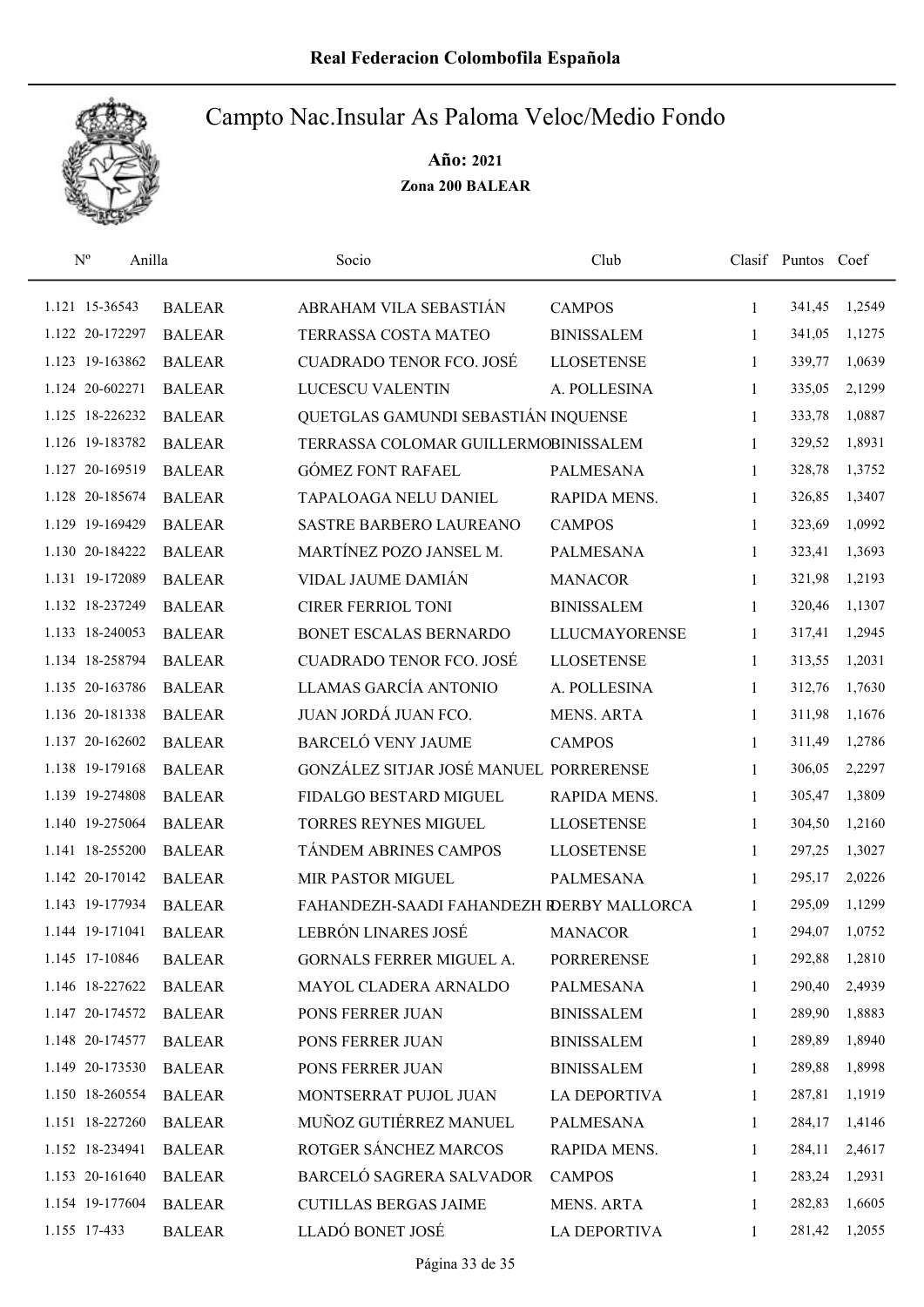

| $\mathbf{N}^{\text{o}}$<br>Anilla |               | Socio                                | Club                 |              | Clasif Puntos Coef |        |
|-----------------------------------|---------------|--------------------------------------|----------------------|--------------|--------------------|--------|
| 1.156 18-244923                   | <b>BALEAR</b> | <b>LLABRES DEYA LUCAS</b>            | <b>BINISSALEM</b>    | $\mathbf{1}$ | 276,38             | 2,3742 |
| 1.157 18-259332                   | <b>BALEAR</b> | RIBOT RAMIS ANTONIO                  | <b>ES PILARI</b>     | 1            | 274,53             | 1,4285 |
| 1.158 19-175331                   | <b>BALEAR</b> | RIBOT RAMIS ANTONIO                  | <b>ES PILARI</b>     | $\mathbf{1}$ | 274,30             | 1,4368 |
| 1.159 20-164428                   | <b>BALEAR</b> | JAUME OLIVER ANTONIA                 | <b>ES PILARI</b>     | 1            | 274,09             | 1,3978 |
| 1.160 18-260586                   | <b>BALEAR</b> | MONTSERRAT PUJOL JUAN                | <b>LA DEPORTIVA</b>  | $\mathbf{1}$ | 273,00             | 1,4144 |
| 1.161 20-187876                   | <b>BALEAR</b> | <b>CUADRADO TENOR FCO. JOSÉ</b>      | <b>LLOSETENSE</b>    | $\mathbf{1}$ | 270,45             | 1,1023 |
| 1.162 19-191848                   | <b>BALEAR</b> | ROSELLÓ BRUNET JAIME                 | <b>MENS. ARTA</b>    | $\mathbf{1}$ | 270,36             | 1,2059 |
| 1.163 20-188150                   | <b>BALEAR</b> | ROMERO CUENCA JOSÉ                   | <b>LLOSETENSE</b>    | $\mathbf{1}$ | 268,33             | 1,3146 |
| 1.164 20-171316                   | <b>BALEAR</b> | PAYERAS OLIVER PEDRO A.              | <b>INQUENSE</b>      | 1            | 265,16             | 1,8106 |
| 1.165 19-190372                   | <b>BALEAR</b> | NÚÑEZ TORRES JUAN DE DIOS            | A. POLLESINA         | 1            | 264,66             | 1,7885 |
| 1.166 18-259587                   | <b>BALEAR</b> | SORELL SALVA GABRIEL                 | <b>ES PILARI</b>     | 1            | 263,24             | 2,5079 |
| 1.167 16-33430                    | <b>BALEAR</b> | LLADÓ MAS BÁRBARA MAGDALEN AMPOS     |                      | 1            | 259,88             | 1,3339 |
| 1.168 20-181979                   | <b>BALEAR</b> | VADELL FUSTER BUENAVENTURAMENS. ARTA |                      | 1            | 258,95             | 1,7159 |
| 1.169 17-20394                    | <b>BALEAR</b> | TANDEM JORDI - TOLO                  | <b>MANACOR</b>       | 1            | 257,35             | 1,7281 |
| 1.170 20-184506                   | <b>BALEAR</b> | <b>BALLESTER AMER ANTONIO</b>        | RAPIDA MENS.         | 1            | 254,14             | 1,4075 |
| 1.171 19-182244                   | <b>BALEAR</b> | AMENGUAL BENNASAR LLORENÇ BINISSALEM |                      | 1            | 253,64             | 1,1660 |
| 1.172 20-163337                   | <b>BALEAR</b> | MUNTANER ORELL JOSÉ                  | A. POLLESINA         | 1            | 253,51             | 1,8174 |
| 1.173 19-175425                   | <b>BALEAR</b> | SORELL SALVA GABRIEL                 | <b>ES PILARI</b>     | $\mathbf{1}$ | 251,66             | 1,2032 |
| 1.174 19-182105                   | <b>BALEAR</b> | BIBILONI JAUME ANTONIO               | <b>BINISSALEM</b>    | 1            | 249,92             | 1,1746 |
| 1.175 19-182805                   | <b>BALEAR</b> | ADROVER LÓPEZ JUAN CARLOS            | <b>PALMESANA</b>     | $\mathbf{1}$ | 246,55             | 2,3817 |
| 1.176 19-163900                   | <b>BALEAR</b> | CORRO CIFRE JUAN JOSÉ                | A. POLLESINA         | $\mathbf{1}$ | 246,15             | 1,7938 |
| 1.177 20-163343                   | <b>BALEAR</b> | MUNTANER ORELL JOSÉ                  | A. POLLESINA         | 1            | 239,94             | 2,2285 |
| 1.178 19-193368                   | <b>BALEAR</b> | MAYOL CLADERA ARNALDO                | <b>PALMESANA</b>     | 1            | 235,29             | 2,1074 |
| 1.179 19-178109                   | <b>BALEAR</b> | <b>SOLER MESTRE PEDRO</b>            | <b>PORRERENSE</b>    | 1            | 232,83             | 2,2690 |
| 1.180 19-175384                   | <b>BALEAR</b> | SORELL SALVA GABRIEL                 | <b>ES PILARI</b>     | 1            | 226,48             | 2,0959 |
| 1.181 20-174566                   | <b>BALEAR</b> | PONS FERRER JUAN                     | <b>BINISSALEM</b>    | 1            | 225,36             | 1,3593 |
| 1.182 19-176705                   | <b>BALEAR</b> | PROHENS SALOM ANDRÉS                 | <b>LLUCMAYORENSE</b> | 1            | 224,66             | 2,3782 |
| 1.183 19-179682                   | <b>BALEAR</b> | ADRÓVER FORNES CARLOS                | PALMESANA            | 1            | 218,49             | 2,1140 |
| 1.184 20-163212                   | <b>BALEAR</b> | MUNTANER ORELL JOSÉ                  | A. POLLESINA         | 1            | 201,29             | 1,8546 |
| 1.185 20-164795                   | <b>BALEAR</b> | MARTÍN VIDAL ANTONIO                 | <b>ES PILARI</b>     | 1            | 198,56             | 2,5631 |
| 1.186 19-183949                   | <b>BALEAR</b> | FERRAGUT SEGUÍ ANTONIO               | <b>BINISSALEM</b>    | 1            | 192,27             | 1,9976 |
| 1.187 20-184912                   | <b>BALEAR</b> | TORRENS CAÑELLAS JOSÉ J.             | <b>LA DEPORTIVA</b>  | 1            | 188,32             | 2,4648 |
| 1.188 19-184193                   | <b>BALEAR</b> | SAURINA MORAGUES MIGUEL              | <b>BINISSALEM</b>    | 1            | 176,80             | 2,3939 |
| 1.189 20-156285                   | <b>BALEAR</b> | BLANQUER DOMENGE GUILLERMOMANACOR    |                      | 1            | 173,30             | 2,2756 |
| 1.190 20-180565                   | <b>BALEAR</b> | <b>GINARD NICOLAU PEDRO</b>          | MENS. ARTA           | 1            | 168,42             | 1,7375 |